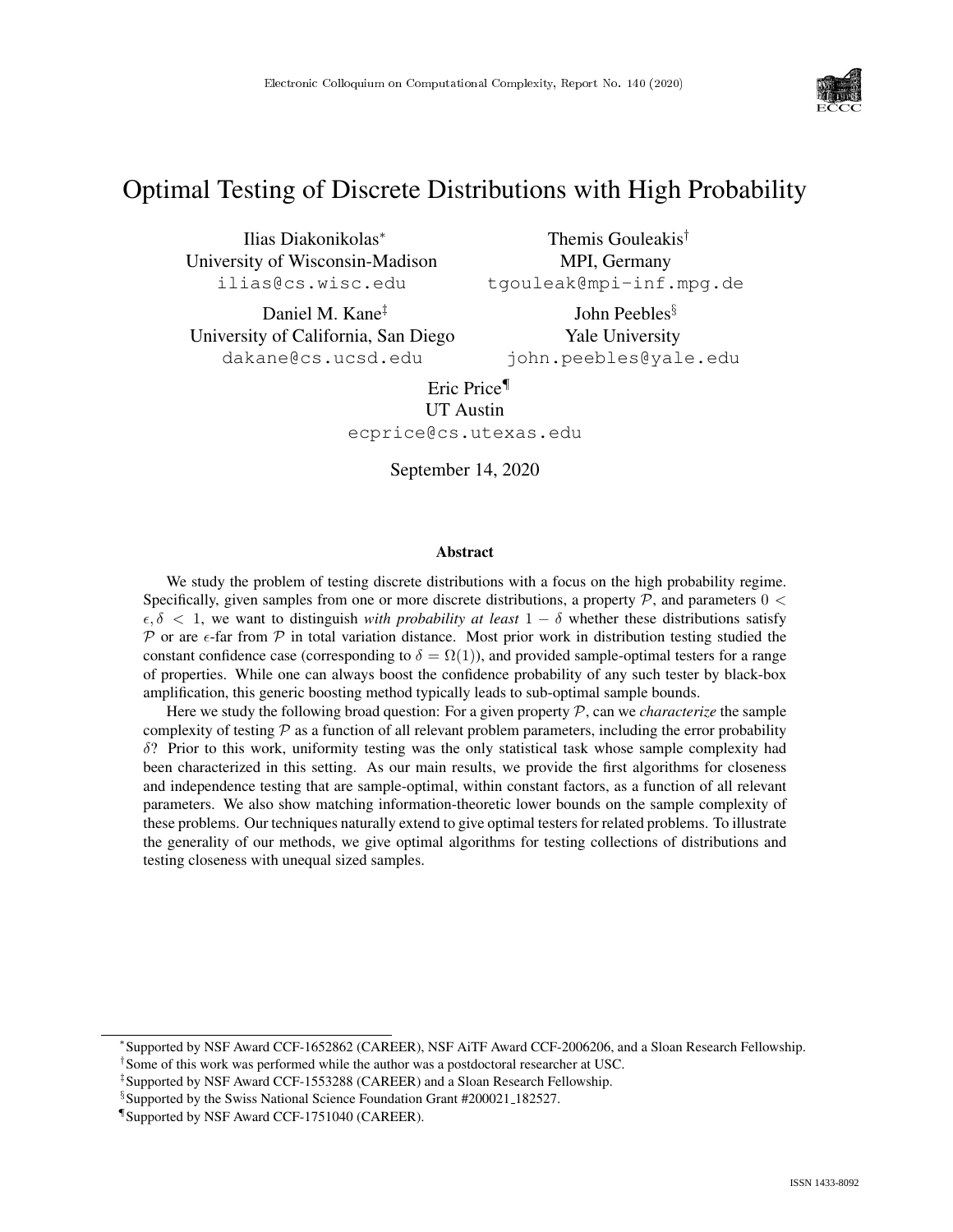## 1 Introduction

## 1.1 Background and Motivation

This paper studies problems in distribution property testing [\[GR00,](#page-35-0) [BFR](#page-34-1)+00, BFR+13], a field at the intersection of property testing [\[RS96,](#page-36-0) [GGR98\]](#page-35-1) and statistical hypothesis testing [\[NP33,](#page-36-1) [LR05\]](#page-36-2). The prototypical problem of this field is the following: Given sample access to a collection of unknown probability distributions and a pre-specified global property  $P$  of these distributions, determine whether the distributions satisfy  $P$  or are "far" from satisfying the property. (See Section [1.2](#page-2-0) for a formal definition.) The main goal is to characterize the sample and computational complexity of this general question, for any given property  $P$  of interest, as a function of the relevant parameters. During the past two decades, distribution property testing has received significant attention within the computer science and statistics communities. The reader is referred to [\[Rub12,](#page-36-3) [Can15\]](#page-34-2) for two surveys on the topic. It should be noted that the TCS definition of distribution testing is equivalent to the minimax view of statistical hypothesis testing, pioneered in the statistics community by Ingster and coauthors (see, e.g., [\[IS03\]](#page-36-4).)

The vast majority of prior research in distribution testing focused on characterizing the complexity of testing various properties of arbitrary discrete distributions in the "constant confidence regime." That is, the testing algorithm is allowed to fail with probability (say) at most 1/3. This regime is by now fairly well understood: For a range of natural and important properties (see, e.g., [\[Pan08,](#page-36-5) [CDVV14,](#page-35-2) [VV14,](#page-36-6) [DKN15b,](#page-35-3) [DKN15a,](#page-35-4) [ADK15,](#page-34-3) [DK16,](#page-35-5) [DGPP16,](#page-35-6) [CDKS17b,](#page-34-4) [NBW20\]](#page-36-7)), prior work has developed testers with provably optimal sample complexity (up to universal constant factors). More recently, a body of work has focused on leveraging a priori structure of the underlying distributions to obtain significantly improved sample complexities [\[BKR04,](#page-34-5) [DDS](#page-35-7)+13, [DKN15b,](#page-35-3) [DKN15a,](#page-35-4) [CDKS17a,](#page-34-6) [DP17,](#page-35-8) [DDK18,](#page-35-9) [DKN17,](#page-35-10) [DKP19\]](#page-35-11). Similarly, all these results on testing structured distributions study the constant confidence regime.

Since distribution property testing is a (promise) decision problem, one can use standard amplification to boost the confidence probability of any tester to any desired value in a black-box manner. Suppose we have a testing algorithm for property  $\mathcal P$  that guarantees confidence probability  $2/3$  (failure probability  $1/3$ ) with N samples. Using amplification, we can increase the confidence probability to  $1 - \delta$ , for any  $\delta > 0$ , by increasing the sample complexity of the algorithm by a factor of  $\Theta(\log(1/\delta))$ . In part due to this simple fact, the initial definition of property testing [\[GGR98\]](#page-35-1) had set the confidence parameter  $\delta$  to be constant by default. As Goldreich notes [\[Gol17\]](#page-35-12), "eliminating the error probability as a parameter does not allow to ask whether or not one may improve over the straightforward error reduction". Indeed, as we will see below, for a range of tasks this  $\Theta(\log(1/\delta))$  multiplicative increase in the sample size is sub-optimal.

The previous paragraph leads us to the following general question:

## <span id="page-1-0"></span>Question 1.1. *For a given property* P*, can we* characterize *the sample complexity of testing* P *as a function of all relevant problem parameters, including the error probability* δ*?*

We believe that Question [1.1](#page-1-0) is of fundamental theoretical and practical interest that merits investigation in its own right. The analogous question in the context of *distribution learning* has been intensely studied in statistical learning theory (see, e.g., [\[vdVW96,](#page-36-8) [DL01\]](#page-35-13)) and tight bounds are known in a range of settings.

Question [1.1](#page-1-0) is of substantial interest in statistical hypothesis testing, where the family of distribution testing algorithms with failure probability  $\delta$  for a given property P is equivalent to the family of minimax statistical tests whose probability of Type I error  $(p$ -value) and probability of Type II error are both at most δ. Standard techniques for addressing the problem of multiple comparisons, such as Bonferroni correction, require vanishingly small p-values. In such settings, obtaining optimal testers in the high-confidence regime might have practical implications in application areas of hypothesis testing (e.g., in biology).

It should be noted that Question [1.1](#page-1-0) has received renewed research attention in the information theory and statistics communities. Specifically, [\[HM13,](#page-35-14) [KBW20\]](#page-36-9) focused on developing testers with improved dependence on  $\delta$  for uniformity testing [\[HM13\]](#page-35-14), equivalence and independence testing [\[KBW20\]](#page-36-9). Prior to this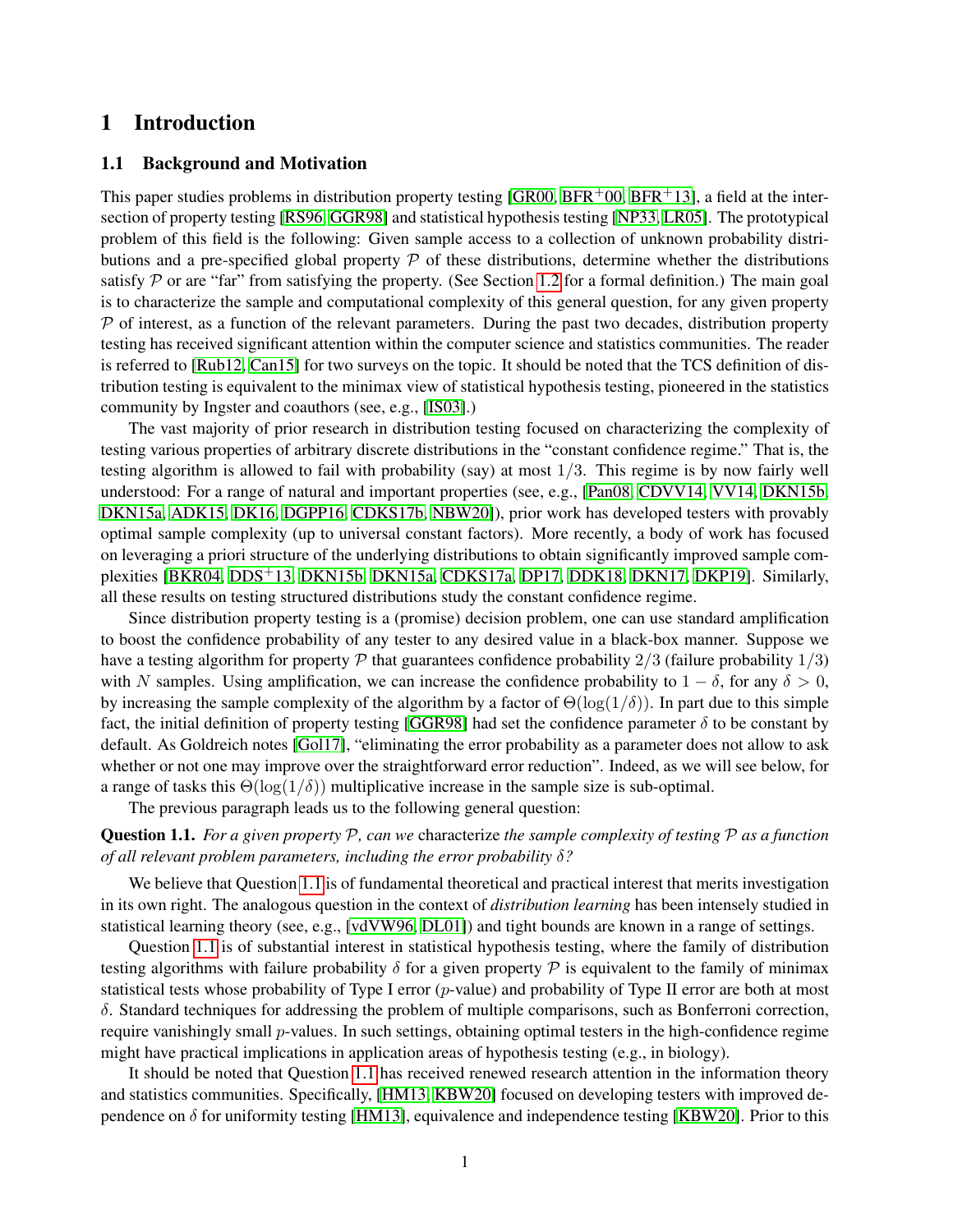work, uniformity testing—and, via Goldreich's reduction [\[Gol16\]](#page-35-15), identity testing—was the only statistical task whose sample complexity had been characterized in the high-confidence regime [\[DGPP17\]](#page-35-16). As shown in [\[DGPP17\]](#page-35-16), all previously studied uniformity testers are in fact sub-optimal in the high-confidence regime. In other words, obtaining an optimal sample bound was not just a matter of improved analysis, but a new algorithm was required.

Most relevant to the results of this paper is the concurrent work by Kim, Balakrishnan, and Wasserman [\[KBW20\]](#page-36-9). Kim *et al.* [\[KBW20\]](#page-36-9) give equivalence and independence testers for discrete distributions with respect to the total variation distance (i.e., in the same setting as ours) whose sample complexities beat standard amplification as a function of  $\delta$  (in some parameter regimes). As we show in this paper, their sample complexity upper bounds are sub-optimal – by roughly a quadratic factor. See Section [1.4](#page-6-0) for a detailed description of the most relevant prior work.

#### <span id="page-2-0"></span>1.2 Our Contributions

In this work, we systematically investigate the sample complexity of distribution testing in the high-confidence regime. Our main focus is on the problems of closeness (equivalence) testing and independence testing. We develop new techniques that lead to the first sample-optimal testing algorithms for these properties. Moreover, we prove information-theoretic lower bounds showing that the sample complexity of our algorithms is optimal in all parameters (within a constant factor). Our techniques can be naturally adapted to give sample-optimal testers for other properties. To illustrate the generality of our methods, we show that our techniques lead to sample-optimal testers (and matching lower bounds) for testing properties of collections of distributions and testing closeness with unequal sized samples.

We start with a general definition of distribution property testing for tuples of distributions.

<span id="page-2-1"></span>**Definition 1.1** ( $(\epsilon, \delta)$ -testing of property P). Let P be a property of a k-tuple of distributions. Given parameters  $0 < \epsilon, \delta < 1$ , and sample access to a collection of distributions  $p^{(1)}, \ldots, p^{(k)}$ , we want to distinguish *with probability at least*  $1 - \delta$  between the following cases:

- Completeness:  $(p^{(1)}, \ldots, p^{(k)}) \in \mathcal{P}$ .
- Soundness:  $(p^{(1)}, \ldots, p^{(k)})$  is  $\epsilon$ -far from  $P$ , in total variation distance, i.e., for every  $(q^{(1)}, \ldots, q^{(k)}) \in$ P the average total variation distance between  $p^{(i)}$  and  $q^{(i)}$ ,  $i \in [k]$ , is at least  $\epsilon$ .

We call this the problem of  $(\epsilon, \delta)$ -testing property P. An algorithm that solves this problem will be called an  $(\varepsilon, \delta)$ -tester for property  $P$ .

Here we focus on testing properties of distributions on discrete domains. Definition [1.1](#page-2-1) captures all testing tasks we study in this paper. Our contributions are described in detail in the proceeding discussion.

The task of closeness testing (or equivalence testing) of two discrete distributions p, q supported on  $[n]$ corresponds to the case  $k = 2$  of Definition [1.1](#page-2-1) and the property in question is  $\mathcal{P} = \{(p, q) : p = q\}$ . In other words, given samples from p and q, we want to distinguish between the cases that  $p = q$  and  $d_{TV}(p, q) \geq \epsilon$ . For closeness testing, we show:

<span id="page-2-2"></span>**Theorem 1.2** (Closeness Testing). *There exists a computationally efficient* ( $\epsilon$ ,  $\delta$ )-closeness tester for discrete *distributions of support size* n *with sample complexity*

$$
\Theta\left(n^{2/3}\log^{1/3}(1/\delta)/\epsilon^{4/3} + (n^{1/2}\log^{1/2}(1/\delta) + \log(1/\delta))/\epsilon^2\right) \ .
$$

*Moreover, this sample size upper bound is information-theoretically optimal, within a universal constant factor, for all*  $n, \epsilon, \delta$ *.*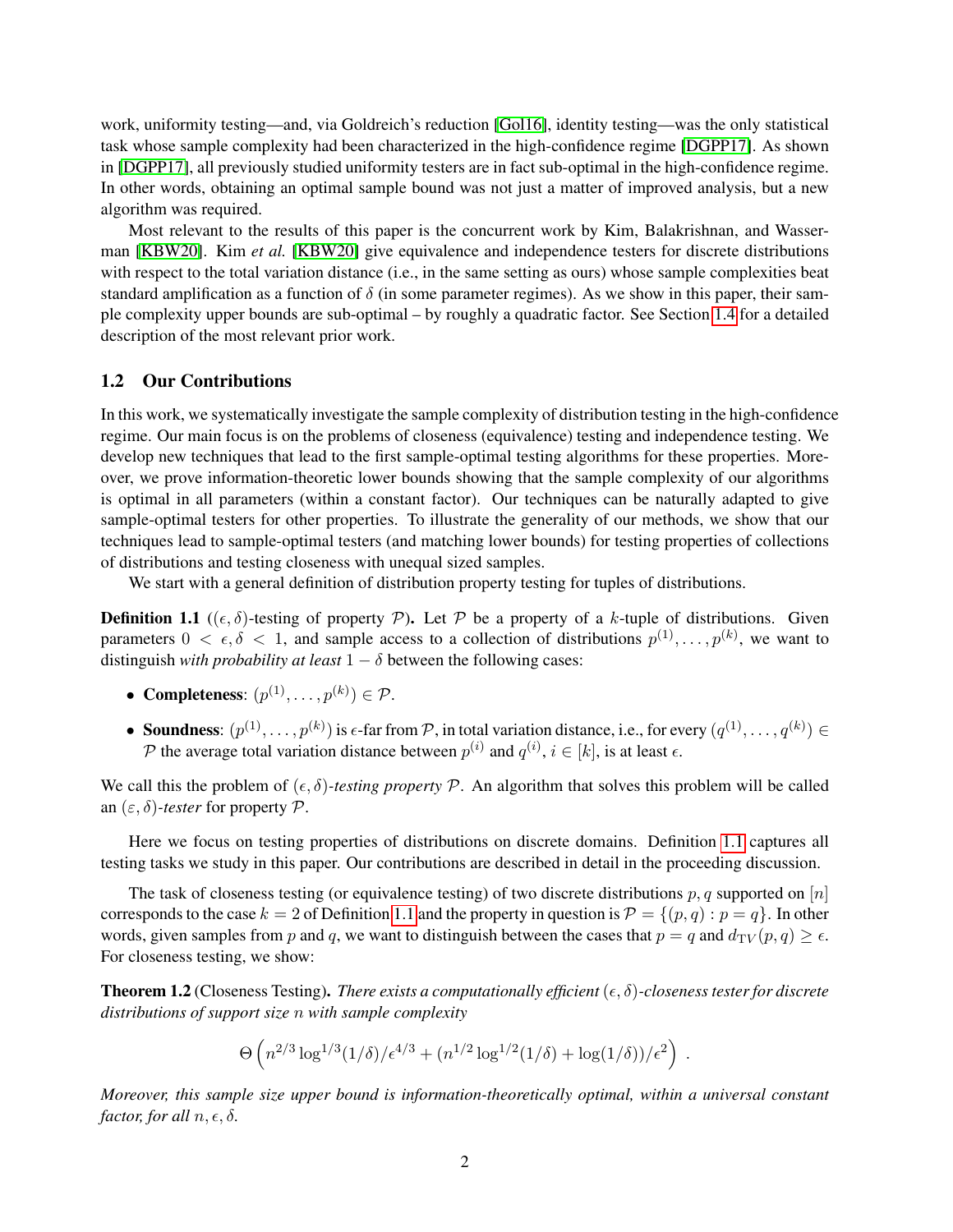The statistical task of (two-dimensional) independence testing of a discrete distribution  $p$  on the domain  $[n] \times [m]$  corresponds to the case  $k = 1$  of Definition [1.1,](#page-2-1) where the property of interest is  $\mathcal{P} = \{p :$ p is a product distribution. That is, we want to distinguish between the case that p is a product distribution versus  $\epsilon$ -far, in total variation distance, from any product distribution. For independence testing, we show:

<span id="page-3-0"></span>**Theorem 1.3** (Independence Testing). *There exists a computationally efficient*  $(\epsilon, \delta)$ -independence tester *for discrete distributions on*  $[n] \times [m]$ *, where*  $n \geq m$ *, with sample complexity* 

$$
\Theta\left(n^{2/3}m^{1/3}\log^{1/3}(1/\delta)/\epsilon^{4/3} + ((nm)^{1/2}\log^{1/2}(1/\delta) + \log(1/\delta))/\epsilon^2\right).
$$

*Moreover, this sample size upper bound is information-theoretically optimal, within a universal constant factor, for all*  $n, m, \epsilon, \delta$ .

The main focus of this paper is on developing the techniques required to establish Theorems [1.2](#page-2-2) and [1.3.](#page-3-0) Building on these techniques, we obtain optimal testers for two additional fundamental properties.

In the task of testing collections of distributions, we are given access to m distributions  $p^{(1)}, \ldots, p^{(m)}$ supported on  $[n]$  and we want to distinguish between the case that  $p^{(1)} = p^{(2)} = \ldots = p^{(m)}$  and the case that  $\min_q(1/m)\sum_{i=1}^md_{TV}(p^{(i)},q)\geq\epsilon$ . Our algorithm is given samples of the form  $(i,j)$ , where i is drawn uniformly at random from  $[m]$  and  $j \in [n]$  is drawn from  $p^{(i)}$ . While this problem has strong similarities to independence testing, it also has some significant differences. For this testing task, we show:

**Theorem 1.4** (Testing Collections of Distributions). *There exists a computationally efficient*  $(\epsilon, \delta)$ -tester for *testing closeness of collections of* m *distributions on* [n] *with sample complexity*

$$
\Theta\left(n^{2/3}m^{1/3}\log^{1/3}(1/\delta)/\epsilon^{4/3} + ((nm)^{1/2}\log^{1/2}(1/\delta) + \log(1/\delta))/\epsilon^2\right).
$$

*Moreover, this sample size upper bound is information-theoretically optimal, within a universal constant factor, for all*  $n, m, \epsilon, \delta$ .

Our final result is for the problem of testing closeness between two unknown discrete distributions when we have access to unequal sized samples from the two unknown distributions. This problem interpolates between the vanilla closeness testing task (with equal sized samples) and the task of identity testing (where one of the two distributions is known exactly). For this task, we show:

Theorem 1.5 (Closeness Testing with Unequal Sized Samples). *There exists a computationally efficient* (, δ)*-closeness tester for discrete distributions of support size* n *that draws* O(K + k) *samples from one distribution and* O(k) *samples from the other, as long as*

$$
k \ge C \left( n \sqrt{\log(1/\delta)/\min(n, K)} + \log(1/\delta) \right) / \epsilon^2 ,
$$

where  $C > 0$  is a universal constant. Moreover, this sample size tradeoff is information-theoretically *optimal, within a universal constant factor, for all*  $n, \epsilon, \delta$ .

#### 1.3 Overview of Techniques

In this section, we provide a detailed overview of our upper and lower bound techniques. Our main technical and conceptual innovation lies in the development of our upper bounds. To keep this section concrete, we describe our techniques in the context of closeness and independence testing. Our algorithms for testing collections and closeness with unequal sized samples use very similar ideas to those of our independence tester.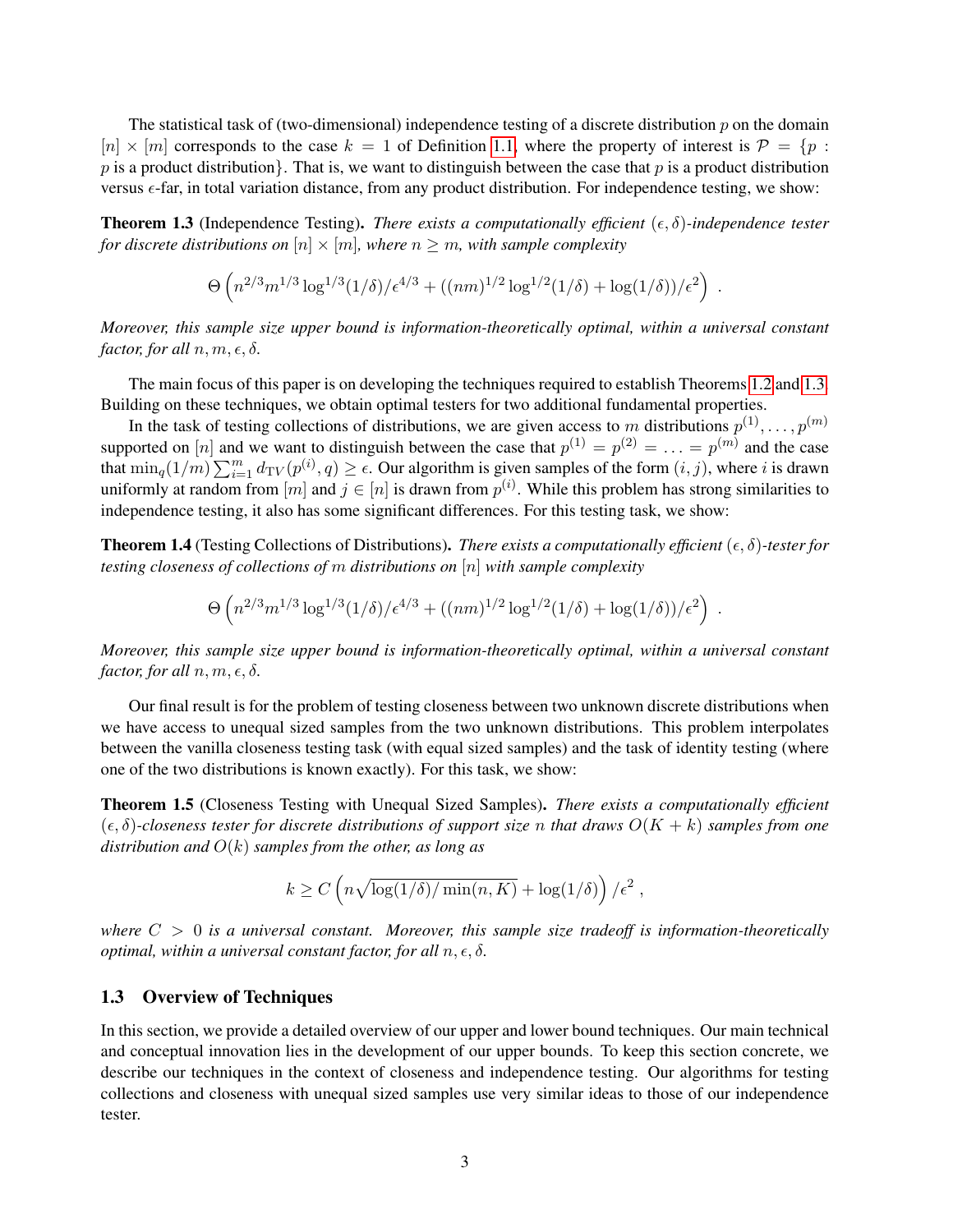Closeness Tester. To obtain a closeness tester that performs well in the high confidence regime, we need to design a test statistic that exhibits strong concentration bounds. A reasonable approach to enforce this requirement would be to ensure that the test statistic is Lipschitz in the samples, so that we can leverage an appropriate concentration inequality (e.g., McDiarmid's inequality) to obtain the necessary concentration. We note that the chi-squared closeness tester of [\[CDVV14\]](#page-35-2) is Lipschitz, but not Lipschitz enough for the straightforward analysis to obtain an optimal bound. While we conjecture that the [\[CDVV14\]](#page-35-2) closeness tester is indeed optimal, here we develop a new and easier to analyze closeness tester. Our new closeness tester (and its analysis) will also be crucially used for our independence tester.

We are now ready to describe the new statistic that our closeness tester relies on. Let  $X_i, Y_i$  be the number of samples assigned to bin (domain element)  $i \in [n]$ , from p and q respectively. A natural starting point is to consider the absolute value of the difference  $|X_i - Y_i|$ . Namely, we could consider the statistic  $Z = \sum_{i=1}^{n} |X_i - Y_i|$  and output "YES" or "NO" based on its magnitude. Unfortunately, this random variable Z does not have mean zero in the completeness case (i.e., when  $p = q$ ). Furthermore, one can construct instances where the expectation of this statistic is not even minimized when  $p = q$ . To fix this issue, we will need to subtract an appropriate proxy for what the value should be if  $p = q$ . To do this, we draw a second set of samples with  $X'_i$  and  $Y'_i$  samples in bin i from each of the distributions. We then use the test statistic

$$
Z = \sum_{i=1}^{n} (|X_i - Y_i| + |X'_i - Y'_i| - |X_i - X'_i| - |Y_i - Y'_i|) .
$$

If  $p = q$ , it is clear that  $X_i, X'_i, Y_i, Y'_i$  are i.i.d., and so Z is mean zero. The challenging part of the proof involves showing that if p is  $\epsilon$ -far from q, then  $\mathbf{E}[Z]$  must be large. Since Z is Lipschitz, it satisfies strong concentration bounds, and so with sufficiently many samples we can distinguish the two cases with high probability. A careful analysis shows that this tester is indeed sample optimal for the entire parameter regime.

**Independence Tester.** Let p be a discrete distribution on  $[n] \times [m]$ . It is easy to see (and well-known) that the independence testing problem amounts to distinguishing the case where  $p = q$  from the case that p is  $\epsilon$ -far from q, where q is the product of p's marginals. Unfortunately, directly applying Theorem [1.2](#page-2-2) to this domain of size  $nm$  gives a poor sample complexity in one of the three terms. In particular, the first term would be  $n^{2/3}m^{2/3}$ , not  $n^{2/3}m^{1/3}$ . Of course, this is an issue even for the constant confidence regime. We thus need a better bound when this term is dominant, which we will obtain using tighter concentration bounds on our statistic Z from the previous subsection.

We start by observing that if  $Z$  is computed by drawing a total of  $k$  independent samples, the fact that Z is Lipschitz implies a variance bound of  $O(k)$ . By McDiarmid's inequality, it follows that Z is within  $O(\sqrt{k \log(1/\delta)})$  of its mean value with probability  $1 - \delta$ . However, we note that the value of the output statistic for  $Z$  does not really depend on all of the samples. In particular, any bin (domain element) with exactly one sample drawn from it (from the combination of p and q) will not contribute to the statistic. Hence, if we let  $N$  be the number of non-isolated samples, then in some sense, the variance of  $Z$  will be bounded above by  $N$ . Formally speaking, some technical work is needed here, because we may have gotten unlucky and drawn samples with an unusually small value of  $N$ . To address this, we use a symmetrization argument to show that  $|Z - \mathbf{E}[Z]| = O(\sqrt{(N + \log(1/\delta)) \log(1/\delta)})$  with probability at least  $1 - \delta$  (see Lemma [4.5\)](#page-14-0). If we can ensure that the number of non-isolated samples is not too large, this stronger concentration bound should allow us to use fewer samples.

In order to decrease the number of non-singleton samples in our distribution, it is natural to want our underlying distributions to have small  $\ell_2$  norm. An approach to achieve this is by using the flattening technique of [\[DK16\]](#page-35-5). The basic idea of flattening is to use some of our samples to identify the heavy bins in our distribution, and then to artificially subdivide these bins in order to decrease the total  $\ell_2$  norm of the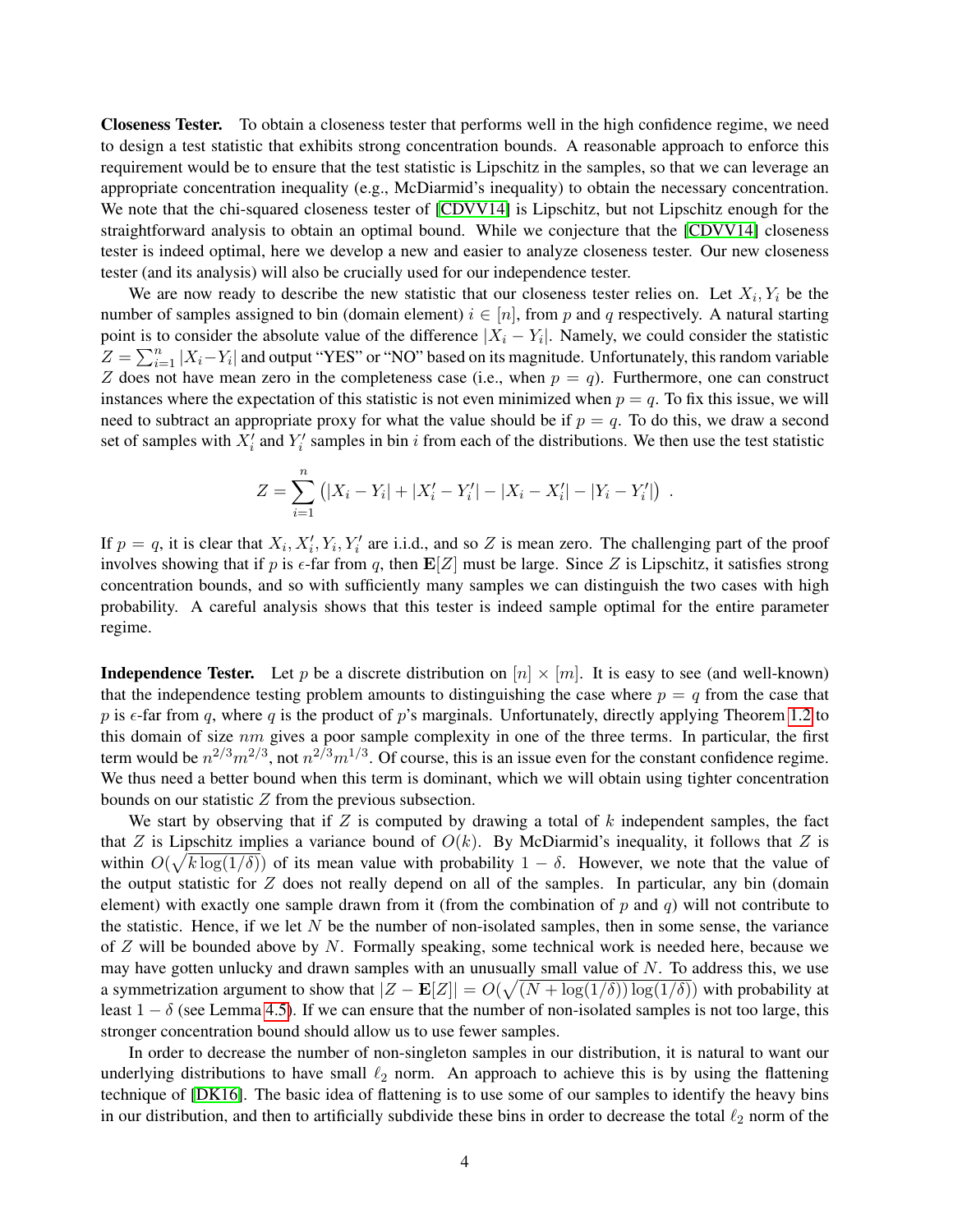distribution. This technique is especially useful for the product distribution  $q$ , as we can separately identify the heavy x-coordinates and heavy y-coordinates, rather than using what would need to be substantially more samples to identify all of the heavy pairs. *However, there are two major difficulties with using flattening in this setting. To circumvent these obstacles, new ideas are needed, as explained in the proceeding discussion.*

First, although flattening can be used to reduce the number of collisions coming from samples of  $q$ , it will not necessarily reduce the number of collisions from  $p$ -samples to acceptable levels. We get around this issue by noting that if most of the collisions contributing to  $N$  come largely from  $p$ -samples, then with high probability it will be case that  $Z \gg N$ , in which case the larger variance term will not hurt us much. A second, more difficult, problem to handle is this: although it is not hard to show that flattening works *on average*, it simply is not true that flattening yields a small number of collisions with sufficiently high probability. This is a major issue in our setting, since our goal is to obtain the optimal sample complexity with high confidence!

To circumvent the latter problem, we will need to substantially restructure our algorithm. Essentially, we will pick a set  $S$  of samples once at the beginning of our algorithm. We then randomly assign samples of S to be used either to flatten x and y coordinates, or to generate samples from p and q. If we got unlucky and our flattening was not sufficient (because the number of  $q$ -samples that collided was too large), we will try again using the same initial set S of samples, but re-randomizing the way these samples are used.

To show that this new algorithm works, we will need to establish two statements:

- 1. For *any* set of initial samples S, the probability that we will need to try again is at most 50% (so, on average, we only need to try a constant number of times).
- 2. The probability that a given try causes our algorithm to terminate with the wrong answer is at most  $\delta$ .

Combining the second statement with the fact that on average we will only need  $O(1)$  many tries before we get an answer, the total probability of failure will be bounded by  $\delta \mathbf{E}[\# \text{ tries}] = O(\delta)$ . This allows us to get a high-probability bound even though our analysis of flattening only works on average.

Sample Complexity Lower Bounds. We sketch our sample complexity lower bound for independence testing. The corresponding lower bound for closeness testing follows as a special case in a black-box manner.

Our lower bound proof follows the same outline as the lower bound proof in [\[DK16\]](#page-35-5). The gist of the argument in that work was that we reduced to the following problem: We have two explicit pseudo-distributions<sup>[1](#page-5-0)</sup>  $D_{\text{yes}}$  (over independent pseudo-distributions) and  $D_{\text{no}}$  (over usually far from independent pseudo-distributions). We pick a random pseudo-distribution from one of these families, take  $Poi(k)$  samples from it, hand them to the algorithm, and ask the algorithm to determine which ensemble we started with. It was shown in [\[DK16\]](#page-35-5) that it is impossible to do this reliably by bounding the *mutual information* between the samples and the bit determining which ensemble was sampled from.

This approach, unfortunately, does not suffice for high probability bounds. [\[DK16\]](#page-35-5) worked in the constant confidence regime, where the mutual information is close to 0. In contrast, in the high confidence regime, the mutual information will be close to 1. While, in principle, bounding the mutual information away from 1 might suffice to prove lower bounds in the high confidence regime, the mutual information bounds achievable with the [\[DK16\]](#page-35-5) techniques are not sufficiently strong, in the sense that they can only bound the mutual information by a quantity bigger than 1, given enough samples.

To overcome this technical hurdle, we replace our bounds on mutual information with bounds on KLdivergence. Unlike the mutual information (which is bounded by 1 bit), the KL-divergence between our distributions can become arbitrarily large. It is also not hard to see that if two distributions can be distinguished with probability  $1 - \delta$ , the KL-divergence is  $\Omega(\log(1/\delta))$ . (See Fact [2.2.](#page-7-0))

<span id="page-5-0"></span> ${}^{1}A$  "pseudo-distribution" is like a distribution, except not necessarily normalized to sum to one.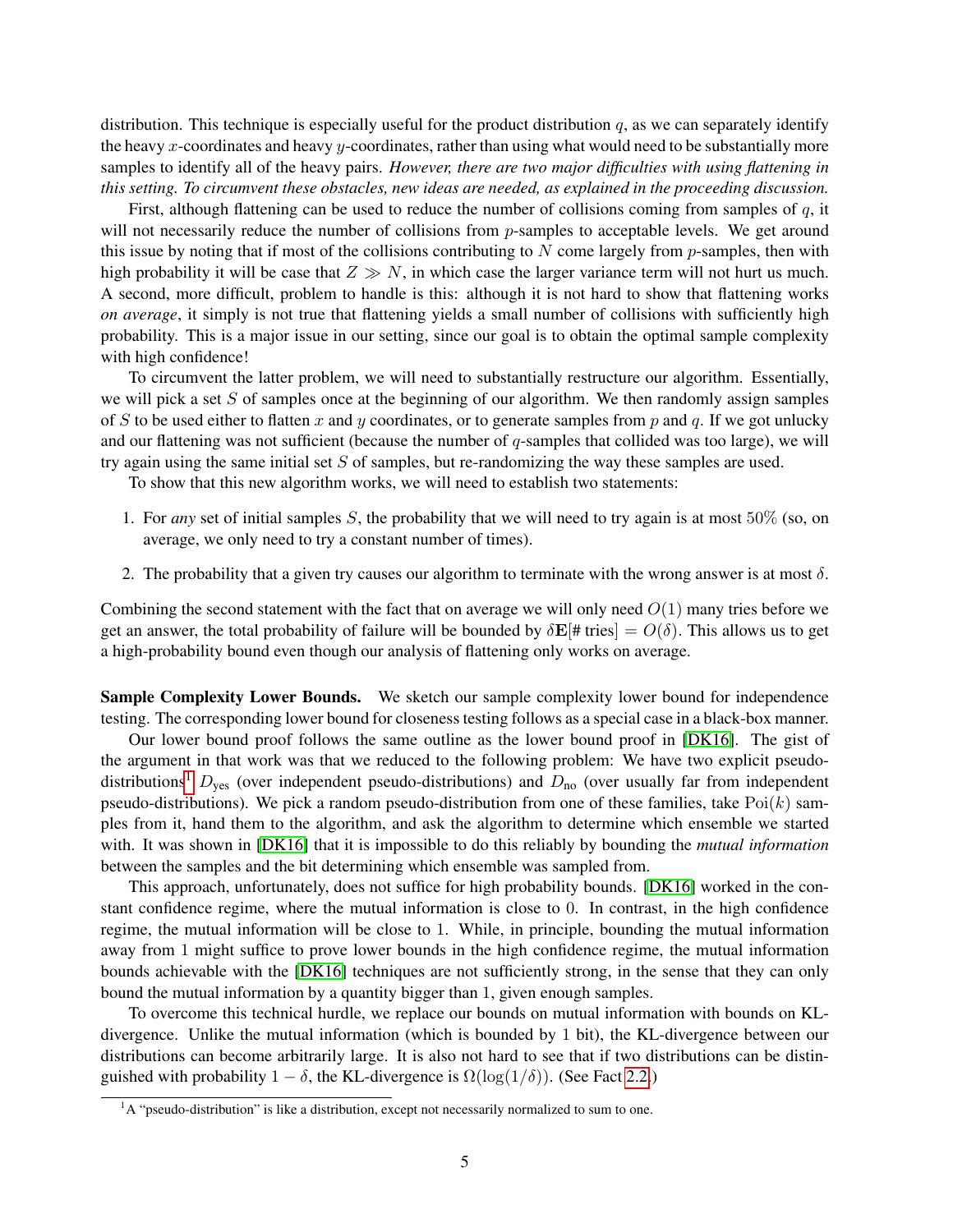Given the above observation, our lower bound ensembles are identical to the ones used in [\[DK16\]](#page-35-5). Furthermore, the analytic techniques we use to bound the KL-divergence are very similar, using essentially the same expression as an upper bound on KL-divergence as was used as an upper bound on mutual information. Another technical issue is that we need to show that the reduction to our hard instance over pseudo-distributions still works for high probability testing, which is not difficult, but needs to be carefully checked.

#### <span id="page-6-0"></span>1.4 Prior and Concurrent Work

Prior to this work, the question of developing sample-optimal testers in the high-confidence regime has been considered for uniformity testing (and, via Goldreich's reduction, identity testing). Specifically, [\[HM13\]](#page-35-14) showed that Paninski's uniformity tester (based on the number of unique elements) has the sample-optimal sample complexity of  $O(\sqrt{n \log(1/\delta)}/\epsilon^2)$  in the sublinear sample regime, i.e., when the sample size is  $o(n)$ . More recently, [\[DGPP17\]](#page-35-16) gave a different tester that achieves the optimal sample complexity  $O((\sqrt{n \log(1/\delta)}) + \log(1/\delta))/\epsilon^2)$  in the entire regime of parameters.

As already mentioned, prior to our work, uniformity was the only property for which the high confidence regime has been analyzed. We now comment on some closely related literature. [\[CDVV14\]](#page-35-2) gave a chisquared tester and showed that it is sample-optimal in the constant confidence regime. We believe that the same tester is optimal in the high-confidence regime. However, a proof of this statement seems rather nontrivial. In particular, simple analyses based on McDiarmid's inequality [\[McD89\]](#page-36-10) lead to sub-optimal sample complexity when the sample size is  $\Omega(n)$ . The new closeness tester introduced in this work is arguably simpler with a compact analysis, and it is crucial for our much more involved independence tester.

The work of [\[ADK15\]](#page-34-3) gave an independence tester that is sample optimal ' in the constant confidence regime for the special case that the two dimensions have the same support size (i.e.,  $n = m$ ). The performance of this tester is sub-optimal in the high-confidence regime, as it relies on a non-Lipschitz identity tester. [\[DK16\]](#page-35-5) gave a sample-optimal independence tester for the general case (where  $n \ge m$ ), which is the only known sample-optimal tester in the constant confidence regime for this problem. Unfortunately, this tester is also sub-optimal in the high-confidence regime for the following reason. [\[DK16\]](#page-35-5) uses the flattening technique to reduce the problem under total variation  $(\ell_1)$  distance to an  $\ell_2$ -closeness testing problem. The issue is that the  $\ell_2$ -testing task does not behave well in the high probability regime, so this approach does not suffice to give optimal testers in this setting. While our optimal independence tester in this paper also leverages the flattening technique, it requires several new conceptual and technical ideas.

Concurrent and independent work [\[KBW20\]](#page-36-9) provided testers for closeness and independence testing in the high-confidence regime. Their algorithms distinguish between the Type 1 and Type 2 error probabilities α and β respectively. Our results in this paper correspond to the setting that  $\alpha = \beta = \delta$ . Their testers have polynomial dependence on  $1/\beta$  and therefore do not perform well in our setting. For constant  $\beta$ , their testers perform better than naive amplification but still sub-optimally in the parameter  $\alpha$ . For example, their Theorem 8.1 gives a closeness tester with sample complexity of  $m = O(n^{2/3} \log^{2/3}(1/\alpha)/\beta^{4/3} +$  $n^{1/2}\log(1/\alpha)/\beta^2$ ). Even for  $\beta = \Theta(1)$ , this is essentially quadratically worse in  $\log(1/\alpha)$  than applying Theorem [1.2](#page-2-2) with  $\delta = \alpha$ .

#### 1.5 Organization

After setting up the required preliminaries in Section [2,](#page-7-1) we give our testing algorithms for closeness and independence in Sections [3](#page-7-2) and [4.](#page-12-0) In Section [5,](#page-24-0) we establish our sample complexity lower bounds for these two problems. Our upper bounds for testing collections and closeness with unequal sized samples are given in Appendices [A](#page-37-0) and [B](#page-39-0) respectively. Finally, Appendix [C](#page-43-0) proves our sample lower bound for closeness with unequal sized samples.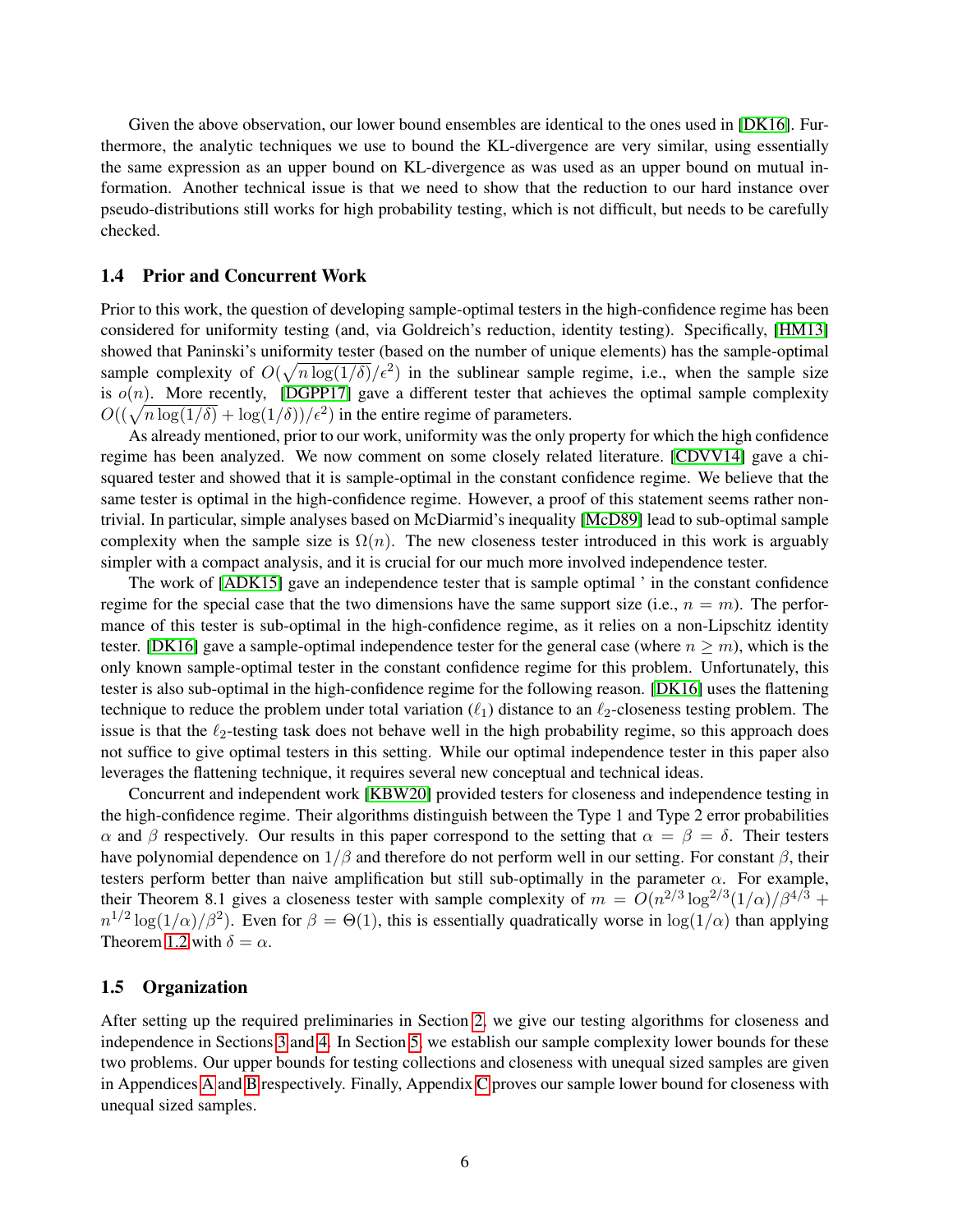## <span id="page-7-1"></span>2 Preliminaries

## 2.1 Notation

We write [n] to denote the set  $\{1, \ldots, n\}$ . We consider discrete distributions over [n] with corresponding probability mass functions  $p : [n] \to [0, 1]$  satisfying  $\sum_{i=1}^{n} p_i = 1$ . We use the notation  $p_i$  to denote the probability of element i in distribution p. The  $\ell_1$  (resp.  $\ell_2$ ) norm of a distribution is identified with the  $\ell_1$ (resp.  $\ell_2$ ) norm of the corresponding vector, i.e.,  $||p||_1 = \sum_{i=1}^n p_i$  and  $||p||_2 = \sqrt{\sum_{i=1}^n p_i^2}$ . Similarly, the  $\ell_1$ (resp.  $\ell_2$ ) distance between distributions p and q is the  $\ell_1$  (resp.  $\ell_2$ ) norm of the vector of their difference. The total variation distance between distributions  $p, q$  on  $[n]$  is  $d_{\mathrm TV}(p, q) \stackrel{\mathrm{def}}{=} \frac{1}{2}$  $\frac{1}{2}$  ·  $||p-q||_1$ . The KL divergence between two discrete distributions p and q on  $[n]$  is  $D(p||q) = \sum_i p_i \log(p_i/q_i)$ .

A Poisson distribution with parameter  $\lambda$  is denoted  $Poi(\lambda)$ . The binomial and multinomial distributions are denoted  $Binom(n, p)$  and  $Multinom(n, \{p_i\}_{i=1}^k)$ , respectively.

The main concentration inequality used in our upper bounds is McDiarmid's inequality.

Fact 2.1 (McDiarmid's Inequality[\[McD89\]](#page-36-10)). *Let* f *be a multivariate function with* m *independent random inputs whose codomain is*  $\mathbb R$  *and such that, for each*  $i \in [m]$ *, changing the ith coordinate alone can change the output by at most*  $c_i$  *additively. Then*  $\Pr[|f(X) - \mathbf{E}[f(x)]| \ge t] \le 2e^{-\frac{2t^2}{\sum_i c_i}}$  $\overline{\Sigma_i^{\phantom{1}c_i^2}}$  .

A commonly used method for bounding from above the total variation distance in terms of KL divergence is Pinsker's inequality. However, Pinsker's inequality is mainly useful when the KL divergence is small. In the high probability regime, the KL divergence is larger than 1 and this gives no information about the total variation distance. Our sample complexity lower bounds instead use a different inequality, which is better suited for the high probability regime.

<span id="page-7-0"></span>Fact 2.2 (see, e.g., Lemmas 2.1 and 2.6 of [\[Tsy09\]](#page-36-11)). *For any pair of distributions* p, q*, we have that*  $d_{\mathrm TV}(p,q) \leq 1 - (1/2)e^{-D(p||q)}$ . Equivalently, it holds  $D(p||q) \geq \log(2/\delta)$ , where  $1-\delta$  is the total *variation distance.*

## <span id="page-7-2"></span>3 Sample-Optimal Closeness Tester

In this section, we give our optimal closeness tester, described in pseudo-code below.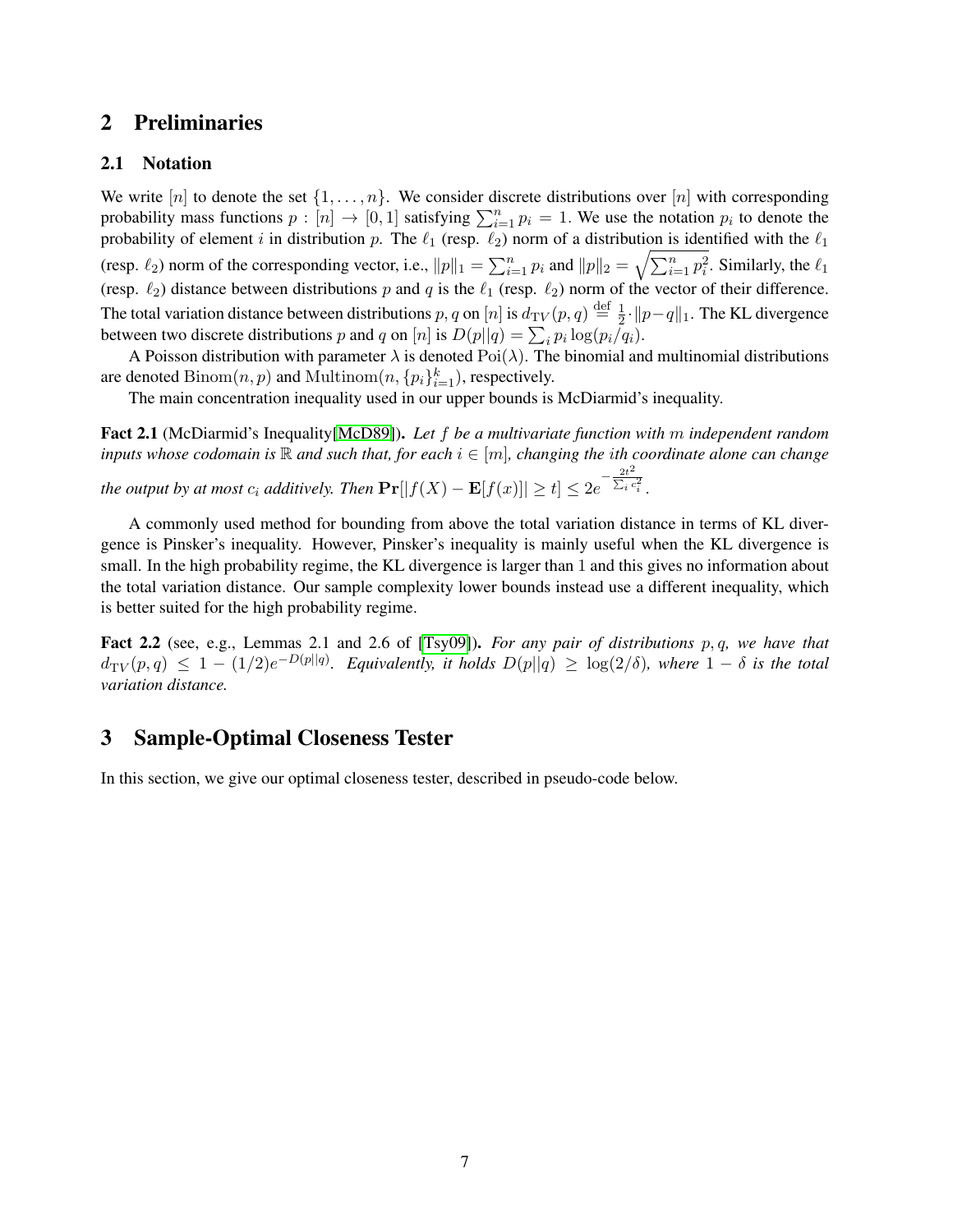<span id="page-8-1"></span>Algorithm 1: TEST-CLOSENESS $(p, q, n, \epsilon, \delta)$ 

**Input** : sample access to distributions  $p, q$  over  $[n], \epsilon > 0$ , and  $\delta > 0$ .

**Output:** "YES" if  $p = q$ , "NO" if  $d_{TV}(p, q) \geq \epsilon$ ; both with probability at least  $1 - \delta$ .

- 1 Set  $k = C \left( n^{2/3} \log^{1/3} (1/\delta) / \epsilon^{4/3} + (n^{1/2} \log^{1/2} (1/\delta) + \log(1/\delta)) / \epsilon^2 \right)$ , where  $C > 0$  is a sufficiently large universal constant.
- 2 Set  $(\widetilde{m_p}, \widetilde{m_p}', \widetilde{m_q}, \widetilde{m_q}') =$  Multinom  $(4k, (1/4, 1/4, 1/4, 1/4))$ .
- 3 Draw two multi-sets of independent samples from p of sizes  $\widetilde{m_p}$ ,  $\widetilde{m_p}$  respectively, and two multi-sets of independent samples from q of sizes  $\widetilde{m_q}, \widetilde{m_q}$  respectively. Let  $\widetilde{X} = (\widetilde{X}_i)_{i=1}^n, \widetilde{X}' = (\widetilde{X}_i')_{i=1}^n,$ <br> $\widetilde{Y}_i \in (\widetilde{X}_i')^n$ ,  $\widetilde{Y}_i \in (\widetilde{X}_i')^n$ , the the express of the little group of the  $\widetilde{Y} = (\widetilde{Y}_i)_{i=1}^n$ ,  $\widetilde{Y}' = (\widetilde{Y}_i')_{i=1}^n$  be the corresponding histograms of the samples.
- 4 Compute the value of the random variable  $\widetilde{Z} = \sum_{i=1}^{n} \widetilde{Z}_i$ , where, for  $i \in [n]$ , we define

$$
\widetilde{Z}_i = |\widetilde{X}_i - \widetilde{Y}_i| + |\widetilde{X}_i' - \widetilde{Y}_i'| - |\widetilde{X}_i - \widetilde{X}_i'| - |\widetilde{Y}_i - \widetilde{Y}_i'|.
$$
\n(1)

- 5 Set the threshold  $T = C' \sqrt{k \log(1/\delta)}$ , where C' is a universal constant (derived from the analysis of the algorithm).
- 6 if  $Z \leq T$  then<br>
7 | return "YE | return "YES" 8 else 9 return "NO" 10 end

The main result of this section is the following theorem:

<span id="page-8-0"></span>**Theorem 3.1.** *There exists a universal constant*  $C > 0$  *such that the following holds: When* 

<span id="page-8-2"></span>
$$
k \ge C \left( n^{2/3} \log^{1/3} (1/\delta) / \epsilon^{4/3} + \left( n^{1/2} \log^{1/2} (1/\delta) + \log(1/\delta) \right) / \epsilon^2 \right) , \tag{2}
$$

*Algorithm* TEST-CLOSENESS *is an*  $(\epsilon, \delta)$ -closeness tester in total variation distance.

To prove Theorem [3.1,](#page-8-0) we will show that the expected value of our statistic  $Z$  in the completeness case is sufficiently separated from the expected value of  $Z$  in the soundness case, and also that the value of  $Z$ is highly concentrated around its expectation in both cases. We proceed to prove these two steps in the following subsections. We will assume that the parameter k in Step [1](#page-8-1) of the algorithm satisfies  $(2)$ .

#### 3.1 Bounding the Expectation Gap

In this section, we will prove an  $\Omega(\sqrt{k \log(1/\delta)})$  expectation gap between the completeness and soundness cases. We proceed by analyzing the expectation of a slightly modified random variable Z obtained by taking the number of samples drawn from p and q be Poisson distributed. We then relate the expectation of  $Z$  to the expectation of our actual statistic  $Z$ .

**Definition of modified random variable** Z. Independently set  $m_p = \text{Poi}(k)$ ,  $m'_p = \text{Poi}(k)$ ,  $m_q =$  $Poi(k)$ ,  $m'_q = Poi(k)$ . Draw two multi-sets of independent samples from p of sizes  $m_p, m'_p$  respectively, and two multi-sets of independent samples from q of sizes  $m_q$ ,  $m'_q$  respectively. Let  $X = (X_i)_{i=1}^n$ ,  $X' =$  $(X_i')_{i=1}^n$ ,  $Y = (Y_i)_{i=1}^n$ ,  $Y' = (Y_i')_{i=1}^n$  be the corresponding histograms of the samples. We will analyze the random variable

<span id="page-8-3"></span>
$$
Z = \sum_{i=1}^{n} Z_i, \text{ where } Z_i = |X_i - Y_i| + |X'_i - Y'_i| - |X_i - X'_i| - |Y_i - Y'_i| \,. \tag{3}
$$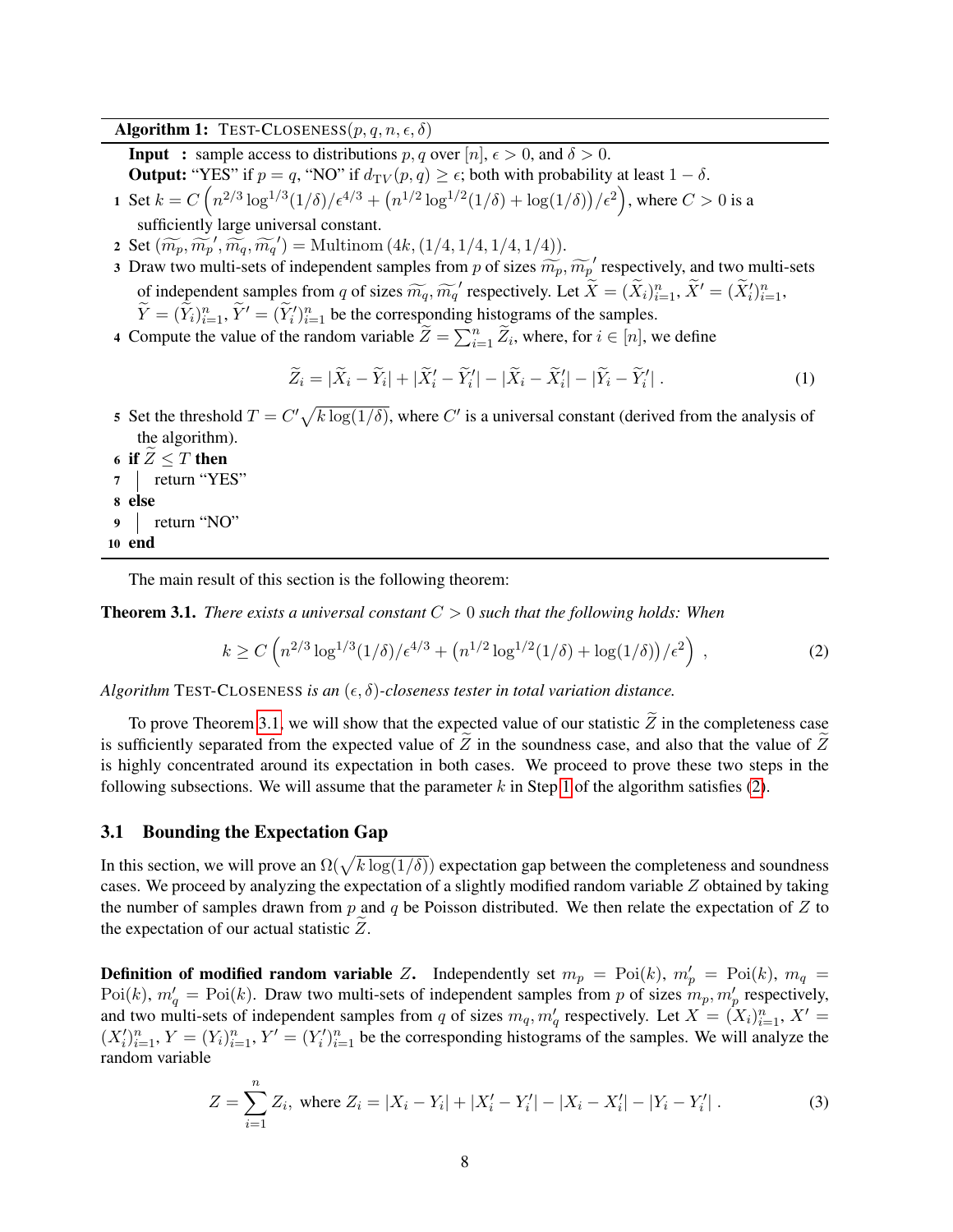Let  $m = m_p + m'_p + m_q + m'_q$  be the total number of samples drawn from  $p, q$  in the definition of Z. By construction, we have that  $\widetilde{Z}=Z \mid (m=4k)$ . This will allow us to argue that  $\mathbf{E}[Z]$  and  $\mathbf{E}[\widetilde{Z}]$  are close to each other.

<span id="page-9-3"></span>**Claim 3.2.** *We have that*  $|\mathbf{E}[Z] - \mathbf{E}[Z]| = O(\frac{1}{\epsilon})$ √ k)*.*

*Proof.* Note that the statistic  $Z$  is 2-Lipschitz, i.e., adding a sample can change  $Z$  by at most 2. Therefore,  $|\mathbf{E}[Z \mid m = a] - \mathbf{E}[Z \mid m = b]| \leq 2|a - b|$ . This implies that

$$
|\mathbf{E}[Z] - \mathbf{E}[\widetilde{Z}]| = O(\mathbf{E}[|m - 4k|]) = O(\sqrt{k}),
$$

as desired.

It therefore suffices to show that there is sufficient separation between  $\mathbf{E}[Z]$  in the completeness and soundness cases. Specifically, this subsection is devoted to the proof of the following lemma:

<span id="page-9-0"></span>Lemma 3.3 (Expectation Gap). *Let* Z *be the statistic defined in [\(3\)](#page-8-3). Then*

*(i) If*  $p = q$  *(completeness), we have that*  $\mathbf{E}[Z] = 0$ *.* 

*(ii) If*  $d_{\text{TV}}(p, q) \ge \epsilon$  *(soundness), we have that*  $\mathbf{E}[Z] = \Omega(\sqrt{k \log(1/\delta)})$ *.* 

Note that for each  $i \in [n]$ ,  $X_i, X'_i \sim \text{Poi}(kp_i)$ ,  $Y_i, Y'_i \sim \text{Poi}(kq_i)$ . Moreover, the random variables  $\{X_i, X'_i, Y_i, Y'_i\}_{i=1}^n$  are mutually independent.

The proof of Part (i) in Lemma [3.3](#page-9-0) is straightforward and holds for all  $k \ge 1$ . Since  $p = q$ , it follows that, for any fixed  $i \in [n]$ , the random variables  $X_i, X'_i, Y_i, Y'_i$  are identically distributed. Therefore, the random variables  $|X_i - Y_i|$ ,  $|X'_i - Y'_i|$ ,  $|X_i - X'_i|$ , and  $|Y_i - Y'_i|$  are also identically distributed, which implies that  $\mathbf{E}[|X_i - Y_i|] = \mathbf{E}[|X_i' - Y_i'|] = \mathbf{E}[|X_i - X_i'|] = \mathbf{E}[|Y_i - Y_i'|]$ . Thus,  $\mathbf{E}[Z_i] = 0$  for all  $i \in [n]$ , and therefore  $\mathbf{E}[Z] = 0$ .

The proof of Part (ii) in Lemma [3.3](#page-9-0) is significantly more challenging. We note that the proof of Part (ii) crucially relies on the assumption that  $k$  is sufficiently large, satisfying [\(2\)](#page-8-2).

We start with the following technical claim:

<span id="page-9-2"></span>**Claim 3.4.** *For all*  $i \in [n]$ *, we have that* 

$$
\mathbf{E}[Z_i] = \Omega \left( \min \left\{ |kp_i - kq_i|, |kp_i - kq_i|^2, \frac{|kp_i - kq_i|^2}{\sqrt{kp_i + kq_i}} \right\} \right) \tag{4}
$$

*Proof.* Recall that for each  $i \in [n]$ ,  $X_i$ ,  $X'_i \sim \text{Poi}(kp_i)$ ,  $Y_i$ ,  $Y'_i \sim \text{Poi}(kq_i)$  and that these random variables are mutually independent. This implies that  $\mathbf{E}[|X_i - Y_i|] = \mathbf{E}[|X'_i - Y'_i|]$  and therefore

$$
\mathbf{E}[Z_i] = 2 \mathbf{E}[|X_i - Y_i|] - \mathbf{E}[|X_i - X_i'|] - \mathbf{E}[|Y_i - Y_i'|].
$$

Due to the absolute values in the above expression, we can assume without loss of generality that  $a :=$  $kp_i \geq kq_i =: b.$ 

Let  $c := a - b \ge 0$ . Then we can write that  $X_i, X'_i \sim \text{Poi}(b) + \text{Poi}(c)$  and  $Y_i, Y'_i \sim \text{Poi}(b)$ . Let  $B_1, B_2$ and  $C_1, C_2$  be mutually independent random variables with  $B_1, B_2 \sim \text{Poi}(b)$  and  $C_1, C_2 \sim \text{Poi}(c)$ . Note that  $B_\ell + C_{\ell'}$ , for  $\ell, \ell' \in \{1, 2\}$ , have the same distribution as  $X_i$  and  $X'_i$ . By linearity of expectation, we can thus write

<span id="page-9-1"></span>
$$
\mathbf{E}[Z_i] = (1/2) \mathbf{E} \Big[ |B_1 + C_1 - B_2| + |B_1 + C_2 - B_2| + |B_1 - C_1 - B_2| + |B_1 - C_2 - B_2| -|B_1 + C_1 - B_2 - C_2| - |B_1 + C_2 - B_2 - C_1| - 2|B_1 - B_2| \Big], \tag{5}
$$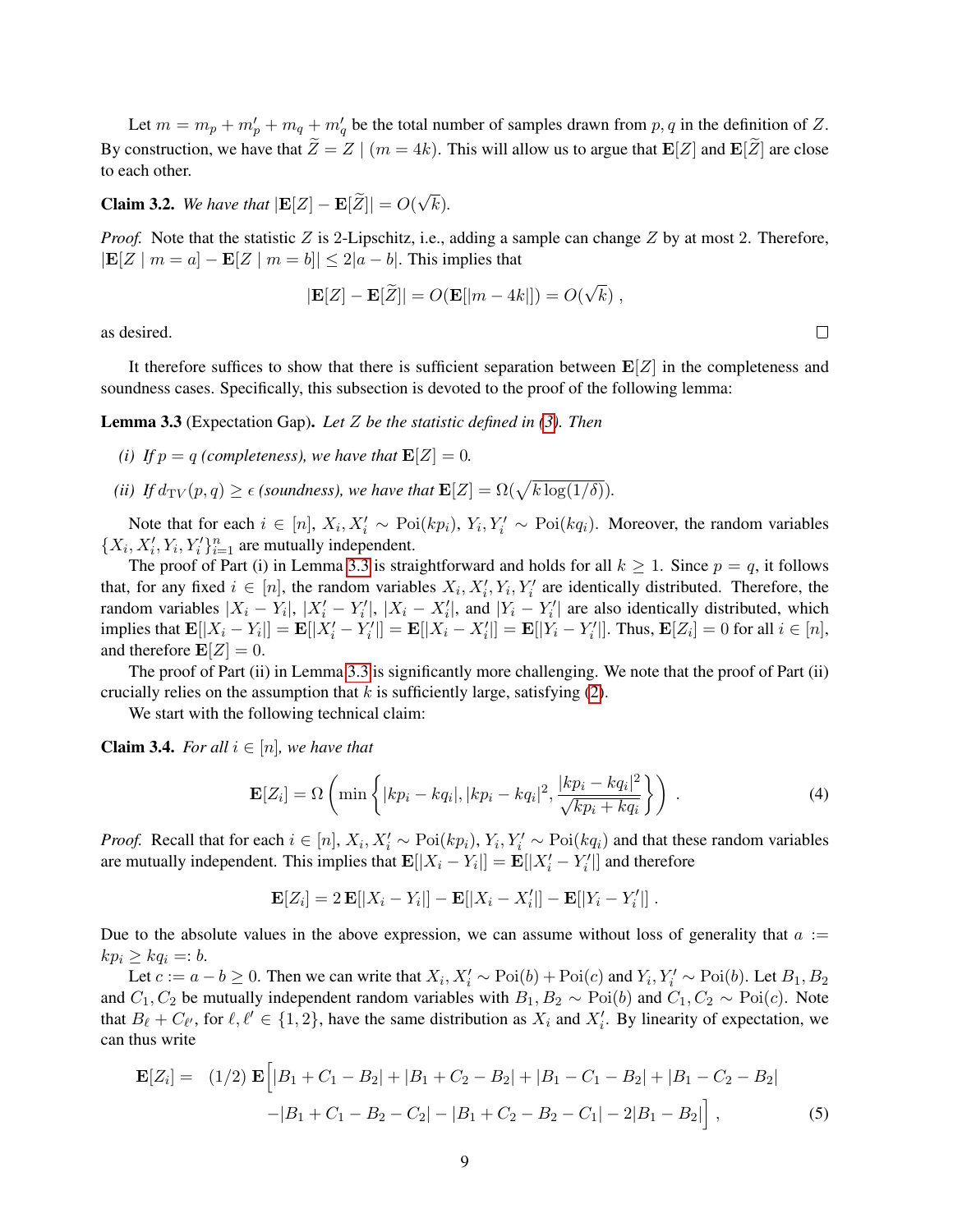where the first four terms above correspond to  $2 \mathbf{E}[|X_i - Y_i|]$ , the fifth and sixth terms correspond to  $-\mathbf{E}[|X_i - X'_i|]$ , and the last term corresponds to  $-\mathbf{E}[|Y_i - Y'_i|]$ .

Consider the function  $f : \mathbb{R}^2 \to \mathbb{R}$  defined as  $f(x, y) = (1/2) (|x + y| + |y - x| - 2|y|)$ . By the definition of  $f$  and [\(5\)](#page-9-1), we have that

<span id="page-10-0"></span>
$$
\mathbf{E}[Z_i] = \mathbf{E}[f(C_1, B_1 - B_2) + f(C_2, B_1 - B_2) - f(C_1 - C_2, B_1 - B_2)].
$$
\n(6)

Now observe that  $f(x, y) = \max\{0, |x| - |y|\}$  and that  $f(x, y)$  is an increasing function of  $|x|$ .

For any  $x_1, x_2 \ge 0$  and  $y \in \mathbb{R}$ , we have that  $|x_1 - x_2| \le \max\{x_1, x_2\}$ , hence

$$
f(x_1 - x_2, y) = f(|x_1 - x_2|, y) \le f(\max\{x_1, x_2\}, y) = \max\{f(x_1, y), f(x_2, y)\}.
$$

This implies that

$$
f(x_1, y) + f(x_2, y) - f(x_1 - x_2, y) \ge f(x_1, y) + f(x_2, y) - \max\{f(x_1, y), f(x_2, y)\}
$$
  
=  $\min\{f(x_1, y), f(x_2, y)\}$   
=  $f(\min\{x_1, x_2\}, y)$ .

Using [\(6\)](#page-10-0), the above inequality gives that

<span id="page-10-1"></span>
$$
\mathbf{E}[Z_i] \ge \mathbf{E}[f(\min\{C_1, C_2\}, B_1 - B_2)] = \mathbf{E}[\max\{0, \min\{C_1, C_2\} - |B_1 - B_2|\}] \tag{7}
$$

Therefore, it suffices to establish a lower bound on the RHS of [\(7\)](#page-10-1). We proceed to do so by considering two complementary cases, based on the value of the parameter  $c \geq 0$ .

#### Case I:  $c < 1$ .

In this case, we can write

$$
\mathbf{E}[Z_i] \geq \mathbf{Pr}[(\min\{C_1, C_2\} \geq 1) \wedge (B_1 = B_2)] = \mathbf{Pr}[C_1 \geq 1]^2 \mathbf{Pr}[B_1 = B_2]
$$
  
\n
$$
\geq \Omega\left(c^2 \min\left\{1, 1/\sqrt{b}\right\}\right) = \Omega\left(\min\left\{c^2, c^2/\sqrt{b}\right\}\right),
$$

where the first inequality follows from [\(7\)](#page-10-1) (since  $\min\{C_1, C_2\} - |B_1 - B_2|\} \ge 1$  under the corresponding event), the first equality uses the independence of  $B_1, B_2$  and  $C_1$ , and the last inequality uses the fact that  $Pr[C_1 \ge 1] = 1 - e^{-c} \ge c/2$  (since  $0 \le c < 1$ ) and that  $Pr[B_1 = B_2] = \Omega(\min\{1, 1/\sqrt{b}\})$ . To prove the latter lower bound, we will use the fact that  $B_1, B_2$  are i.i.d. and that their common distribution B is supported on integers and has standard deviation  $\sigma = \sqrt{b}$ . By Chebyshev's inequality, we have that  $\Pr[|B - b| = O(\sigma)] \ge 1/2$ . Since B is has integer support, there exists a set of integers S with cardinality  $|S| \leq 1 + O(\sigma)$  such that  $\Pr[B \in S] \geq 1/2$ . Now note that  $\Pr[B_1 = B_2] = \sum_{i \geq 0} \Pr[B = i]^2 \geq$  $\sum_{i \in S} \Pr[B = i]^2 \ge (1/|S|) \Pr[B \in S]^2 \ge 1/(4|S|)$ , where the second inequality follows by the convexity of the quadratic function. Therefore,  $Pr[B_1 = B_2] = \Omega(1/(1 + O(\sigma))) = \Omega(\min\{1, 1/\sigma\})$ , as desired.

#### Case II:  $c \geq 1$ .

In this case, there exists a universal constant  $\delta_0 > 0$  such that  $\delta_0 = \Pr[\min\{C_1, C_2\} \ge c/2]$ . We will in this case, there exists a universal constant  $o_0 > 0$  such that  $o_0 = \mathbf{Pr}[\min\{C_1, C_2\} \ge c/4]$ <br>show that  $\mathbf{Pr}[|B_1 - B_2| \le c/4] = \Omega(\min\{1, c/\sqrt{b}\})$ . Using [\(7\)](#page-10-1), the latter inequality implies that

$$
\mathbf{E}[Z_i] \ge (c/4) \mathbf{Pr} [\min\{C_1, C_2\} \ge c/2] \mathbf{Pr}[|B_1 - B_2| \le c/4]
$$
  
= (c/4)  $\delta_0 \Omega(\min\{1, c/\sqrt{b}\})$   
=  $\Omega \left( \min\{c, c^2/\sqrt{b}\} \right)$ .

To establish the desired upper bound on  $Pr[|B_1-B_2| \le c/4]$ , we apply the argument from Case I for the random variables  $B'_i = \lfloor B_i/(c/4) \rfloor$ ,  $i = 1, 2$ . Note that the  $B'_i$  is an integer-valued random variable with standom variables  $B_i = [B_i/(C/4)], i = 1, 2$ . Note that the  $B_i$  is an integer-valued random variable with standard deviation  $\sigma' = 1 + O(\sqrt{b}/c)$ , and therefore  $\Pr[B'_1 = B'_2] = \Omega(\min\{1, 1/\sigma'\}) = \Omega(\min\{1, c/\sqrt{b}\})$ . Finally, we note that  $Pr[|B_1 - B_2| \le c/4] \ge Pr[B_1' = B_2']$ . This completes Case II.

Recall that  $c = |kp_i - kq_i|$  by definition. The proof of Claim [3.4](#page-9-2) is now complete.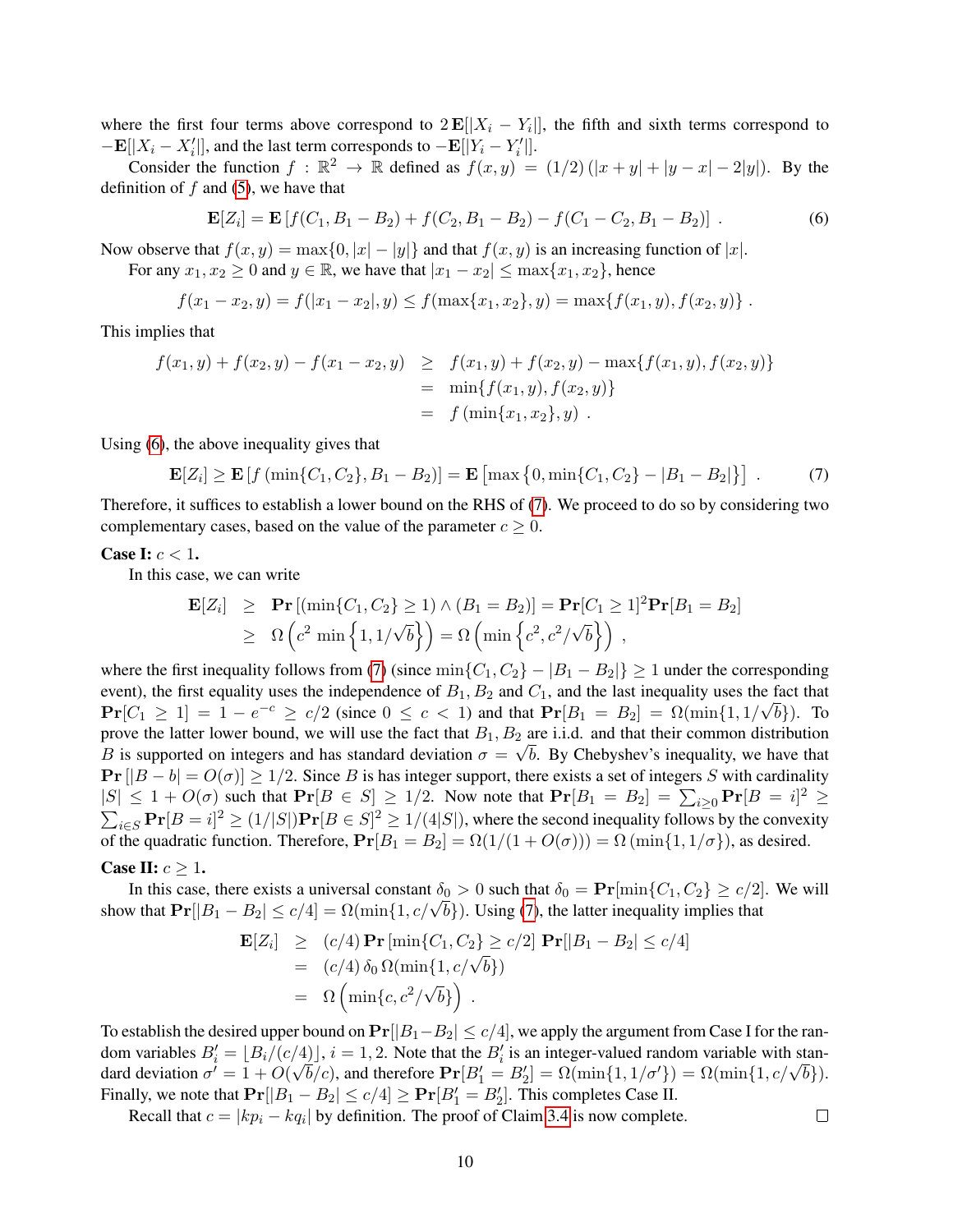**Proof of Lemma [3.3](#page-9-0) (ii).** Suppose that  $d_{TV}(p,q) \ge \epsilon$ . For each bin  $i \in [n]$ , we assign i to set  $S_1, S_2, S_3$  if the  $\min\left\{|kp_i-kq_i|,|kp_i-kq_i|^2,\frac{|kp_i-kq_i|^2}{\sqrt{kp_i+kq_i}}\right\}$  $\}$  is equal to  $|kp_i - kq_i|, |kp_i - kq_i|^2$ , or  $\frac{|kp_i - kq_i|^2}{\sqrt{kp_i + kq_i}}$  respectively (breaking ties arbitrarily). This defines a partition of [n] into three sets,  $S_1, S_2, S_3$ . Since  $\sum_{i=1}^{n} |p_i - q_i| \ge$  $\epsilon/2$ , for at least one  $j \in \{1, 2, 3\}$  we have that  $\sum_{i \in S_j} |p_i - q_i| \ge \epsilon/6$ . In each of these three cases, we will use Claim [3.4](#page-9-2) to prove the desired expectation lower bound.

**Case 1:**  $\sum_{i \in S_1} |p_i - q_i| \ge \epsilon/6$ .

In this case, we have that  $\mathbf{E}[Z] = \sum_{i=1}^{n} \mathbf{E}[Z_i] \geq \sum_{i \in S_1} \mathbf{E}[Z_i] = \Omega(k) \sum_{i \in S_1} |p_i - q_i| = \Omega(\epsilon k)$ . Since k is assumed to satisfy [\(2\)](#page-8-2) and in particular we have that  $k \geq C \log(1/\delta)/\epsilon^2$ , it follows that  $\mathbf{E}[Z] =$  $\Omega(\sqrt{k \log(1/\delta)})$ , as desired.

**Case 2:**  $\sum_{i \in S_2} |p_i - q_i| \ge \epsilon/6$ .

In this case, we have that  $\mathbf{E}[Z] = \sum_{i=1}^n \mathbf{E}[Z_i] \ge \sum_{i \in S_2} \mathbf{E}[Z_i] = \Omega(k^2) \sum_{i \in S_2} |p_i - q_i|^2 = \Omega(k^2 \epsilon^2/n)$ , where the last inequality follows from Cauchy-Schwarz and the fact that  $|S_2| \leq n$ . Since k is assumed to satisfy [\(2\)](#page-8-2) and in particular  $k \geq C n^{2/3} \log^{1/3}(\delta) / \epsilon^{4/3}$ , it follows that  $\mathbf{E}[Z] = \Omega(\sqrt{k \log(1/\delta)})$ , as desired.

**Case 3:**  $\sum_{i \in S_3} |p_i - q_i| \ge \epsilon/6$ . In this case, we can similarly write that

$$
\mathbf{E}[Z] = \sum_{i=1}^{n} \mathbf{E}[Z_i] \ge \sum_{i \in S_3} \mathbf{E}[Z_i] = \Omega(k^{3/2}) \sum_{i \in S_3} \frac{(p_i - q_i)^2}{(p_i + q_i)^{1/2}} = \Omega(k^{3/2} \epsilon^2 / n^{1/2}) ,
$$

where the last bound follows from our assumption that  $\sum_{i \in S_3} |p_i - q_i| \ge \epsilon/6$  and a careful application of the generalized Holder's inequality. Recall that for any triple of vectors  $x, y, z \in \mathbb{R}^m$ , we have that  $\sum_i |x_i y_i z_i| \le ||x||_r ||y||_s ||z||_t$ , where  $1/r + 1/s + 1/t = 1$ . Using this fact, we can write

$$
\sum_{i \in S_3} |p_i - q_i| = \sum_{i \in S_3} \frac{|p_i - q_i|}{(p_i + q_i)^{1/4}} (p_i + q_i)^{1/4} 1 \le \left( \sum_{i \in S_3} \frac{(p_i - q_i)^2}{(p_i + q_i)^{1/2}} \right)^{1/2} \left( \sum_{i \in S_3} (p_i + q_i) \right)^{1/4} \left( \sum_{i \in S_3} 1^4 \right)^{1/4}
$$

,

where we used  $x = \left(\frac{|p_i - q_i|}{(p_i + q_i)^1}\right)$  $\frac{|p_i-q_i|}{(p_i+q_i)^{1/4}}$  $\sum_{i \in S_3}$ ,  $y = ((p_i + q_i)^{1/4})_{i \in S_3}$ ,  $z = (1)_{i \in S_3}$ , and  $r = 2$ ,  $s = t = 4$ . Since  $\sum_{i \in S_3} (p_i + q_i) \le 2$  and  $|S_3| \le n$ , we get that  $\sum_{i \in S_3}$  $(p_i-q_i)^2$  $\frac{(p_i - q_i)^2}{(p_i + q_i)^{1/2}} = \Omega(\epsilon^2/n^{1/2})$ , as desired.

We have thus shown that  $\mathbf{E}[Z] = \Omega(k^{3/2} \epsilon^2/n^{1/2})$ . Since k is assumed to satisfy [\(2\)](#page-8-2) and in particular  $k \geq C n^{1/2} \log^{1/2}(\delta)/\epsilon^2$ , it follows that  $\mathbf{E}[Z] = \Omega(\sqrt{k \log(1/\delta)})$ , as desired.  $\Box$ 

This completes the proof of Lemma [3.3](#page-9-0) (ii).

### 3.2 Concentration of Test Statistic: Proof of Theorem [3.1](#page-8-0)

By Lemma [3.3,](#page-9-0) we have that  $\mathbf{E}[Z] = 0$  in the completeness case and  $\mathbf{E}[Z] = \Omega(\sqrt{k \log(1/\delta)})$  in the soundness case respectively. Combined with Claim [3.2,](#page-9-3) we have that in the completeness case  $\mathbf{E}[Z] = \frac{\partial (Z - \mu)}{\partial \mathbf{E}[Z]}$  $O(\sqrt{k})$  and in the soundness case  $\mathbf{E}[\widetilde{Z}] = \Omega(\sqrt{k \log(1/\delta)}).$ 

The random variable  $\overline{Z}$  depends on 4k inputs: the choice, for each of the 4k samples, of which distribution to be drawn from and which coordinate to land in.  $\tilde{Z}$  is 2-Lipschitz in these 4k inputs. An application of McDiarmid's inequality to  $Z$  gives that

$$
\mathbf{Pr}\left[\left|\widetilde{Z} - \mathbf{E}[\widetilde{Z}]\right| \ge C'\sqrt{k\log(1/\delta)}\right] < 2e^{-2\frac{(C'\sqrt{(k\log(1/\delta)})^2}{4k\cdot 4}} = 2\delta^{(C')^2/8} = 2\delta^{C'''}
$$

for some constant C'''. If we apply the variable substitution  $\delta \leftarrow (\delta/2)^{1/C'''}$ , the RHS above becomes  $\delta$  and the number of samples only changes by a constant factor. Therefore, our tester is correct with probability at least  $1 - \delta$ , as desired.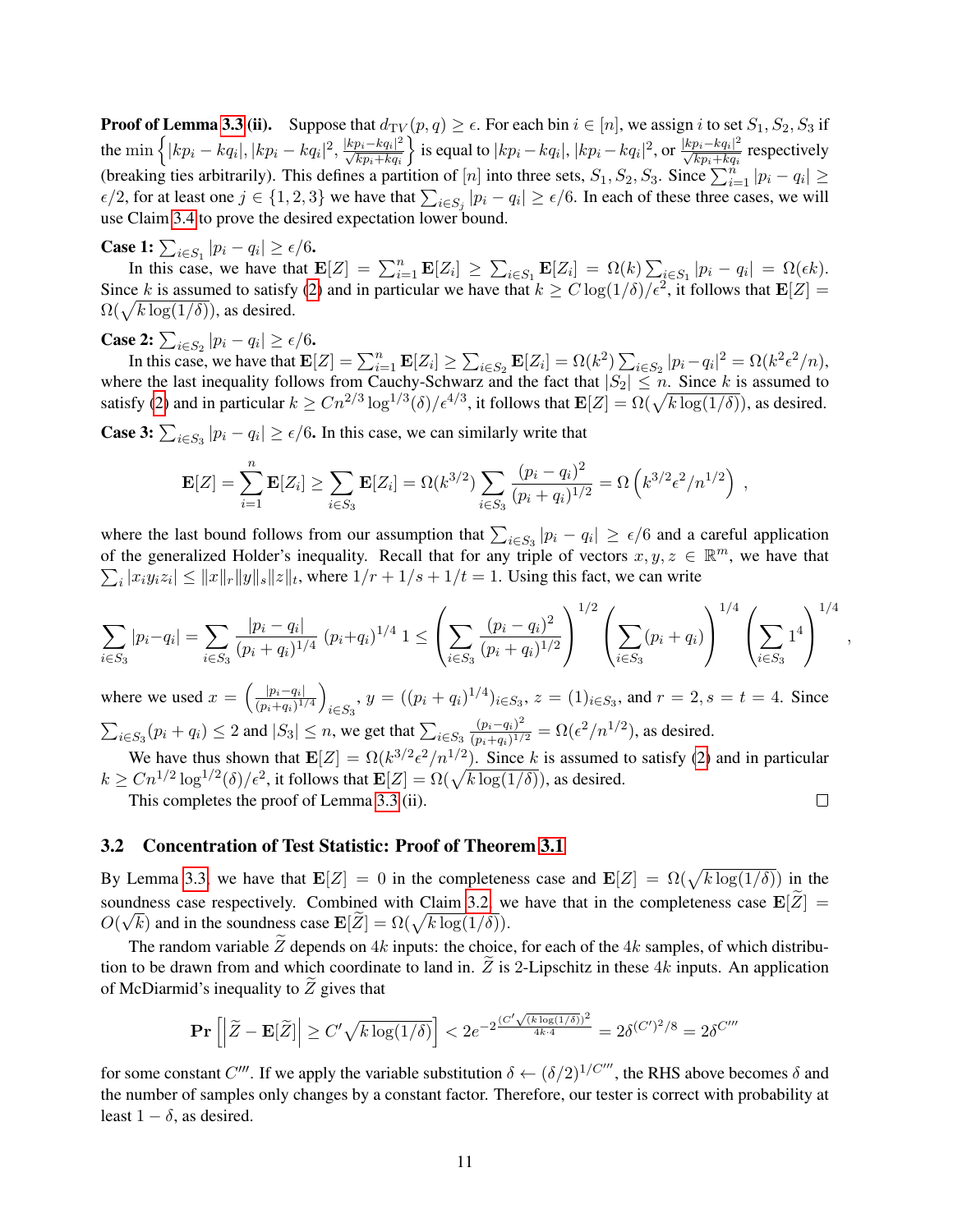## <span id="page-12-0"></span>4 Sample-Optimal Independence Tester

## 4.1 Intuition and Setup

The goal in independence testing is to distinguish between p and  $q = p_x \times p_y$ , i.e., the product of the marginal distributions of  $p$  on the two coordinates. Unfortunately, we cannot simply use our closeness tester to solve this problem, as the sample complexity would contain an  $(nm)^{2/3} \log^{1/3}(1/\delta)/\epsilon^{4/3}$  term, which is sub-optimal even for constant  $\delta$ . Instead, we must take advantage of the fact that q is a product distribution.

This issue is solved in the large  $\delta$  case in [\[DK16\]](#page-35-5) by flattening. The idea is that the error in their test statistic can be reduced if q is guaranteed to have small  $\ell_2$  norm. To achieve this, we use flattening to split up the heavy bins. This can be done especially effectively for product distributions, as we can use samples to identify the heavy bins in the marginals rather than having to individually identify all of the heavy bins in the product.

To make a technique like this work in our context, there are several obstacles that must be overcome. The first is that we need to know how flattening can be used to improve the concentration bounds on our test statistic Z. To see why this might be the case, we note that any bins with only a single sample do not contribute to  $Z$ , and thus do not contribute to its variance. In fact, with some extra work we can prove stronger concentration bounds on  $Z$  that depend on the number  $N$  of non-isolated samples. As distributions with small  $\ell_2$  norm will likely produce fewer non-isolated samples, this will hopefully improve our concentration bounds.

Unfortunately, while the basic flattening technique [\[DK16\]](#page-35-5) works in the large  $\delta$  regime, it does not work with high probability. To overcome this issue, we note that the goal of our flattening is actually not to produce a distribution with small  $\ell_2$  norm, but to ensure that the number of collisions among the samples used to compute  $Z$  is relatively small. For this we note that if we are given a fixed pool  $S$  of samples from which we draw samples both for the purposes of flattening and for computing  $Z$ , it can be shown that no matter what S is, there is always a good probability that the samples to compute  $Z$  have few collisions. The overall strategy for our tester will be to take this fixed set of samples and repeatedly try different subdivisions into flattening and testing samples until we find one that works.

The most basic unit of our tester will be an algorithm called BASICTEST, which runs one iteration of this strategy and returns one of "YES", "NO", or "ABORT", with the last meaning that our attempt at flattening has failed and needs to be repeated.

<span id="page-12-1"></span>**Algorithm 2:** FULLTEST( $\overline{S}$ ): Given a distribution p over  $[n] \times [m]$  (where  $n \geq m$ ), test if p is a product distribution.

| <b>Input</b> : Sample access to a 2-dimensional distribution p over $[n] \times [m]$                                                                                       |  |  |  |  |  |
|----------------------------------------------------------------------------------------------------------------------------------------------------------------------------|--|--|--|--|--|
| <b>Output:</b> "YES" if $p \in \mathcal{P}$ , "NO" if $\inf_{q \in \mathcal{P}} d_{TV}(p,q) \geq \epsilon$ , where $\mathcal P$ is the set of product distributions,       |  |  |  |  |  |
| both with probability at least $1 - \delta$ .                                                                                                                              |  |  |  |  |  |
| $1 \; k \leftarrow C\left(n^{2/3}\log^{1/3}(1/\delta)/\epsilon^{4/3} + (n^{1/2}\log^{1/2}(1/\delta) + \log(1/\delta))/\epsilon^2\right)$ , where $C > 0$ is a sufficiently |  |  |  |  |  |
| large universal constant.                                                                                                                                                  |  |  |  |  |  |
| 2 $S \leftarrow 100k$ samples from p.                                                                                                                                      |  |  |  |  |  |
| $3 result \leftarrow ABORT$                                                                                                                                                |  |  |  |  |  |
| 4 while $result = ABORT$ do                                                                                                                                                |  |  |  |  |  |
| $\mathfrak{s}$   $result \leftarrow$ BASICTEST(S)                                                                                                                          |  |  |  |  |  |
| 6 end                                                                                                                                                                      |  |  |  |  |  |
| 7 return result                                                                                                                                                            |  |  |  |  |  |
|                                                                                                                                                                            |  |  |  |  |  |

The main result of this section is the following theorem: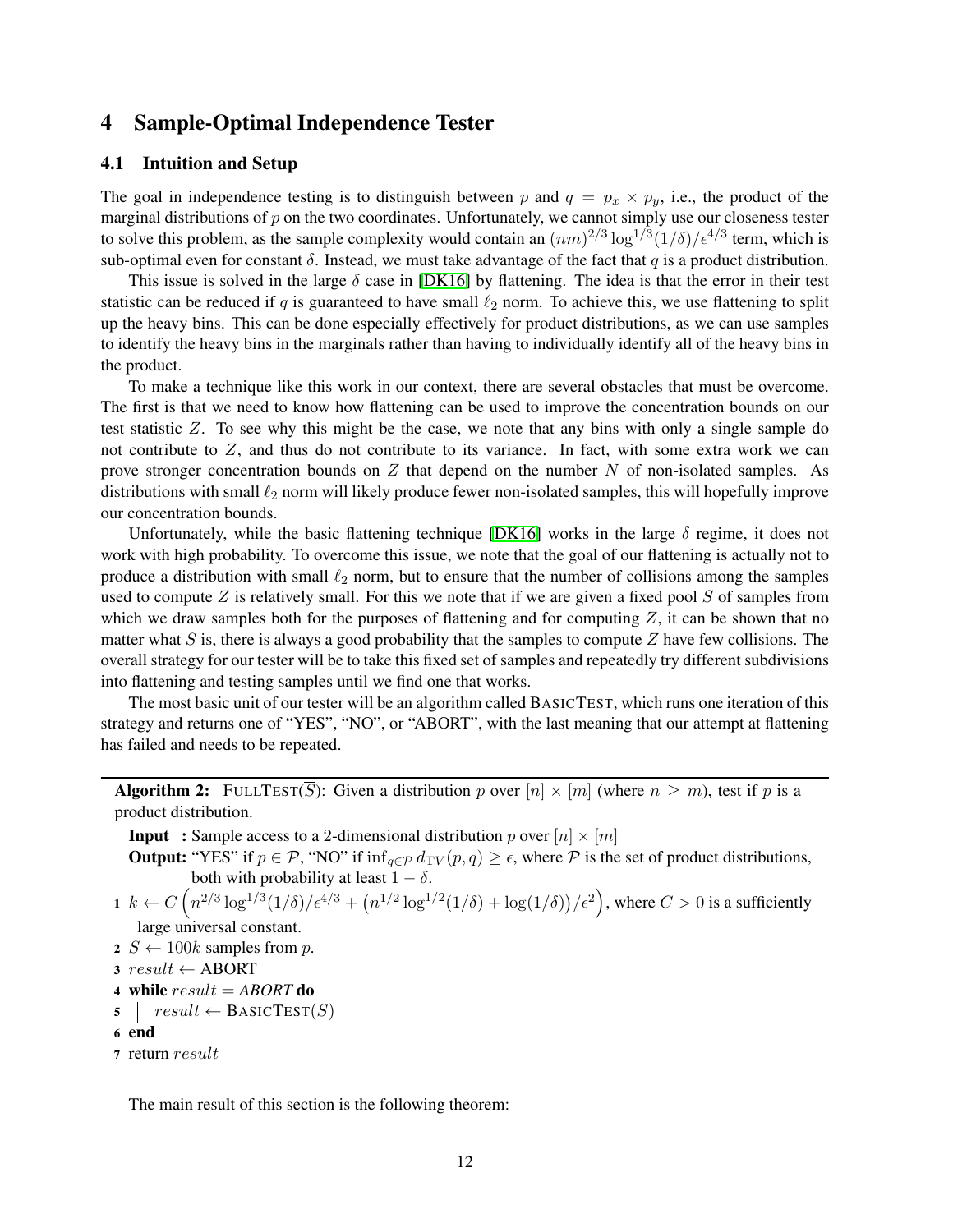<span id="page-13-0"></span>Theorem 4.1. *There exists a universal constant* C > 0 *such that the following holds: When*

$$
k \ge C \left( n^{2/3} m^{1/3} \log^{1/3} (1/\delta) / \epsilon^{4/3} + ((nm)^{1/2} \log^{1/2} (1/\delta) + \log(1/\delta)) / \epsilon^2 \right) ,\tag{8}
$$

*Algorithm* FULLTEST *is an*  $(\epsilon, \delta)$ -independence tester in total variation distance.

Setup. Our independence testing procedure BASICTEST has the following basic structure:

- 1. Choose a large multiset set of samples  $\overline{S}$ .
- 2. Choose from  $\overline{S}$  a flattening  $F = (F_x, F_y)$ , and possibly ABORT.
- 3. Choose from  $\overline{S}$  a set S of "flattened" samples, and possibly ABORT.
- 4. Use S to compute a test statistic Z.
- 5. Accept or reject based on the test statistic.

At various points in the process, the algorithm may choose to ABORT (for example, if the number of non-singletons in S is  $100\times$  more than expected). We will show that if the algorithm is run on a random set  $\overline{S}$  of samples, the probability of outputting a wrong answer is  $O(\delta)$ , but that for *any* set  $\overline{S}$  of samples the chance of aborting is at most  $1/2$ . Therefore, when we abort, we can start over from Step 2, and repeat until we output "YES" or "NO", without increasing the sample complexity and with only  $O(\delta)$  failure probability.

**Flattening.** Flattening involves choosing a set F of samples from the distribution p with marginals  $p_x$  and  $p_y$ . We then flatten the rows and columns of  $p$  independently, giving us a new distribution  $p^f$  with marginals  $p_1^f$  $j_1$  and  $p_2^f$  $\frac{1}{2}$ . The following definition appears as Definition 2.4 in [\[DK16\]](#page-35-5) and describes a subdivision of the domain of a distribution p that aims at reducing its  $\ell_2$  norm. For this transformation to be useful to us, we need to always make sure that the domain size does not increase by more than a constant factor as a result.

**Definition 4.2** ([\[DK16\]](#page-35-5)). Given a distribution p on [n] and a multiset S of elements from [n], we define the *split* distribution  $p_S$  over  $[n+|S|]$  as follows: For  $1 \le i \le n$ , let  $f_i$  be the number of times element i appears in S, and  $a_i = 1 + f_i$ . Our new distribution  $p_S$  is supported on the set  $B = \{(i, j) : i \in [n], 1 \le j \le a_i\}$ . In order to get a sample  $(i, j)$  from  $p<sub>S</sub>$ , we first draw i according to p and then j uniformly at random from  $[a_i]$ .

Note the following fact about split distributions:

Fact 4.3. *Let* p *and* q *be probability distributions on* [n]*, and* S *a given multiset of* [n]*. Then: (i) We can simulate a sample from*  $p_S$  *or*  $q_S$  *by taking a single sample from p or q, respectively. (ii) It holds that*  $\|p_S - q_S\|_1 = \|p - q\|_1.$ 

When we are dealing with multidimensional distributions, it will be useful to have a definition of flattening only on a specific marginal. The definition below is given for 2-dimensional distributions, but it can be easily generalized.

**Definition 4.4.** Given a distribution p on  $[n] \times [m]$  with marginals  $p_x$  and  $p_y$ . Also let S be a multiset of elements from  $[n]$  (respectively  $[m]$ ), we define the *row-split* (respectively *column-split*) distribution  $p_S$  over  $[n+|S|] \times [m]$  (respectively  $[n] \times [m+|S|]$ ) as follows: in order to get a sample  $((i,k),j)$  (respectively  $(i,(j,k))$ ) from the *row-split* (respectively *column-split*) distribution  $p<sub>S</sub>$ , we first draw  $(i,j)$  according to p and then independently draw k uniformly at random from  $[a_i]$  (respectively  $[a_j]$ ).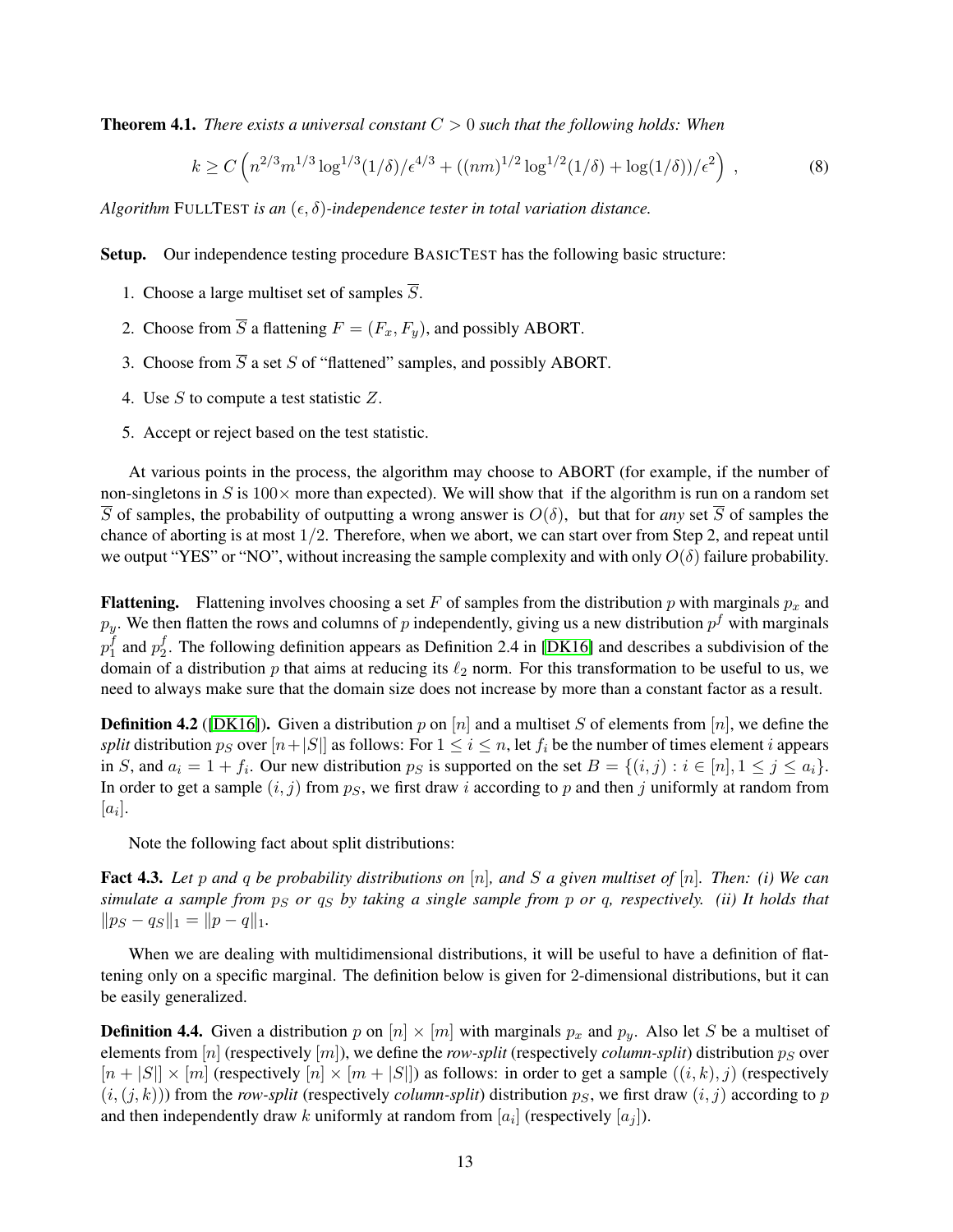**Test Statistic.** Define the product distribution  $q^f := p_1^f \times p_2^f$ <sup>f</sup><sub>2</sub>. Note that  $d_{\text{TV}}(p^f, q^f) = d_{\text{TV}}(p, q)$ where  $q = p_x \times p_y$ . Therefore, the goal of determining whether p is a product distribution or far from it is equivalent to distinguishing between  $p^f = q^f$  and  $p^f$  far from  $q^f$ . In addition to sampling from  $p^f$ , we can sample  $q^f$  by taking two samples from  $p^f$ : we combine the first coordinate of the first sample with the second coordinate of the second sample.

The sample set  $S$  consists of four pieces:

- $S_{p0}, S_{p1}$ : two sets of  $Poi(k)$  samples from  $p<sup>f</sup>$ .
- $S_{q0}, S_{q1}$ : two sets of  $Poi(k)$  samples from  $q<sup>f</sup>$ .

We let  $X_u^{(p_0)}$  denote the number of times element u appears in  $S_{p_0}$ , and similarly for the other three sets. For each u in the range of  $q^f$  we get the test statistic:

$$
Z_u := |X_u^{(p0)} - X_u^{(q0)}| + |X_u^{(p1)} - X_u^{(q1)}| - |X_u^{(p0)} - X_u^{(p1)}| - |X_u^{(q0)} - X_u^{(q1)}|
$$

Our final test statistic is the sum of this:

$$
Z:=\sum_u Z_u.
$$

Note that, if a given item u appears exactly once in the entire set S of samples, then  $Z_u = 0$ . We say that such a sample is a *singleton*, and define  $N \leq |S|$  to be the number of non-singleton samples.

## 4.2 Concentration of Z

The goal of this section is to prove that the test statistic  $Z$  concentrates. We will show this happens for any setting of the flattening  $F$ , and ignoring the possibility of ABORT (that is, if we ran even aborted procedures to completion). In particular, our goal is the following lemma:

<span id="page-14-0"></span>**Lemma 4.5.** For a fixed flattening F and any  $\delta > 0$ , there exists a constant  $C > 0$  such that

$$
\Pr[|Z - \mathbf{E}[Z]| > C \cdot \sqrt{(N + \log(1/\delta)) \log(1/\delta)}] \le \delta.
$$

Intuitively, the idea is that since singletons do not change the statistic, the variance—and concentration of Z should depend on the number of non-singletons N rather than the total number of samples k. Note that the concentration is relative to  $N$ , which is also a random variable.

We show this using *symmetrization*. For the sake of analysis we introduce an independent copy of the statistic Z', generated from another set S' of samples. Let  $T = S \cup S'$  be the set of all samples used by Z and  $Z'$ , and let M be the number of non-singletons in T.

Note that we could generate these same variables in a different way: rather than first generating  $S_{p0}$  and  $S'_{p0}$  with Poi(k) samples each and setting  $T_{p0} = S_{p0} \cup S'_{p0}$ , we can instead first sample  $T_{p0}$  with Poi(2k) samples, then randomly assign each sample in  $T_{p0}$  to one of  $S_{p0}$  and  $S'_{p0}$  (and similarly for  $p1, q0, q1$ ). These are equivalent generative processes. This second process leads to the following lemma:

<span id="page-14-1"></span>**Lemma 4.6.** *For every possible* T, and any  $\delta > 0$ ,

$$
\Pr[|Z - Z'| > \sqrt{8M \log(2/\delta)} \mid T] \le \delta.
$$

*Proof.* We apply McDiarmid's inequality, and use the alternative generative process. Conditioned on  $T =$  $(T_{p0}, T_{p1}, T_{q0}, T_{q1})$ , the only randomness lies in whether each sample v is placed in S or S'. Let  $c_v$  be the maximum amount that  $|Z - Z'|$  can change by when  $v \in T$  is switched between S and S'. Switching v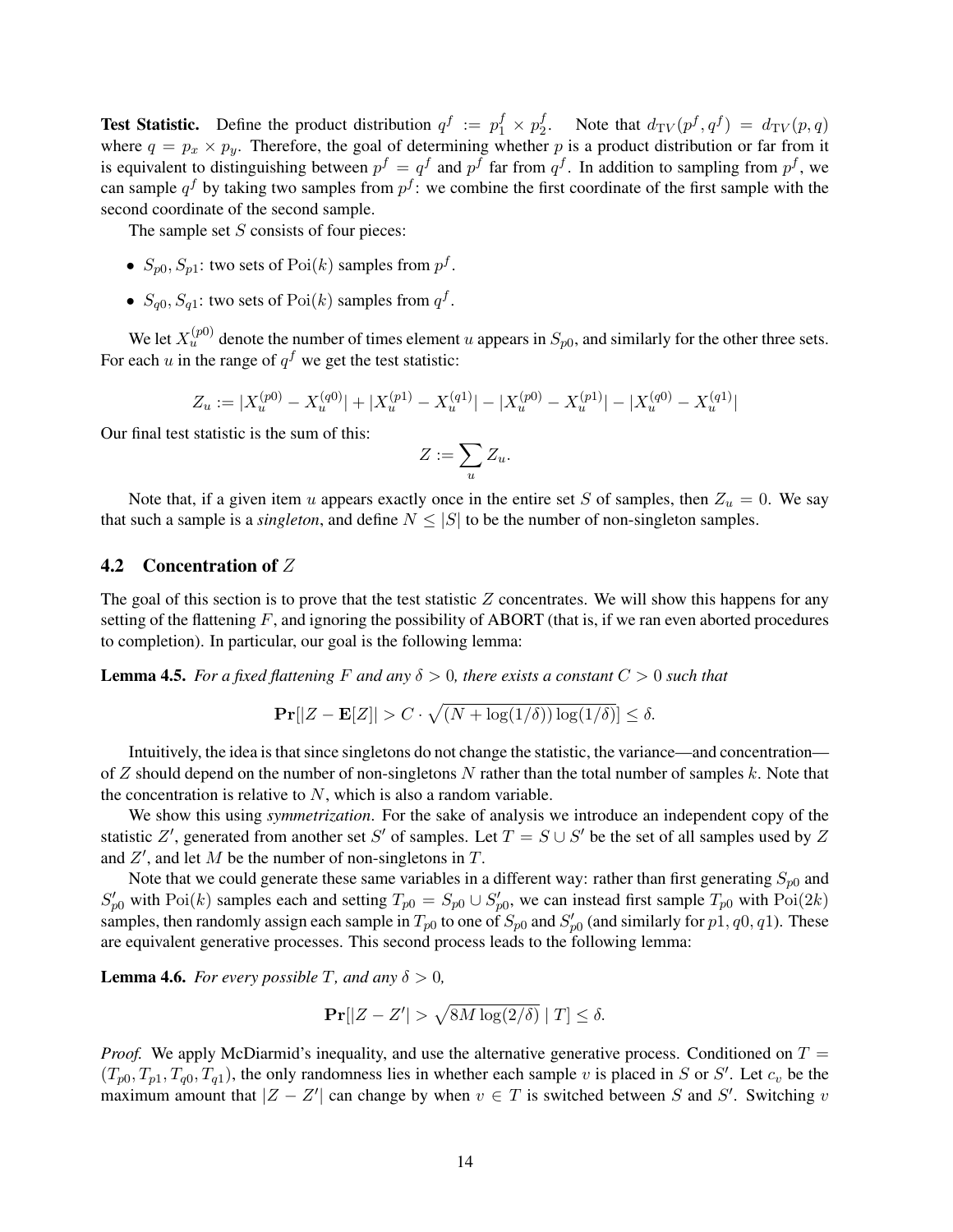can only change Z by at most 2, and similarly for  $Z'$ , so  $c_v \leq 4$ . Moreover, if v is a singleton in T, then switching v has zero effect on Z or Z', so  $c_v = 0$ . Hence

$$
\sum_{v \in T} c_v^2 \le 16M.
$$

Since Z and Z' are identically distributed,  $\mathbf{E}[Z - Z' | T] = 0$ . Therefore McDiarmid's inequality states that, for any  $t$ ,

$$
\Pr[|Z - Z'| \ge t | T] \le 2e^{-\frac{2t^2}{16M}}.
$$

Setting t appropriately gives the result.

Since our desired lemma is in terms of  $N$ , not  $M$ , we relate the two:

<span id="page-15-0"></span>**Lemma 4.7.** *There exists a constant* C *such that, for every possible* T, and any  $\delta > 0$ ,

$$
\Pr[M > C(N + \log(1/\delta)) \mid T] \le \delta.
$$

*Proof.* We again use the alternative generative process. There are  $M$  non-singletons in  $T$ , which means we can pair them up into  $M/2$  disjoint pairs of colliding elements. Each such pair has a  $1/4$  chance of having both elements land in  $S$ , independent of every other pair. Let  $n$  be the number of such pairs that land entirely in S. By a Chernoff bound:

$$
\mathbf{Pr}[n \le M/16 \mid T] \le e^{-M/C}
$$

for some constant  $C \geq 8$ . Now, if T is such that  $M \leq C \log(1/\delta)$ , the lemma statement is trivially true. Otherwise, since  $N \geq 2n$ ,  $Pr[M \geq 8N | T] \leq \delta$ 

as desired.

We also need to prove a constant-probability version of the result:

<span id="page-15-3"></span>Lemma 4.8. *It holds that*

$$
\mathbf{Pr}[|Z - \mathbf{E}[Z]| \ge C\sqrt{N+1}] \le 1/2.
$$

*Proof.* We will show this with Markov's inequality, by showing

$$
\mathbf{E}[(Z - \mathbf{E}[Z])^2/(N+1)] = O(1)
$$
\n(9)

using symmetrization. Since  $Z'$  is independent of  $Z$ , and by convexity,

$$
\mathbf{E}[(Z - \mathbf{E}[Z])^{2}/(N+1)] \le \mathbf{E}[(Z - Z')^{2}/(N+1)]
$$
  
=  $\mathbf{E}_{T}[\mathbf{E}[(Z - Z')^{2}/(N+1)|T]].$  (10)

For any fixed T, by Lemma [4.6](#page-14-1) and Lemma [4.7](#page-15-0) applied with  $\delta/2$  and a union bound we have with probability  $1 - \delta$  that both:

$$
(Z - Z')^{2} \le 8M \log(4/\delta)
$$

$$
N \ge M/C - \log(2/\delta)
$$

The latter equation implies  $N + 1 \geq M / (C \log(2/\delta))$ , and hence

$$
(Z-Z')^2/(N+1) \le 8C \log(4/\delta) \log(2/\delta)
$$

with probability  $1 - \delta$ . This strong concentration implies a bound in expectation:

$$
\mathbf{E}[(Z-Z')^2/(N+1)|T] \le O(8C) = O(1).
$$

Plugging back into [\(10\)](#page-15-1) gives [\(9\)](#page-15-2), which implies the result.

 $\Box$ 

<span id="page-15-2"></span><span id="page-15-1"></span> $\Box$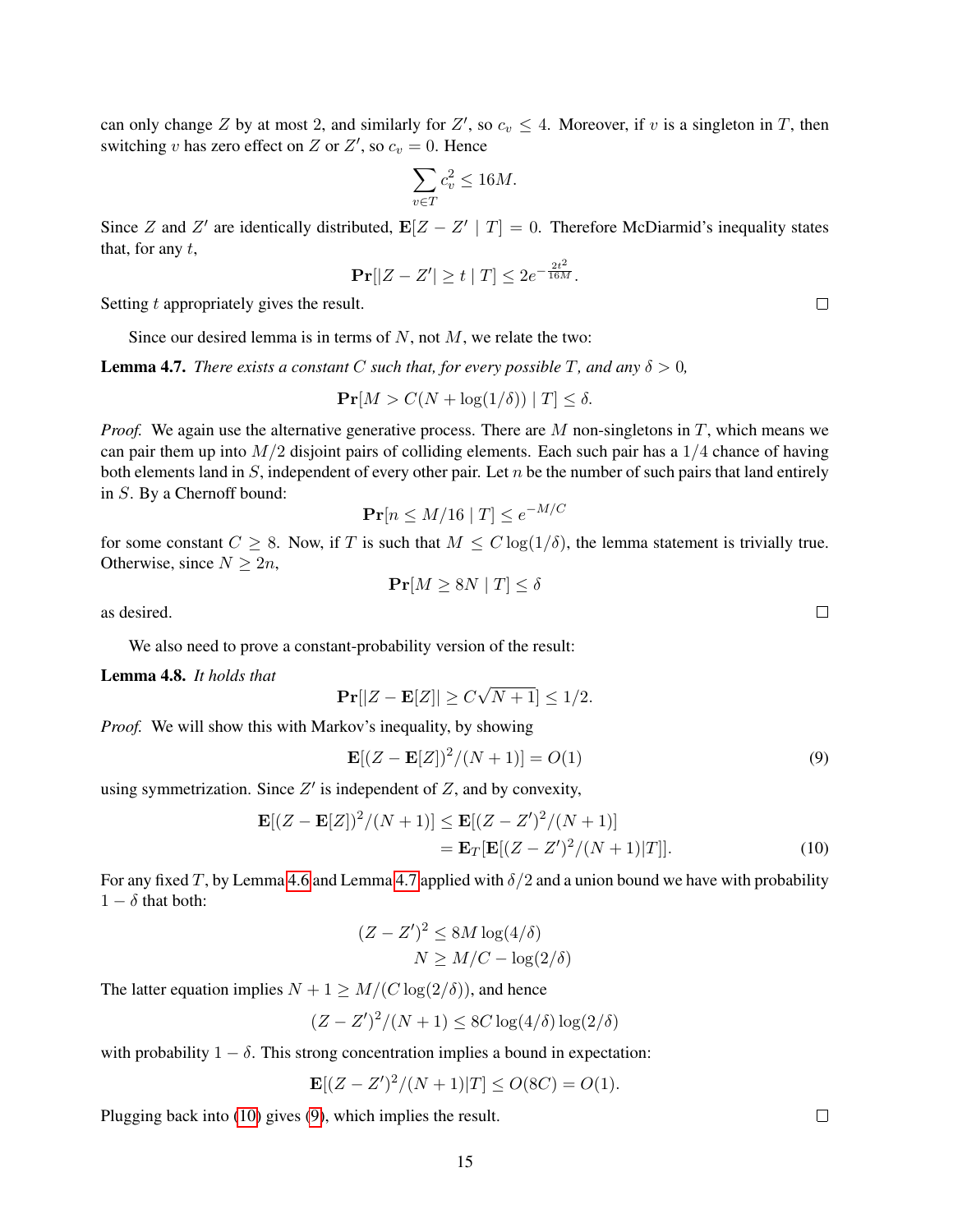We now have the tools for the main result of the section.

*Proof of Lemma* [4.5.](#page-14-0) Consider any two thresholds  $\tau$  and  $\tau'$ , where  $\tau$  is a random variable depending on the sampling used for Z and  $\tau'$  depends on that for Z'. Because Z' is independent of Z, we have:

$$
\mathbf{Pr}[|Z-\mathbf{E}[Z]|>\tau\cap |Z'-\mathbf{E}[Z]|<\tau']=\mathbf{Pr}[|Z-\mathbf{E}[Z]|>\tau]\mathbf{Pr}[|Z'-\mathbf{E}[Z]|<\tau'].
$$

On the other hand,

$$
\mathbf{Pr}[|Z - \mathbf{E}[Z]| > \tau \cap |Z' - \mathbf{E}[Z]| < \tau'] \leq \mathbf{Pr}[|Z - Z'| > \tau - \tau'].
$$

**Hence** 

$$
\mathbf{Pr}[|Z - \mathbf{E}[Z]| > \tau] \leq \mathbf{Pr}[|Z - Z'| > \tau - \tau'] / \mathbf{Pr}[|Z' - \mathbf{E}[Z]| < \tau'].
$$
 (11)

We now define these two thresholds  $\tau$  and  $\tau'$ .

**Defining**  $\tau'$ . By Lemma [4.8](#page-15-3) applied to  $Z'$ , with 50% probability we have

<span id="page-16-4"></span><span id="page-16-3"></span>
$$
|Z' - \mathbf{E}[Z]| \le O(\sqrt{N'+1}).\tag{12}
$$

Define  $\tau'$  to be this RHS.

By Lemma [4.7,](#page-15-0) with  $1 - \delta$  probability we have

<span id="page-16-0"></span>
$$
M = O(N + \log(1/\delta)).\tag{13}
$$

(Note that we are no longer conditioning on T.) Since  $N' \leq M$ , this implies that there exists a constant  $C > 0$ such that

<span id="page-16-1"></span>
$$
\tau' \le C\sqrt{N + \log(1/\delta)}\tag{14}
$$

with probability  $1 - \delta$ .

**Defining**  $\tau$ . On the other hand, combining [\(13\)](#page-16-0) with Lemma [4.6,](#page-14-1) with  $1 - 2\delta$  probability we have

$$
|Z - Z'| \le O(\sqrt{(N + \log(1/\delta)) \log(2/\delta)}).
$$

We would like to define  $\tau$  to be this RHS plus  $\tau'$ , but this would be invalid:  $\tau$  must be independent of Z'. Hence we instead define  $\tau$  to be this RHS plus  $C\sqrt{N + \log(1/\delta)}$ ; by [\(14\)](#page-16-1), this is larger than the RHS plus  $\tau'$  with  $1 - \delta$  probability. Hence:

<span id="page-16-2"></span>
$$
\Pr[|Z - Z'| > \tau - \tau'] \le 3\delta \tag{15}
$$

for this  $\tau$ , which is  $O(\sqrt{(N + \log(1/\delta)) \log(2/\delta)})$ .

**Combining the results.** Plugging [\(15\)](#page-16-2) and [\(12\)](#page-16-3) into [\(11\)](#page-16-4), we have for this  $\tau$  that

$$
\Pr[|Z - \mathbf{E}[Z]| > \tau] \le 3\delta/(1/2) = 6\delta.
$$

Using  $\delta' = \delta/6$  gives the desired result.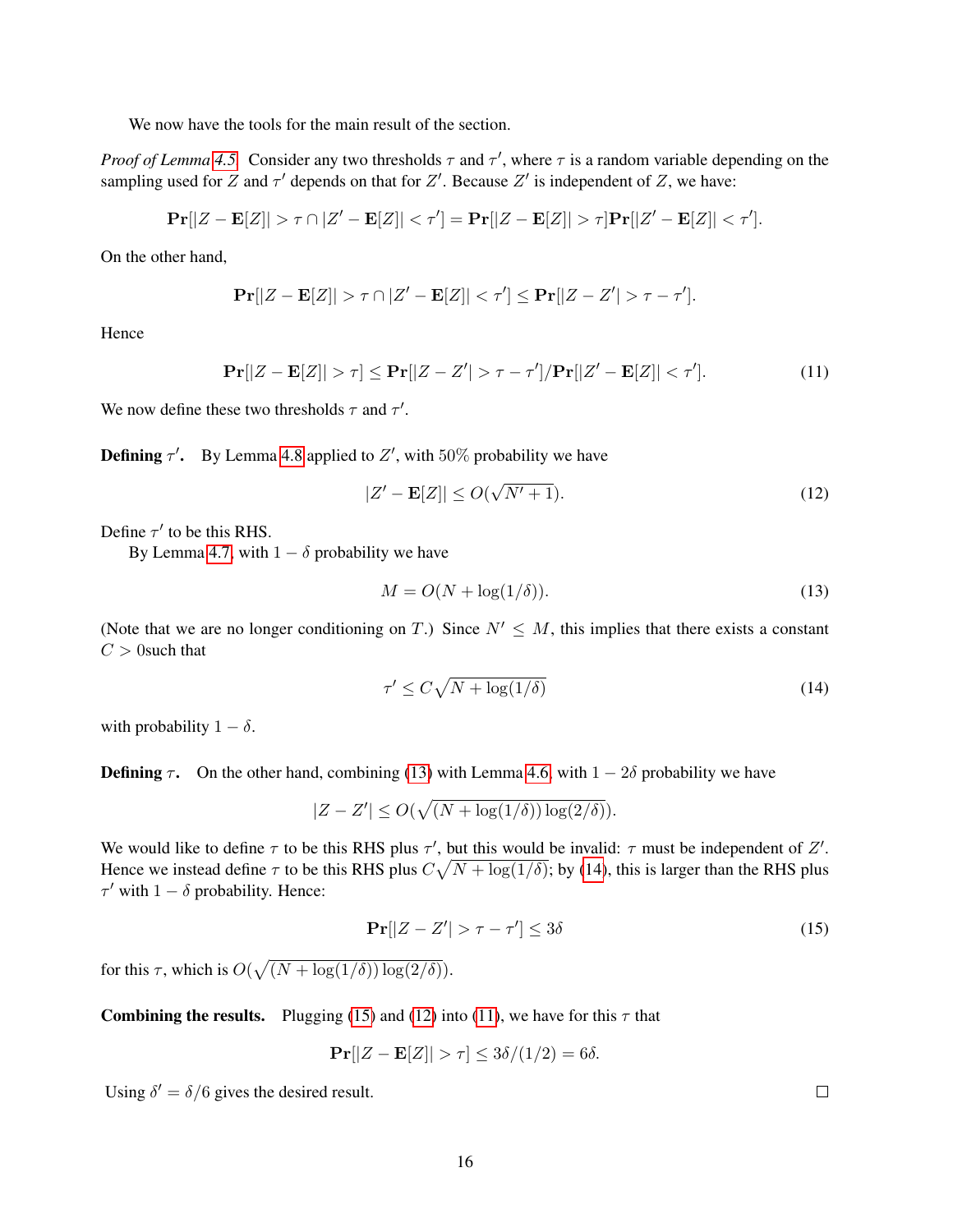**Algorithm 3:** BASICTEST( $\overline{S}$ ): Given a distribution p over  $[n] \times [m]$  (where  $n \geq m$ ) test if p is a product distribution.

<span id="page-17-5"></span><span id="page-17-4"></span><span id="page-17-3"></span><span id="page-17-2"></span><span id="page-17-1"></span><span id="page-17-0"></span>**Input** : A Multiset  $\overline{S}$  of 100k samples from  $[n] \times [m]$  with  $k = C \left( \frac{n^{2/3} m^{1/3} \log^{1/3} (1/\delta)}{24/3} \right)$  $\frac{\log^{2/3}(1/\delta)}{\epsilon^{4/3}} +$  $\frac{1}{\sqrt{nm \log(1/\delta)}}$  $\frac{\log(1/\delta)}{\epsilon^2} + \frac{\log(1/\delta)}{\epsilon^2}$  $\overline{\epsilon^2}$ ), where C is a sufficiently large universal constant. Output: Information relating to whether these samples came from an independent distribution.  $\forall$  + Choose flattening  $F$   $\qquad \qquad \star$  / 1  $F_x \leftarrow \emptyset$ 2  $F_y \leftarrow \emptyset$ 3 for  $s \in \overline{S}$  do 4  $\mid F_x = F_x \cup \{s\}$  with prob  $\min\{n/100k, 1/100\}$ 5  $\overrightarrow{F_y} = \overrightarrow{F_y} \cup \overrightarrow{s}$  with prob  $m/100k$ ; // note that  $k > m$  always. 6 end **7** if  $|F_x| > 10n$  or  $|F_y| > 10m$  then 8 return ABORT 9 end /\* Draw samples  $S_p^f,S_q^f$  $q \rightarrow \star/$ 10 Let  $\overline{S}' = \{(x_i, y_i)\}\$  be a uniformly random permutation of  $\overline{S} \setminus (F_x \cup F_y)$ 11 Draw  $\ell, \ell' \sim \text{Poi}(2k)$ . 12 if  $2\ell + \ell' > |\overline{S}'|$  then 13 return ABORT 14 end 15 Let  $S_q = \{(x_{2j-1}, y_{2j})\}_{j=1}^{\ell}, S_p = \{(x_j, y_j)\}_{j=2\ell}^{2\ell+\ell'}$  $j = 2\ell + 1$ 16 Create  $S_p^f$ ,  $S_q^f$  by assigning to corresponding sub-bins uniformly at random 17 Let  $N_q$ :  $\sharp$ samples in  $S_q^f$  that collide with another sample in  $S_p^f \cup S_q^f$ . 18 Let  $N_p$ :  $\sharp$ samples in  $S_p^f$  that collide with another sample in  $S_p^f$ 19 if  $N_q > c \max(k/m, k^2/mn)$  then 20 | return ABORT 21 end 22 if  $N_p > 20N_q + C' \log(1/\delta)$  then // C //  $C'$  a sufficiently large constant 23 | return "NO" 24 end  $\forall$   $\star$  Compute test statistic  $Z$   $\star$  / 25 Flag each sample of  $S_p^f$ ,  $S_q^f$  independently with probability 1/2. 26 Let  $X_i^{(p0)}$  $i_p^{(p0)}, X_i^{(q0)}$  be the counts for the number of times element *i* appears *flagged* in each set  $S_p^f, S_q^f$ respectively and  $X_i^{(p_1)}$  $i_{i}^{(p1)}, X_{i}^{(q1)}$  be the corresponding counts on *unflagged* samples. 27 Compute the statistic  $Z = \sum_i Z_i$ , where  $Z_i = |X_i^{(p0)} - X_i^{(q0)}|$  $\left| \frac{q(q0)}{i} \right| + \left| X_i^{(p1)} - X_i^{(q1)} \right|$  $\left| \frac{1}{i}^{(q1)} \right| - \left| X_i^{(p0)} - X_i^{(p1)} \right|$  $\left| \binom{p1}{i} \right| - \left| X_i^{(q0)} - X_i^{(q1)} \right|$  $\binom{(q_1)}{i}$ . 28 if  $Z < C' \cdot \sqrt{\min(k, (k^2/(mn) + k/m)) \log(1/\delta)}$  then 29 return "YES" 30 else 31 | return "NO" 32 end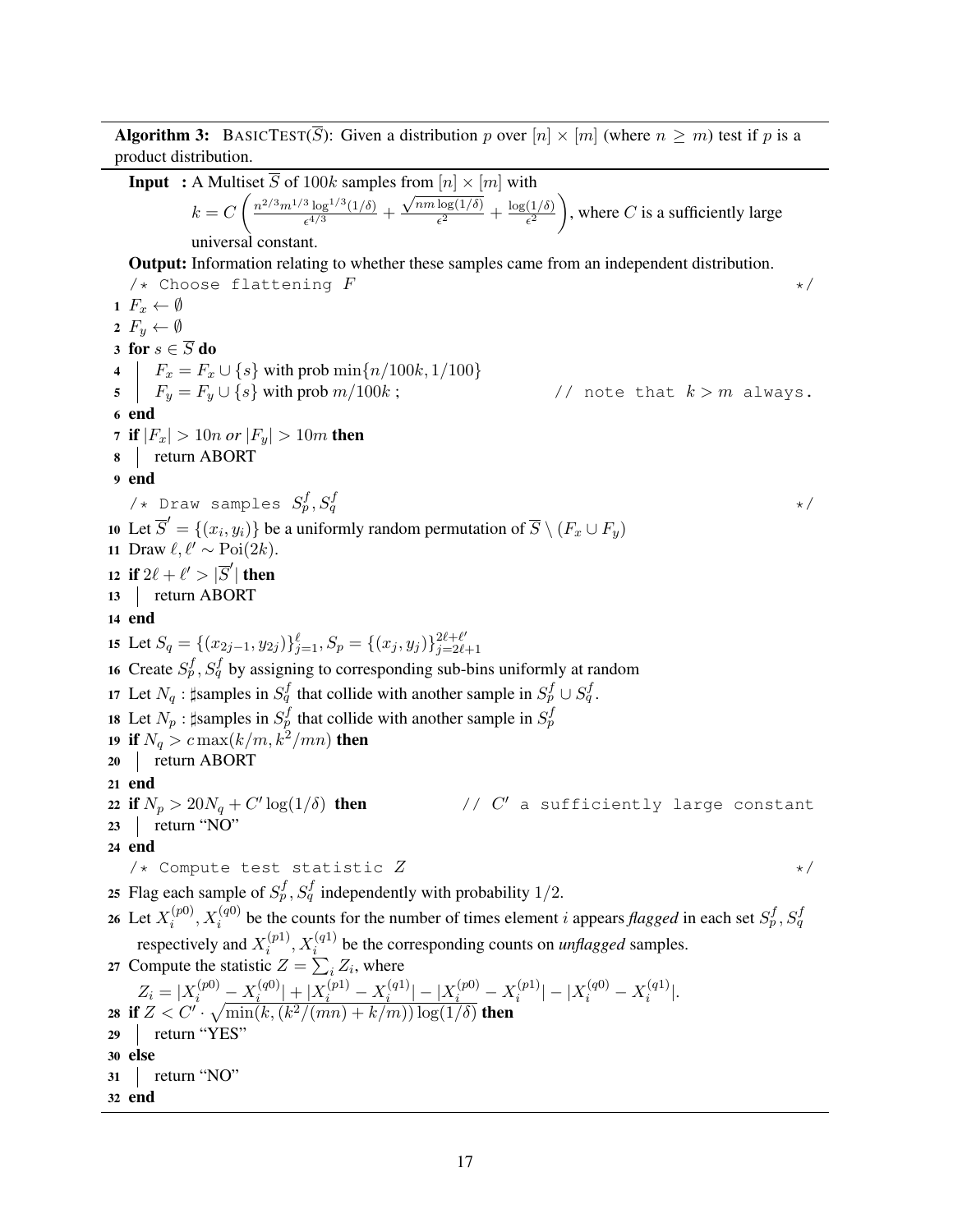#### 4.3 Algorithm

<span id="page-18-0"></span>We begin with a helper algorithm BASICTEST (i.e., Algorithm [3\)](#page-18-0):

Our analysis will depend on two key facts:

- 1. For *any* set of samples  $\overline{S}$ , the probability that BASICTEST returns ABORT is at most  $1/2$ .
- 2. If BASICTEST is run on a set of i.i.d. samples from  $p$ , the probability that it returns an incorrect answer ("NO" if p is actually independent, or "YES" if p is  $\epsilon$ -far from independent) is at most  $\delta$ .

The latter of these points will hold because our algorithm will ABORT unless  $N_q$  is small. This, combined with Lemma [4.5](#page-14-0) and Claim [4.14,](#page-23-0) will imply that the output is correct (along with a separate argument (see Lemma [4.12\)](#page-21-0) for when  $N \gg N_q$ .

To show the first of these points, one can first use Markov to bound the probability of aborting due to  $F_x$  or  $F_y$  or  $\ell$  or  $\ell'$  being too large. The more interesting case is to show that  $N_q$  is bounded with appropriate probability. This will follow from the following lemma:

<span id="page-18-4"></span>**Lemma 4.9.** *For any set of samples*  $\overline{S}$ *,* 

$$
\mathbf{E}[N_q \mid \overline{S}] = O\left(\max\left(\frac{k^2}{nm}, k/m\right)\right),\,
$$

*where* N<sup>q</sup> *is considered to be* 0 *in the case that the algorithm aborts before computing it.*

*Proof.* Throughout this proof we will condition on  $\overline{S}$ . We note that  $\ell \geq k/2$  except with probability exponentially small in k, in which case  $N_q = O(k)$ . Thus, the contribution from the case where  $\ell < k/2$  is  $O(1)$ and we can henceforth assume that  $\ell \geq k/2$  (note that given the size of the parameters  $k/m > 1$ ).

In order to bound  $N_q$  we bound it as a sum of simpler random variables whose expectations we can bound individually. For  $1 \le i \le 100k$ , we let  $N_i$  be 0 unless the  $i^{th}$  element of  $\overline{S}$  is in  $S_p$ , and in that case, it is the number of elements of  $S_q^f$  that the corresponding element of  $S_p^f$  collides with (with the exception that we define  $N_i$  to be 0 if  $\ell < k/2$ ). For  $1 \le i \ne j \le 100k$  let  $N_{i,j}$  be 0 unless one of the elements of  $S_q$  is obtained by taking the x-coordinate from the  $i^{th}$  element of  $\overline{S}$  and y-coordinate from the  $j^{th}$  element of  $\overline{S}$ , and if so is equal to the number of other elements in  $S_q^f$  that the corresponding element of  $S_q^f$  collides with (with the exception that we define  $N_{i,j}$  to be 0 if  $\ell < k/2$ ). It is easy to see that

<span id="page-18-3"></span>
$$
N_q \le \sum_i N_i + \sum_{i,j} N_{i,j}.\tag{16}
$$

Our final result will follow from two bounds: Firstly, for all  $i$ , we claim that

<span id="page-18-1"></span>
$$
\mathbf{E}[N_i] = O(\max\left(\frac{k^2}{nm}, k/m\right)/k). \tag{17}
$$

We also claim that for all  $i, j$  that

<span id="page-18-2"></span>
$$
\mathbf{E}[N_{i,j}] = O(\max\left(\frac{k^2}{nm}, k/m\right)/k^2). \tag{18}
$$

We begin with our proof of Equation [\(17\)](#page-18-1) as it is slightly easier. Assume that the  $i^{th}$  element of  $\overline{S}$  is  $(X, Y)$ . Let  $C_X$  denote the number of other elements of  $\overline{S}$  with the same x-coordinate and  $C_Y$  the number with the same y-coordinate. Upon flattening, let  $F_X$  and  $F_Y$  denote the number elements of  $F_x$  equal to X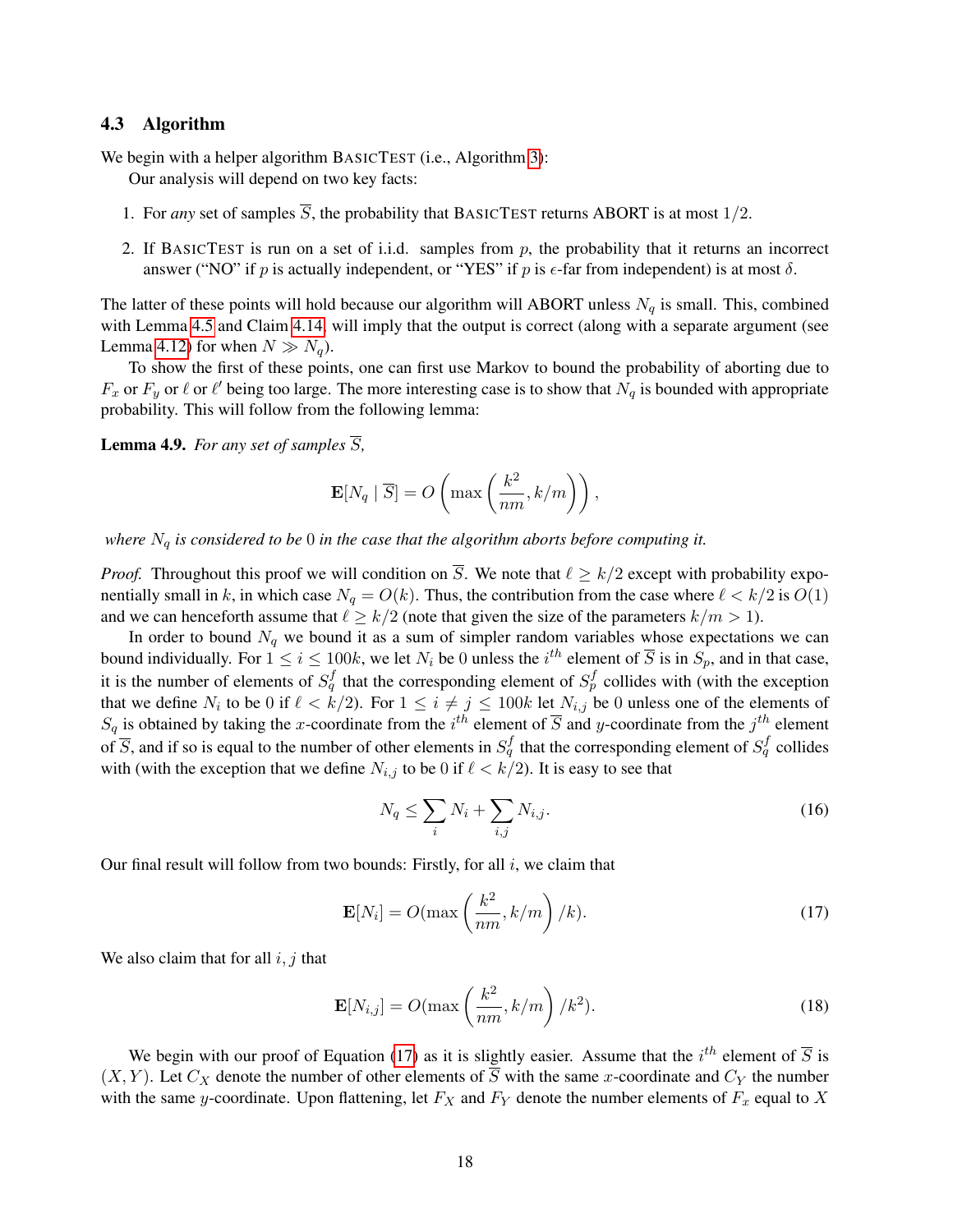and the number of elements of  $F_y$  equal to Y, respectively. Note that  $F_X$  is distributed as a binomial distribution  $\text{Binom}(C_X, \min(n/100k, 1/100))$  and thus  $\mathbf{E}[1/(F_X+1)] = O(1/(C_X \min(n/k, 1)))$ . Similarly,  $\mathbf{E}[1/(F_Y+1)] = O(k/(C_Y m)).$ 

Once we have conditioned on the flattening sets  $F_x$  and  $F_y$ , we consider  $C_{X,Y}$ , the number of elements of  $S_q$  equal to  $(X, Y)$ , where  $C_{XY}$  is set to 0 if  $\ell < k/2$  (recall that this case can safely be ignored in our final analysis). We claim that  $\mathbf{E}[C_{X,Y} | F_x, F_y] \ll C_X C_Y / k$ . This is because the expectation of  $C_{X,Y}$  is a sum of all pairs of one of the  $C_X$  elements of S with the correct x-coordinate and one of the  $C_Y$  elements of  $S$  with the correct  $y$ -coordinate of the probability that this pair of elements is used to create an element of  $S_q$ . We claim that this probability is  $O(1/k)$ . In fact, this probability is at most  $1/\ell$ , where  $\ell \geq k/2$  due to our conditioning. That is because even conditioning on  $\ell$  and which  $2\ell$  elements of S are used to construct the elements of  $S_q$ , there is only an  $O(1/\ell) = O(1/k)$  probability that the two designated elements of S are adjacent to each other after the random permutation is applied.

However, once  $S_q$  is fixed, each of these  $C_{X,Y}$  elements that might collide with our  $i^{th}$  element of S only do if they are mapped to the same sub-bin. This happens only with probability  $1/((1 + F_X)(1 + F_Y))$ . Therefore, we have that:

$$
\mathbf{E}[N_i|C_{X,Y}, F_X, F_Y] = \frac{C_{X,Y}}{(1+F_X)(1+F_Y)}.
$$

Therefore, using the fact that  $F_X, F_Y$  are independent random variables, we have that

$$
\mathbf{E}[N_i] \le \sup_{F_X, F_Y} (\mathbf{E}[C_{X,Y}|F_X, F_Y]) \mathbf{E}[1/(1 + F_X)] \mathbf{E}[1/(1 + F_Y)]
$$
  
=  $O(C_X C_Y/k) O(\max(k/n, 1)/C_X) O(k/(C_Y m)) = O(\max(k/(mn), 1/m)),$ 

as desired.

The proof of Equation [\(18\)](#page-18-2) is similar. Assume that the  $i^{th}$  element of  $\overline{S}$  has x-coordinate X and that the  $j^{th}$  element has y-coordinate Y. Let  $C_X$  and  $C_Y$  be the number of other elements of  $\overline{S}$  with x-coordinate equal to X and y-coordinate equal to Y, respectively. Again let  $F_X$  and  $F_Y$  denote the number elements of  $F_x$  equal to X and the number of elements of  $F_y$  equal to Y, respectively. Once again  $\mathbf{E}[1/(F_X+1)]=0$  $O(1/(C_X \min(n/k, 1)))$  and  $\mathbf{E}[1/(F_Y+1)] = O(k/(C_Y m)).$ 

We now let  $C_{X,Y}$  be 0 unless  $\ell \geq k/2$  *and* the *i*<sup>th</sup> and *j*<sup>th</sup> elements pair to make an element of  $S_q$ , and in this case define it to be the number of other elements of  $S_q$  equal to  $(X, Y)$ . We claim now that  $\mathbf{E}[C_{X,Y}|F_x,F_y] \ll C_X C_Y/k^2$  (note that this differs from the above because of the  $k^2$  in the denominator rather than k). This is because  $C_{X,Y}$  is the sum over the  $C_XC_Y$  pairs of other elements with the correct x and y values of the probability that this pair of elements of S and the pair of the  $i<sup>th</sup>$  and  $j<sup>th</sup>$  elements both end up in  $S_q$ . Even conditioning on  $F_x, F_y$  and  $\ell$ , the probability that the random permutation of elements put the two elements of both of these pairs next to each other is  $O(1/\ell^2) = O(1/k^2)$ . Thus,  $\mathbf{E}[C_{X,Y}|F_x,F_y] \ll C_X C_Y/k^2.$ 

From here the argument is the same as above. Each of these  $C_{X,Y}$  elements of  $S_q$  has only a  $1/((F_X +$  $1/(F<sub>Y</sub> + 1)$ ) of colliding with our designated one after assigning them to random sub-bins. Thus, we have that Therefore, we have that:

$$
\mathbf{E}[N_{i,j}|C_{X,Y}, F_X, F_Y] = \frac{C_{X,Y}}{(1 + F_X)(1 + F_Y)}.
$$

And thus,

$$
\mathbf{E}[N_{i,j}] \le \sup_{F_X, F_Y} (\mathbf{E}[C_{X,Y}|F_X, F_Y]) \mathbf{E}[1/(1 + F_X)] \mathbf{E}[1/(1 + F_Y)]
$$
  
=  $O(C_X C_Y / k^2) O(\max(k/n, 1) / C_X) O(k/(C_Y m)) = O(\max(1/(mn), 1/(km))),$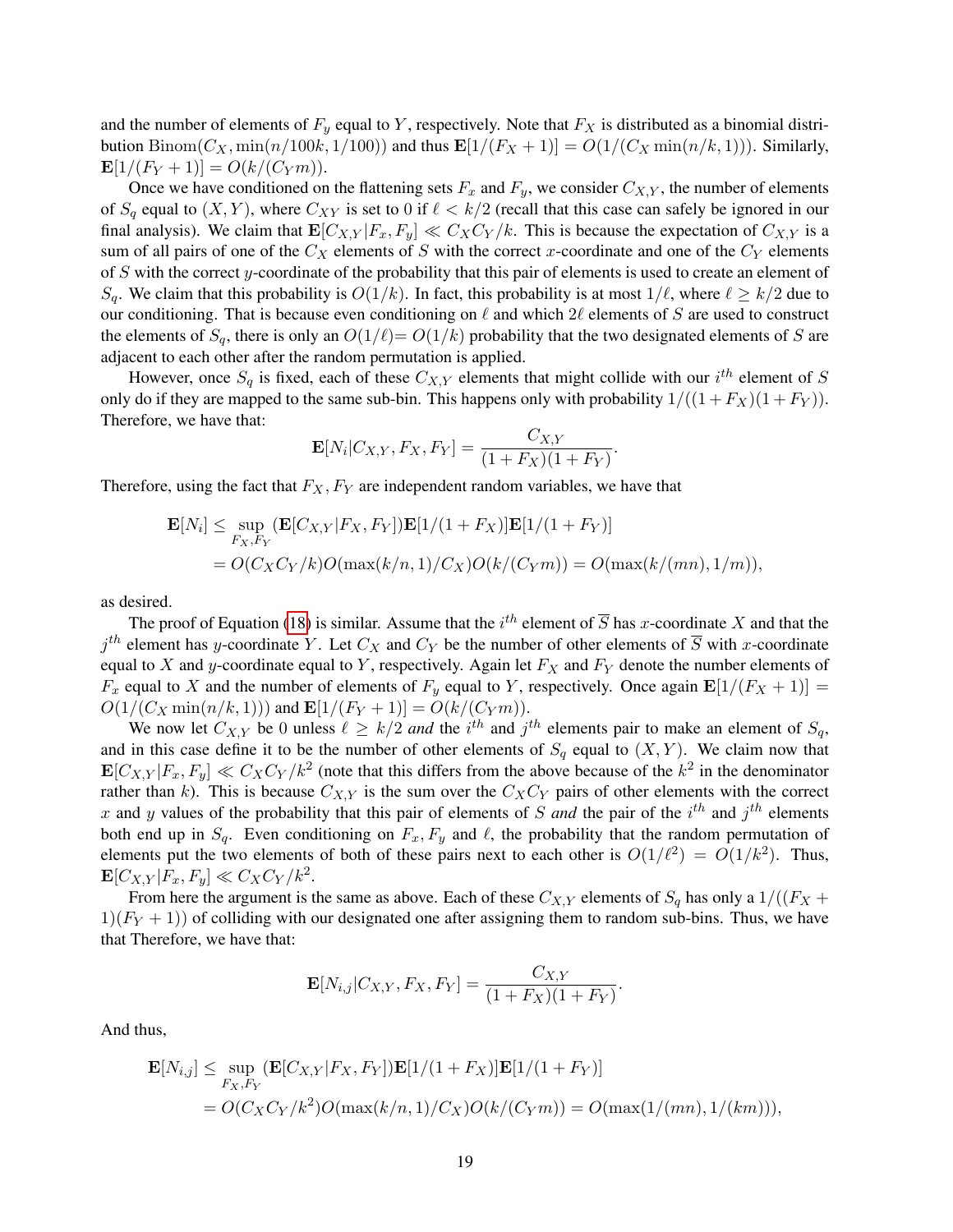as desired.

Our lemma now follows from combining Equations [\(16\)](#page-18-3), [\(17\)](#page-18-1) and [\(18\)](#page-18-2).

We are now prepared to prove the second of our main points about BASICTEST.

**Lemma 4.10.** For any sample multiset  $\overline{S}$ , the probability that BASICTEST returns ABORT is at most  $1/2$ .

*Proof.* First, consider the case that BASICTEST returns ABORT in line [7,](#page-17-0) because either  $|F_x| > 10n$  or  $|F_y| > 10n$ . Note that  $F_x \sim \text{Binom}(100k, \min\{n/100k, 1/100\})$  and  $F_y \sim \text{Binom}(100k, m/100k)$ . Therefore, we have that:  $\mathbf{E}[|F_x|] \leq n$  and  $\mathbf{E}[|F_y|] = m$ . By applying Markov's inequality for each random variable and a union bound, we get that

$$
\Pr[(|F_x| > 10n) \lor (|F_y| > 10n)] \le 1/5.
$$

The second possibility to return ABORT is in line [12](#page-17-1) when  $2\ell + \ell' > |\overline{S}'| \ge 100k - |F_x| - |F_y|$ . Thus, we need to bound:  $Pr[2\ell + \ell' + |F_x| + |F_y| > 100k]$ . Note that by linearity of expectation:

$$
\mathbf{E}[2\ell + \ell' + |F_x| + |F_y|] = \mathbf{E}[2\ell] + \mathbf{E}[\ell'] + \mathbf{E}[|F_x|] + \mathbf{E}[|F_y|] \le 4k + 2k + k + k = 8k.
$$

By applying Markov's inequality again, we get that:

$$
\Pr[2\ell + \ell' + |F_x| + |F_y| > 100k] \le 8/100.
$$

It remains to bound the chance of ABORT on line [19.](#page-17-2) By Lemma [4.9](#page-18-4) and Markov's inequality,

$$
\Pr[N_q > c \cdot \max\{k/m, k^2/nm\}|\overline{S}] < 1/5,
$$

for some constant c.

Using a union bound for all the above three cases, we get that the probability that BASICTEST returns ABORT is at most  $1/5 + 8/100 + 1/5 < 1/2$ .  $\Box$ 

For the rest of the analysis, we consider running BASICTEST on a set  $\overline{S}$  of random samples from some distribution p on  $[n] \times [m]$ . We note that we can simulate the algorithm in the following way: First, for each i from 1 to 100k, if our algorithm wants to add an element to  $F_x$  or  $F_y$ , we generate a random element from p and add it to the appropriate set(s). If either  $|F_x| > 10n$  or  $|F_y| > 10m$  we abort, so we will condition on  $F_x$  and  $F_y$  for which this does not happen. Next, we generate an infinite sequence of elements  $(x_i, y_i)$  from p, and let  $S_q$  be the set of  $(x_{2j-1}, y_{2j})$  for  $j \in [1, \ell]$  and  $S_p$  the set of  $(x_j, y_j)$  for  $j \in [2\ell+1, 2\ell+\ell']$ . Note that conditioned on not returning ABORT, this gives sets  $F_x, F_y, S_p, S_q$  identically distributed as BASICTEST. However, unconditionally, it gives an  $S_q$  and  $S_p$  sets of  $Poi(2k)$  samples from  $q := p_x \times p_y$  and p, respectively. Furthermore, we can compute Z, N<sub>q</sub> and N regardless. Note that this statistic Z will be an instance of the statistic computed for our closeness tester applied to the distribution  $p^f$ and  $q<sup>f</sup>$ . In particular, Lemmas [4.5,](#page-14-0) [4.6,](#page-14-1) [4.8](#page-15-3) and [4.11](#page-20-0) will still apply to it.

For the next several lemmas, we consider  $F_x$  and  $F_y$  as being fixed and Z,  $N_q$  and N being computed in this way regardless of potential aborts. In the next few lemmas, we wish to show that with high probability N will be  $O(N_q)$  if p is a product distribution. This will allow us to use our bounds on  $N_q$  as bounds on N (or more precisely, allow us to reject if N is not bounded in terms of  $N_q$ ).

<span id="page-20-0"></span>**Lemma 4.11.** For a fixed set of samples  $S_p^f, S_q^f$ , consider the distribution of Z over the partition into  $p0/p1$ *and* q0/q1*. We have:*

$$
\Pr[Z < N_p/6 - 2N_q - 100] < 1/2.
$$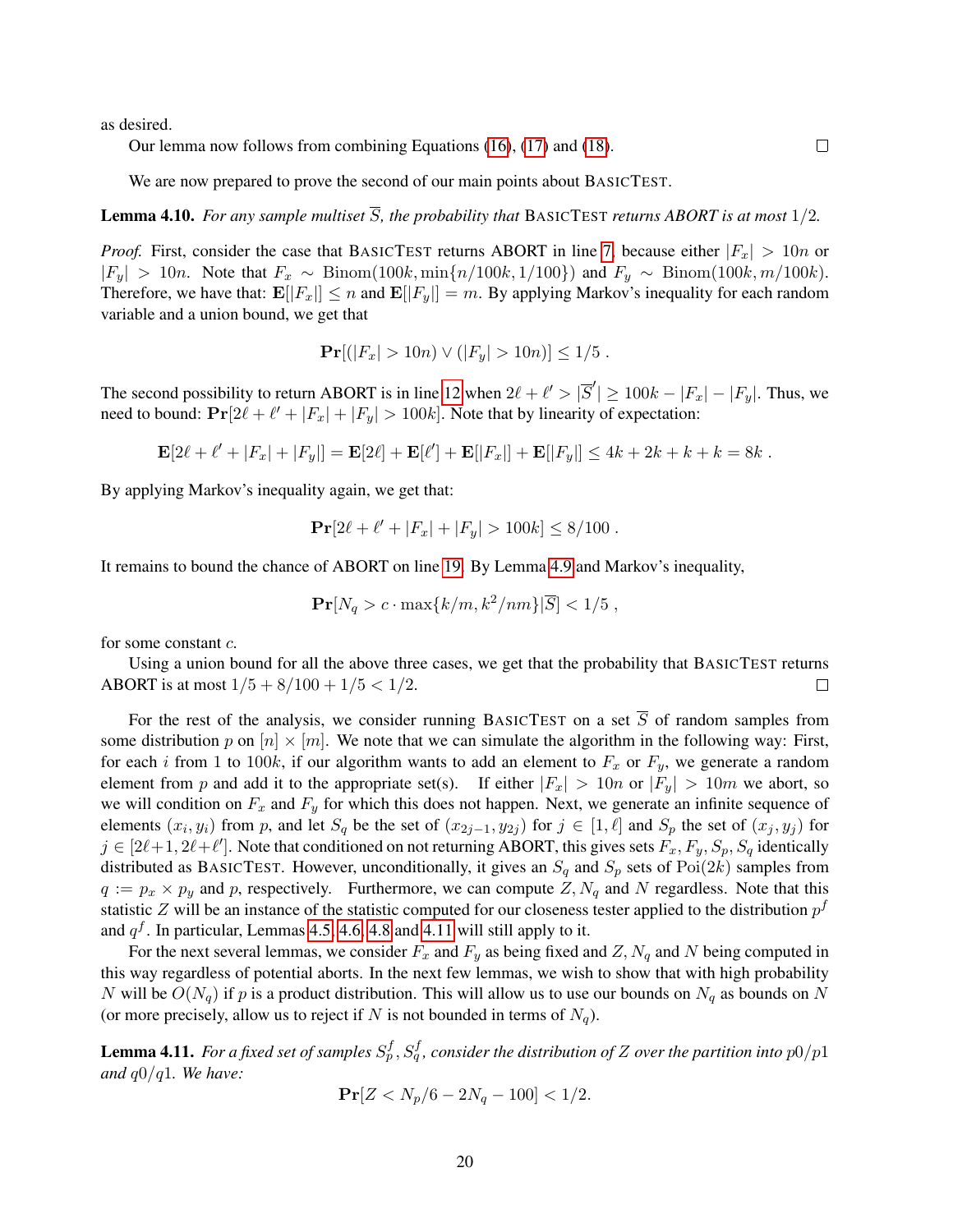*Proof.* Let  $X_i^{(p)}$  $i^{(p)}$  denote the number of times element i appears in  $S_p^f$ , so that

$$
N_p = \sum_{i:X_i^{(p)} > 1} X_i^{(p)}.
$$

Define the statistic  $Z = \sum_i Z_i$ , where

$$
\widetilde{Z}_i = X_i^{(p0)} + X_i^{(p1)} - |X_i^{(p0)} - X_i^{(p1)}| = 2 \min(X_i^{(p0)}, X_i^{(p1)}),
$$

to be the value Z would take if  $S_q^f$  were empty. Since Z is 2-Lipschitz and invariant to singletons, we have

<span id="page-21-1"></span>
$$
|Z - \tilde{Z}| \le 2N_q. \tag{19}
$$

Hence, our goal is to show that  $\widetilde{Z}$  is usually at least  $N_p/4$ . We have that

$$
\mathbf{E}[\widetilde{Z}_i] \geq \lfloor X_i^{(p)}/2 \rfloor ,
$$

because we can partition the elements *i* into  $X_i^{(p)}$  $\int_{i}^{(p)}/2$  pairs, each of which has a 1/2 chance of being divided between p0 and p1, and hence contributing 1 to each of  $X_i^{(p0)}$  $x_i^{(p0)}$  and  $X_i^{(p1)}$  $i^{(p_1)}$ , or 2 to  $Z_i$ . We also have that

$$
\operatorname{Var}(\widetilde{Z}_i) \le 4X_i^{(p)},
$$

because  $\widetilde{Z}_i$  is a 2-Lipschitz function of  $X_i^{(p)}$  $i^{(p)}$  independent random choices, and of course  $\text{Var}(Z_i) = 0$  if  $X_i^{(p)}=0$ . Therefore,

$$
\mathbf{E}[\widetilde{Z}] \ge N_p/3, \quad \mathbf{Var}[\widetilde{Z}] \le 4N_p.
$$

By Chebyshev's inequality, this means

$$
\Pr[\widetilde{Z} < N_p/3 - 4\sqrt{N_p}] \le 1/4, \quad \text{or} \quad \Pr[\widetilde{Z} < N_p/6 \text{ and } N_p > 600] \le 1/4.
$$

Combined with [\(19\)](#page-21-1), we have

$$
\Pr[Z < N_p/6 - 2N_q \text{ and } N_p > 600] \le 1/4.
$$

But, of course,  $Pr[Z < 0] = 0$ , so for all  $N_p$  we have that

$$
\Pr[Z < N_p/6 - 2N_q - 100] \le 1/4 < 1/2 \, .
$$

 $\Box$ 

We can now bound the probability that we reject incorrectly on line [23.](#page-17-3)

<span id="page-21-0"></span>Lemma 4.12. *If* p *is a product distribution, then the probability that* BASICTEST *returns "NO" on line [23](#page-17-3) is*  $O(\delta)$ .

This is essentially because if N is a sufficient multiple of  $N_q$  then by Lemma [4.11](#page-20-0) we have that Z is likely to be at least a large multiple of N. However Lemma [3.3](#page-9-0) says that  $\mathbf{E}[Z] = 0$  and Lemma [4.5](#page-14-0) says that  $|Z - \mathbf{E}[Z]| \ll \sqrt{N \log(1/\delta)}$  with high probability.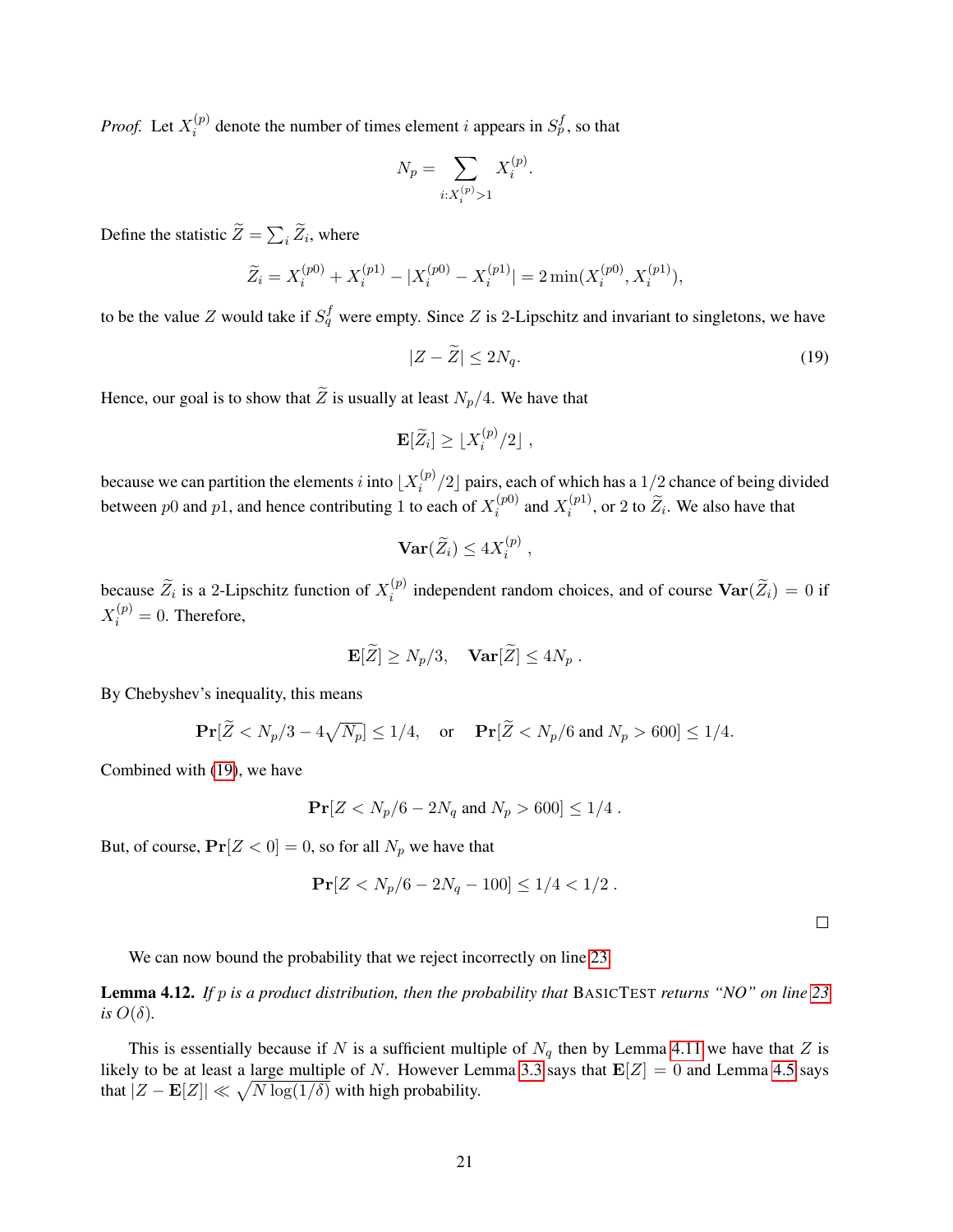*Proof.* In the completeness case (i.e., p is independent and  $p = q$ ), we have that  $\mathbf{E}[Z] = 0$  due to sym-metry (see Lemma [3.3\)](#page-9-0). Using this fact and Lemma [4.5,](#page-14-0) we have for some constant C and  $\tau_1(N) :=$  $C\sqrt{(N+\log(1/\delta))\log(2/\delta)}$ , it holds

$$
\Pr[Z > \tau_1(N)] \le \delta/2.
$$

On the other hand, Lemma [4.11](#page-20-0) says that, for any  $N_p$  and  $N_q$ , and  $\tau_2(N_p, N_q) := N_p/6 - 2N_q - 100$ , that

$$
\Pr[Z \ge \tau_2(N_p, N_q) | N_p, N_q] \ge 1/2,
$$

and so

$$
\begin{aligned} \mathbf{Pr}[Z > \tau_1(N)] \geq \mathbf{Pr}[Z > \tau_2(N_p, N_q) \cap \tau_2(N_p, N_q) \geq \tau_1(N)] \\ &\geq \mathbf{Pr}[\tau_2(N_p, N_q) \geq \tau_1(N)] \min_{N_p, N_q, N} \mathbf{Pr}[Z > \tau_2(N_p, N_q) \mid N_p, N_q, N] \\ &\geq \frac{1}{2} \mathbf{Pr}[\tau_2(N_p, N_q) \geq \tau_1(N)]. \end{aligned}
$$

Combining these observations gives that

$$
\mathbf{Pr}[\tau_1(N) \le \tau_2(N_p, N_q)] \le \delta \,. \tag{20}
$$

We claim that whenever we return "NO" on line [23,](#page-17-3) condition  $\tau_1(N) \leq \tau_2(N_p, N_q)$ . The lemma statement follows.

Note that, if  $N_p \ge 20N_q + 1000$ , we have

$$
\tau_2(N_p, N_q) = N_p/6 - 2N_q - 100 \ge N_p/20.
$$

Now N is the number of non-singletons in  $S_p^f \cup S_q^f$ , which is  $N_p + N_q$  plus the number of samples in  $S_p^f$ that collide with a sample in  $S_q^f$  but not with one in  $S_p^f$ . This latter is also at most  $N_q$ , so  $N_p + N_q \le N \le$  $N_p + 2N_q$ .

Therefore, if  $N_p > 20N_q + C'(\log(2/\delta))$ , for any  $C' > 10$  we have that

$$
\frac{1}{C}\tau_1(N) = \sqrt{(N + \log(1/\delta))\log(2/\delta)} \le \sqrt{1.1 \cdot N_p \cdot N_p/C'} \le N_p \sqrt{1.1/C'}.
$$

Therefore, for  $C' \geq 440C^2$ , we have

$$
\tau_1(N) \le N_p/20 \; .
$$

All combined, this means

 $\Pr[N_p > \max(20N_q + 1000, 20N_q + C'(\log(2/\delta)))] \le \Pr[\tau_1(N) \le \tau_2(N_p, N_q)] \le \delta$ ,

for  $C' \ge \max(440C^2, 20)$ . Since we only return "NO" on line [23](#page-17-3) if this condition holds, the probability is at most  $\delta$  as required.  $\Box$ 

Finally, we can bound the probability of BASICTEST giving an incorrect output on lines [31](#page-17-4) or [29.](#page-17-5)

Lemma 4.13. *If* p *is a product distribution, then the probability that* BASICTEST *returns "NO" on line [31](#page-17-4) is*  $O(\delta)$ *. Similarly, if*  $d_{TV}(p,q) > \epsilon$  *then the probability that* BASICTEST *returns* "*YES*" *is*  $O(\delta)$ *.* 

This holds because if we reach this stage of the algorithm  $N = N_p + N_q$ . We know by previous checks that  $N_q$  is not too large and  $N_p$  is not much bigger than  $N_q$ . This gives us strong concentration bounds on Z and a careful analysis of the separation in expectations between the soundness and completeness cases will yield our result.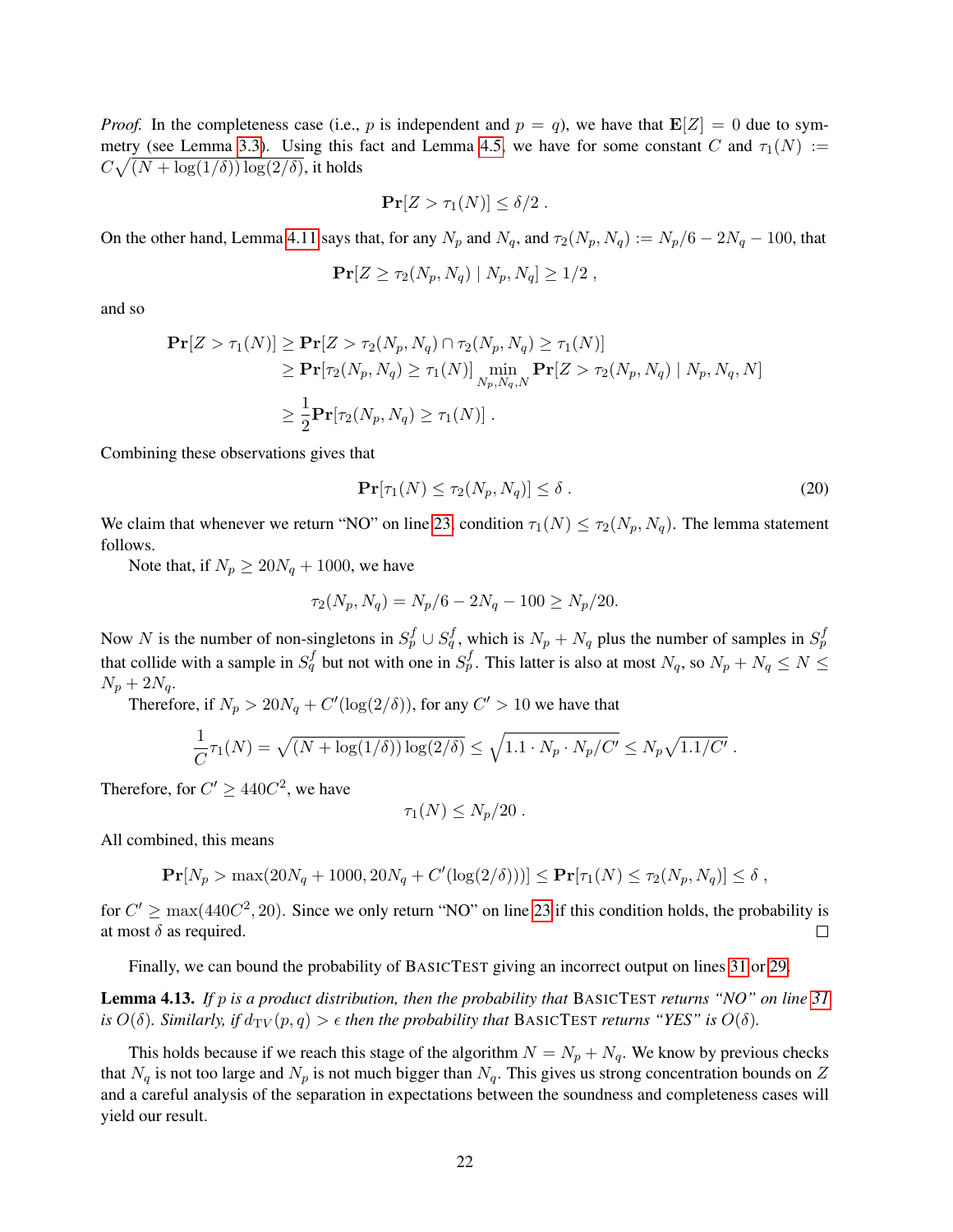*Proof.* In order for the algorithm to return "YES" or "NO" on line [31,](#page-17-4) it has to avoid "aborting" or returning "NO" on line [23.](#page-17-3) Therefore, it must be the case that  $N_p \le 20N_q + C' \log(1/\delta)$  and  $N_q = O(\frac{k^2}{nm} + k/m)$ , which implies  $N = O(\frac{k^2}{nm} + k/m)$ . Note also that  $\frac{k^2}{nm} \ge \log(1/\delta)$  ,as well as  $k \ge \log(1/\delta)$  by definition of k. Note also the trivial bound that  $N = O(k)$ .

Therefore, by Lemma [4.5,](#page-14-0) we have that:

$$
\Pr[|Z - \mathbf{E}[Z]| > C\sqrt{\min(k, (k^2/mn + k/m))\log(1/\delta)}] \le \delta/2,
$$

for some constant  $C > 0$ .

If p is a product distribution (i.e.,  $p = q$ ), then by Lemma [3.3,](#page-9-0) we have that  $\mathbf{E}[Z] = 0$ . Thus, the algorithm will return "NO" with probability at most  $\delta/2$ .

For the soundness case, where  $d_{TV}(p,q) > \epsilon$ , it suffices to show the following lower bound on the expected value of Z:

<span id="page-23-0"></span>**Claim 4.14.** *If*  $d_{TV}(p,q) > \epsilon$ , *then* 

$$
\mathbf{E}[Z] \ge 2C' \sqrt{\min(k, (k^2/mn + k/m)) \log(1/\delta)}.
$$

*Proof.* Suppose that we condition on the flattening samples. This will determine the flattened distributions  $p^f, q^f$ . From the proof of Lemma [3.3](#page-9-0) it follows that:

$$
\mathbf{E}[Z|F_x, F_y] = \Omega \left( \min \left\{ \epsilon k, \frac{k^2 \epsilon^2}{|D_{p^f}|}, \frac{k^{3/2} \epsilon^2}{\sqrt{|D_{p^f}|}} \right\} \right) ,
$$

where  $|D_{p}f| = \Theta(nm)$  is the domain size of the flattened distribution. We now distinguish the following three cases:

- Case 1:  $\mathbf{E}[Z|F_x, F_y] = \Omega(\epsilon k)$ . Using the fact that  $k = \Omega(\log(1/\delta)/\epsilon^2)$ , it follows that  $\mathbf{E}[Z|F_x, F_y] = \Omega(\sqrt{k \log(1/\delta)})$ .
- Case 2:  $\mathbf{E}[Z|F_x, F_y] = \Omega\left(\frac{k^2 \epsilon^2}{nm}\right)$

– Using the fact that  $k = \Omega \left( \frac{\sqrt{nm \log(1/\delta)}}{\epsilon^2} \right)$  $\epsilon^2$ , we get that:

$$
\mathbf{E}[Z|F_x, F_y] = \Omega\left(\frac{k\epsilon^2}{nm} \cdot \frac{\sqrt{nm\log(1/\delta)}}{\epsilon^2}\right) = \Omega\left(\sqrt{\frac{k^2}{nm}\log(1/\delta)}\right).
$$

- Using the fact that  $k = \Omega \left( \frac{n^{2/3} m^{1/3} \log^{1/3}(1/\delta)}{n^{4/3}} \right)$  $\frac{^{3}\log^{1/3}(1/\delta)}{\epsilon^{4/3}}$ , we get that:

$$
\mathbf{E}[Z|F_x, F_y] = \Omega\left(\sqrt{\frac{k}{m}} \cdot \frac{\epsilon^2 k^{3/2}}{n\sqrt{m}}\right) = \Omega\left(\sqrt{\frac{k}{m}} \cdot \frac{\epsilon^2 n\sqrt{m\log(1/\delta)}}{\epsilon^2 n\sqrt{m}}\right) = \Omega\left(\sqrt{(k/m)\log(1/\delta)}\right).
$$

• Case 3:  $\mathbf{E}[Z|F_x, F_y] = \Omega\left(\frac{k^{3/2} \epsilon^2}{\sqrt{nm}}\right)$ .

We note that this is larger than the expression in Case 2 unless  $k > nm$ . Thus, it suffices to show that We note that this is larger than the expression in Case 2 thress  $k > n/n$ . Thus, it sumes  $k^{\frac{3}{2}}e^2 = \Omega(\sqrt{k \log(1/\delta)})$ . However, this follows from the fact that  $k = \Omega\left(\frac{\sqrt{n m \log(1/\delta)}}{\epsilon^2}\right)$  $\epsilon^2$  $\setminus$ .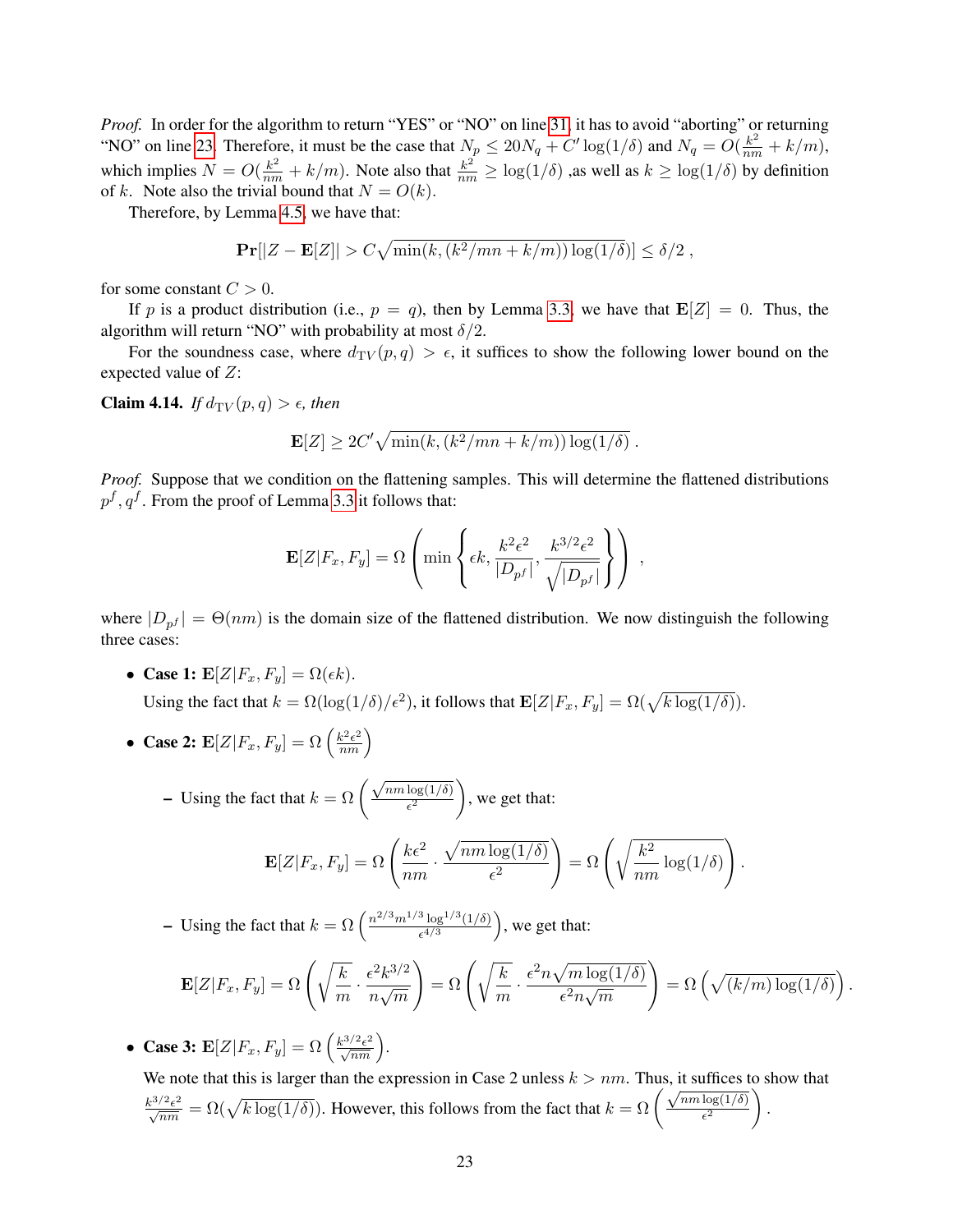Combining these two bounds, we get the required statement for any possible choice of flattening samples. Thus, the unconditional version of the statement also holds.  $\Box$ 

This completes the proof of the lemma.

Recall that the full algorithm is the following:

- 1. Let  $\overline{S}$  be a random set of 100k samples.
- 2. Run BASICTEST on  $\overline{S}$  until it does not return ABORT.
- 3. Return "YES"/"NO" as appropriate.

<span id="page-24-1"></span>**Lemma 4.15.** *If*  $p = q$  *the probability that* FULLTEST *returns* "NO" *is*  $O(\delta)$ *, and if*  $d_{TV}(p,q) > \epsilon$  *the probability that it returns "YES" is*  $O(\delta)$ .

*Proof.* We bound the probability as follows:

$$
\begin{aligned}\n\Pr[\text{FULLTEST incorrect}] &= \sum_{t=0}^{\infty} \Pr[\text{BASICTEST Returns ABORT } t \text{ times and then returns wrong output}] \\
&= \sum_{t=0}^{\infty} \mathbf{E}_{\overline{S}}[\Pr[\text{BASICTEST returns ABORT}|\overline{S}]^t \Pr[\text{BASICTEST returns wrong output}|\overline{S}]] \\
&\leq \sum_{t=0}^{\infty} 2^{-t} \mathbf{E}_{\overline{S}}[\Pr[\text{BASICTEST returns wrong output}|\overline{S}]] \\
&= \sum_{t=0}^{\infty} 2^{-t} \Pr[\text{BASICTEST returns wrong output}] \\
&= 2\Pr[\text{BASICTEST returns wrong output}] = O(\delta).\n\end{aligned}
$$

*Proof of Theorem [4.1.](#page-13-0)* By Lemma [4.15,](#page-24-1) we get that there exists some constant  $c > 0$ , such that Algorithm [2](#page-12-1) outputs "NO" with probability at most  $\delta' = c \cdot \delta$  if p is a product distribution, and outputs "YES" with probability at most  $\delta'$  if  $d_{TV}(p, p_x \times p_y) \geq \epsilon$ . Since  $\delta = \delta'/c$ , the sample complexity is:

$$
\Theta\left(n^{2/3}m^{1/3}\log^{1/3}(1/\delta')/\epsilon^{4/3} + ((nm)^{1/2}\log^{1/2}(1/\delta') + \log(1/\delta'))/\epsilon^2\right) ,
$$

as desired.

## <span id="page-24-0"></span>5 Sample Complexity Lower Bounds for Closeness and Independence

Our lower bound proofs follow a similar outline as those in [\[DK16\]](#page-35-5). The main point of the argument there was that we reduced to the following problem: We have two explicit distributions on pseudo-distributions. The former outputs independent pseudo-distributions; the latter outputs usually far from independent pseudodistributions. We pick a random pseudo-distribution from one of these families, take  $Poi(k)$  samples from it, hand them to the algorithm and ask the algorithm to determine which ensemble we started with. It is shown that this is impossible to do reliably by bounding the mutual information between the samples and the bit determining which ensemble was sampled from.

 $\Box$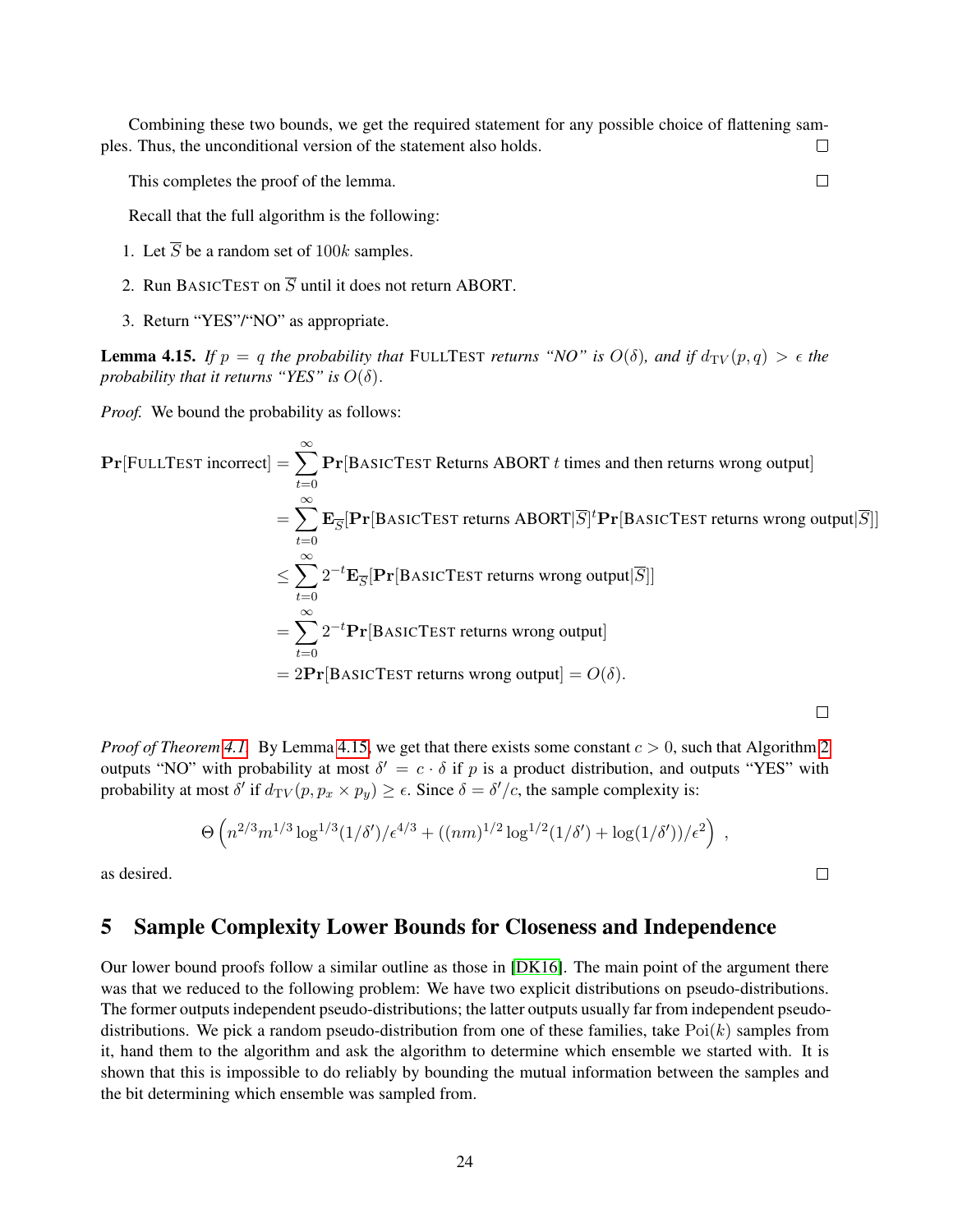This argument unfortunately, does not help much for high probability bounds. Although, bounding the mutual information away from 1 might in theory show that you cannot distinguish with high probability, in practice, our bounds will provide bounds on mutual information that is more than 1 given enough samples. To overcome this difficulty, we replace our bounds on mutual information with bounds on KL-divergence. Unlike the mutual information—which is bounded by 1-bit—the KL-divergence between our distributions can become arbitrarily large. It is also not hard to see that if two distributions can be distinguished with probability  $1 - \delta$ , the KL-divergence is  $\Omega(\log(1/\delta))$ . (See Fact [2.2.](#page-7-0))

Given this modification, our ensembles are identical to the ones used in [\[DK16\]](#page-35-5). Furthermore, the bounding techniques themselves are very similar, using essentially the same expression as an upper bound on KL-divergence as was used as an upper bound on mutual information. One other slight technical change is that we need to show that the reduction to our hard problem still works for high probability testing, which is not difficult but still needs a careful argument.

### 5.1 Roadmap of this Section

The structure of this section is as follows: In Section [5.2,](#page-25-0) we explain in more detail the setup of the analysis including the use of Poissonization and pseudo-distributions, and show that proving lower bounds in such a setting implies lower bounds in the setting we care about. In Section [5.3,](#page-28-0) we prove that we can make certain assumptions about the values of the relevant parameters without loss of generality when showing certain parts of the lower bound. In Section [5.4,](#page-28-1) we formally define the lower bound instances. In Section [5.5,](#page-29-0) we show that the lower bound instances satisfy some basic necessary properties needed for them to actually imply the required sample complexity lower bounds.

With this groundwork established, the remaining subsections are devoted to proving the lower bounds on each of the terms in the lower bound expression.

### <span id="page-25-0"></span>5.2 Analysis Setup

We wish to show that testers with failure probability  $\delta$  require at least k samples for the bound on k given in Theorem [5.5.](#page-27-0)

Our goal is to exhibit a pair of "distributions which output two-dimensional discrete distributions with probability  $\delta/100$ "  $\mathcal{D}_1, \mathcal{D}_2$ , where  $\mathcal{D}_1$  is a product distribution with probability of failure  $\leq \delta/100$  and  $\mathcal{D}_2$ is  $\epsilon$ -far from a product distribution with probability of failure  $\leq \delta/100$ . More specifically, the dimensions of the distributions are both  $n \times m$ , for some  $n, m \in \mathbb{Z}_+$ .

Finally, suppose that the total variation distance between  $k_1$  samples generated from  $\mathcal{D}_1$  versus  $k_2$  samples generate from  $\mathcal{D}_2$  is at most  $\delta/100$ . (Here,  $k_1, k_2$  are random variables which, with probability  $\delta/100$ , are within a constant factor of some parameter  $k$ .) Then no tester can test independence with probability of failure  $\delta$  with fewer than  $\Omega(k)$  samples.

To show this, we only define  $\mathcal{D}_1, \mathcal{D}_2$  implicitly via "distributions which output two-dimensional pseudodistributions with high probability." A pseudo-distribution is like a distribution, except the probabilities only need to sum to within a constant factor of 1 instead of 1 exactly.

Definition 5.1. A discrete pseudo-distribution is a vector whose entries are nonnegative and sum to within a factor of 100 of 1.

We define Poissonized sampling from a pseudo-distribution as follows.

**Definition 5.2.** For a pseudo-distribution q, we define k *Poissonized samples from* q as the vector of random variables, where the *i*th entry is  $Poi(kq<sub>i</sub>)$ . If q is a two-dimensional pseudo-distribution, then we can analogously define this as the two-dimensonial vector, where entry  $(i, j)$  is  $Poi(kq_{ij})$ .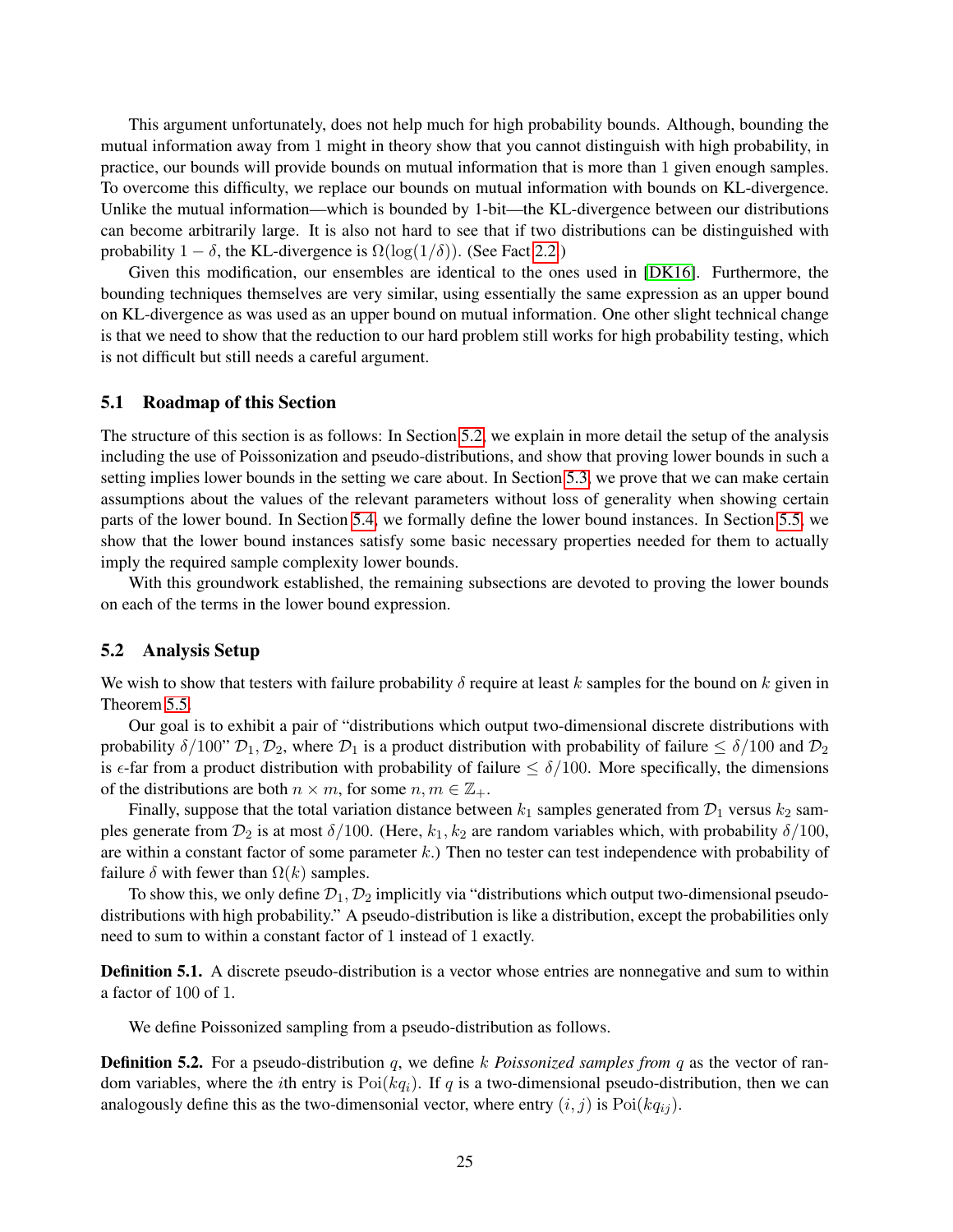We will ultimately prove a lower bound on the natural generalization of independence testing to pseudodistributions. In other words, we will show that if one is given a pseudo-distribution on two variables (i.e., with domain  $[n] \times [m]$ , which is either a product pseudo-distribution or  $\epsilon$ -far from a product pseudodistribution, then distinguishing these two cases takes a large number of Poissonized samples from the pseudo-distribution. Here, a product pseudo-distribution is defined as follows and naturally generalizes the definition of a product distributions.

**Definition 5.3.** A product pseudo-distribution is a product measure that is a pseudo-distribution.

We will always use  $p$  to denote a pseudo-distribution output by either of our distribution on pseudodistributions, or more generally, a measure which is a pseudo-distribution with high probability.

We note that proving a lower bound on independence testing for Poissonized pseudo-distributions also implies the same lower bound—up to constant factors—on the non-Poissonized independence testing problem for actual distributions. Formally, we have the following simple lemma:

<span id="page-26-0"></span>Lemma 5.4. *Suppose there exists a tester for independence testing for distributions with failure probability*  $\delta < 1/2$  *using*  $k \ge 10^{10} \log(1/\delta)$  *samples. Then there exists a tester for the Poissonized independence testing problem for pseudo-distributions with failure probability* O(δ)*, which uses* O(k) *Poissonized samples from the pseudo-distribution. Furthermore, the resulting tester still works with failure probability*  $O(\delta)$ *for the even more general problem of testing independence, where the promises in the completeness and soundness cases only hold with probability*  $1 - O(\delta)$ *, instead of holding deterministically.* 

Our intended sample complexity lower bound in Theorem [5.5](#page-27-0) involves an  $\Omega(\log(1/\delta)/\epsilon^2)$  term. Hence, the parameter  $k$  will satisfy the lower bound condition in the above lemma statement. As such, we will work with Poissonized samples from pseudo-distributions without loss of generality.

*Proof of Lemma [5.4.](#page-26-0)* Consider any hypothetical tester for the (non-Poissonized) independence testing problem for actual distributions. It suffices to show that such a tester can also be used for the closely related problem of testing independence for Poissonized pseudo-distributions, with only constant factor losses in the relevant parameters, i.e.,  $n, m, \epsilon, \delta$ .

The basic idea is to just run the hypothetical tester on the samples from the pseudo-distribution. In order to get this working formally, some care is required.

The first issue is that the hypothetical tester is guaranteed to work on samples from a distribution whereas for the Poissonized problem involving pseudo-distributions, we have Poissonized samples from a pseudo-distribution. Thus, we must first show that we can either convert such samples of the latter form into the former form or interpret them as such.

There are two steps to doing this. The first step is to get rid of the Poissonization, which is done as follows: If we are given  $Poi(k)$  samples S from a pseudo-distribution, then by the definition of pseudodistributions and the concentration of Poisson random variables, we have that with probability of failure  $\delta + e^{-k/10}$ , we will actually get at least  $k/1000$  samples. We can then run the hypothetical tester on this set  $\bar{S}$  of  $k/1000$  samples, discarding any extra samples. By doing this, we are running the hypothetical tester on a fixed number of samples, eliminating the Poissonization. Recall that the additional probability of failure resulting from this procedure is  $\delta + e^{-k/10}$ . Since  $k \ge 10^{10} \log(1/\delta)$  by assumption, the probability of failure is still  $O(\delta)$ .

The second step is to show that after we have eliminated Poissonization, we can interpret the set  $\bar{S}$  of  $k/1000$  samples from the pseudo-distribution as samples from a corresponding actual distribution. To see this, recall that a pseudo-distribution is a measure. The only thing separating a pseudo-distribution from a probability distribution is that it might not be normalized (i.e., have sum of its point masses sum to one). Thus, with every pseudo-distribution, we can naturally associate a corresponding probability distribution obtained by normalizing the pseudo-distribution so that it does sum to one. One can then observe that the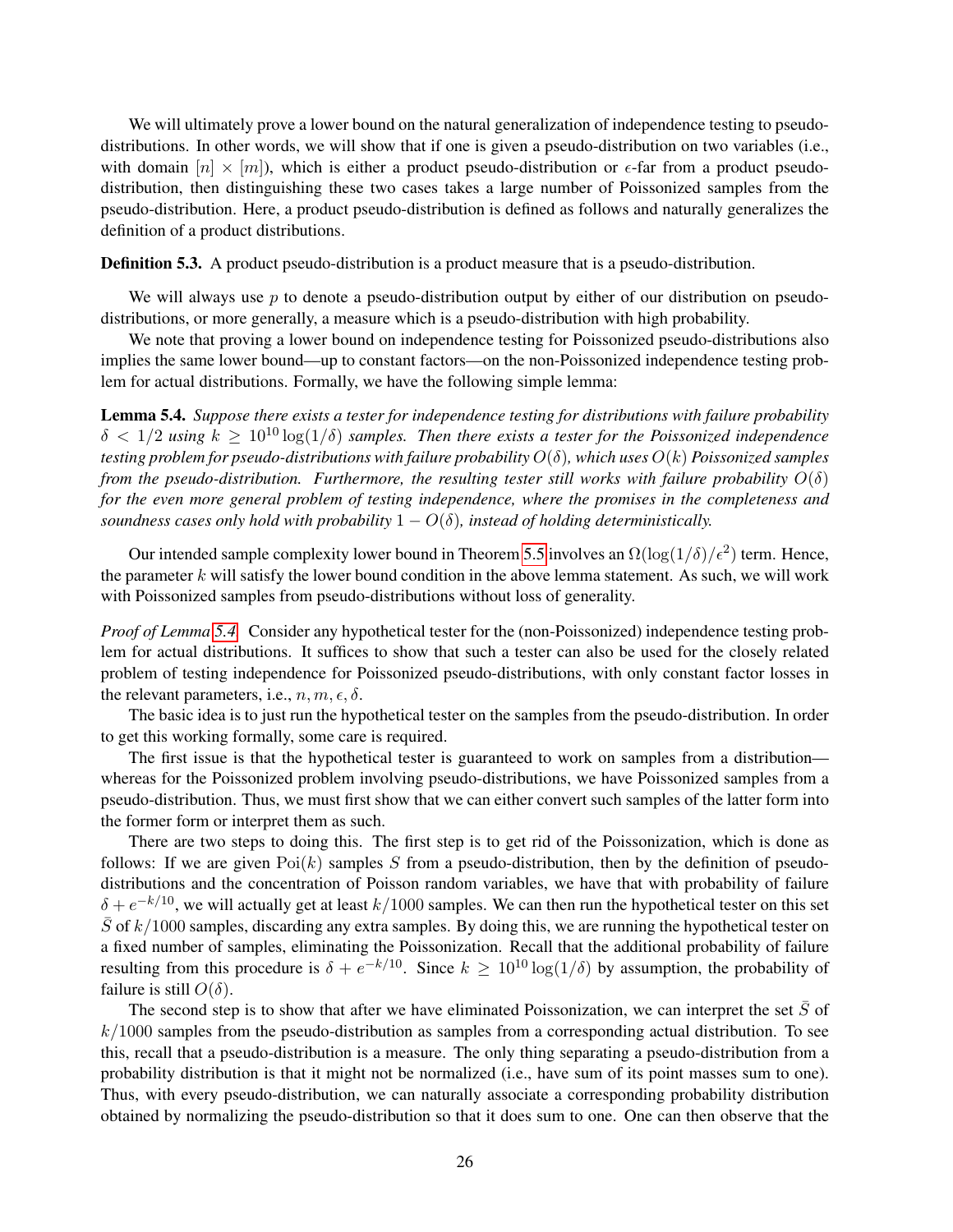samples  $\bar{S}$  do in fact come from this associated actual distribution. To see this, note that if we have a pseudodistribution p with associated actual distribution  $\bar{p}$ , i.e.,  $p = c \cdot \bar{p}$ , then k Poissonized samples from p are given by sampling element i with multiplicity  $Poi(k \cdot p_i) = Poi(k \cdot \bar{p}_i)$ . Thus, Poissonized samples from a pseudo-distribution are equivalent to a different number of Poissonized samples from the corresponding actual distribution. If we condition on the number of samples, then we get rid of the Poissonization and just have samples from an actual distribution.

Thus, we can think of the hypothetical tester as being run on non-Poissonized samples from an actual distribution. So, it suffices to prove that this actual distribution will be a product distribution (completeness case) or far from a product distribution (soundness case) according to whether the pseudo-distribution it came from was.

One can easily verify that a pseudo-distribution is a product if and only if its corresponding actual distribution is also a product. Thus, this tester is correct in the completeness case. For the soundness case, let T denote any set of pseudo-distributions which is closed under rescaling all probabilities by any amount that keeps the sum within a factor of 100 of 1. One can check that if we have any pseudo-distribution  $p$ , then the  $\ell_1$ -distance of p from the closest element in T—is up to constant factors—no more than a constant factor larger than the  $\ell_1$ -distance between the actual distribution corresponding to p and the set of actual distributions corresponding to S. In particular, this implies correctness in the soundness case and completes the proof of Lemma [5.4.](#page-26-0)  $\Box$ 

By Lemma [5.4,](#page-26-0) to establish our tight lower bound for independence testing, it suffices to prove the following theorem:

<span id="page-27-0"></span>Theorem 5.5 (Sample Complexity Lower Bound for Independence Testing on Pseudo-distributions). *The task of*  $(\epsilon, \delta)$ -independence testing given access to Poissonized samples from a pseudo-distribution on  $[n] \times$  $[m]$ , where  $n \geq m$ , requires at least k Poissonized samples, where

$$
k \geq \Omega \left( \frac{n^{2/3} m^{1/3} \log^{1/3} (1/\delta)}{\epsilon^{4/3}} + \frac{\sqrt{n m \log(1/\delta)}}{\epsilon^2} + \frac{\log(1/\delta)}{\epsilon^2} \right).
$$

The proof of Theorem [5.5](#page-27-0) is fairly technical and is given in the following subsections. The first term in the lower bound is obtained in Section [5.6.](#page-30-0) The second is obtained in Section [5.7.](#page-33-0)

The final term is immediate from the fact that distinguishing a fair coin from an  $\epsilon$ -biased coin can be reduced to independence testing with only constant factor loss in  $\epsilon$ ,  $\delta$  and any constant—or larger—domain size. (The reduction is simply to use the fact that independence testing generalizes closeness testing which generalizes uniformity testing.)

Since closeness testing is reducible to independence testing over domain  $[n] \times \{0, 1\}$  with only constant factor loss in the domain size, failure probability, and strength  $\epsilon$  of the soundness guarantee, our sample complexity lower bound for independence testing also proves a tight lower bound on the sample complexity of closeness testing.

**Corollary 5.6.** The task of  $(\epsilon, \delta)$ -closeness testing for a pair of distributions with domain size n requires the *following number* k *of samples:*

$$
k \geq \Omega \left( \frac{n^{2/3} \log^{1/3}(1/\delta)}{\epsilon^{4/3}} + \frac{\sqrt{n \log(1/\delta)}}{\epsilon^2} + \frac{\log(1/\delta)}{\epsilon^2} \right) .
$$

*Proof.* Let p, q be the distributions on [n] and we want to test whether  $p = q$  (completeness) versus  $d_{\text{TV}}(p,q) \geq \epsilon$  (soundness) with failure probability at most  $\delta$ .

We construct the following instance of independence testing on a distribution over  $[n] \times \{0, 1\}$ . We define  $r = \frac{1}{2}$  $\frac{1}{2}$ {0} × p +  $\frac{1}{2}$  $\frac{1}{2}$ {1} × q. Then  $p = q$  implies that r is a product distribution, and  $d_{TV}(p,q) \ge \epsilon$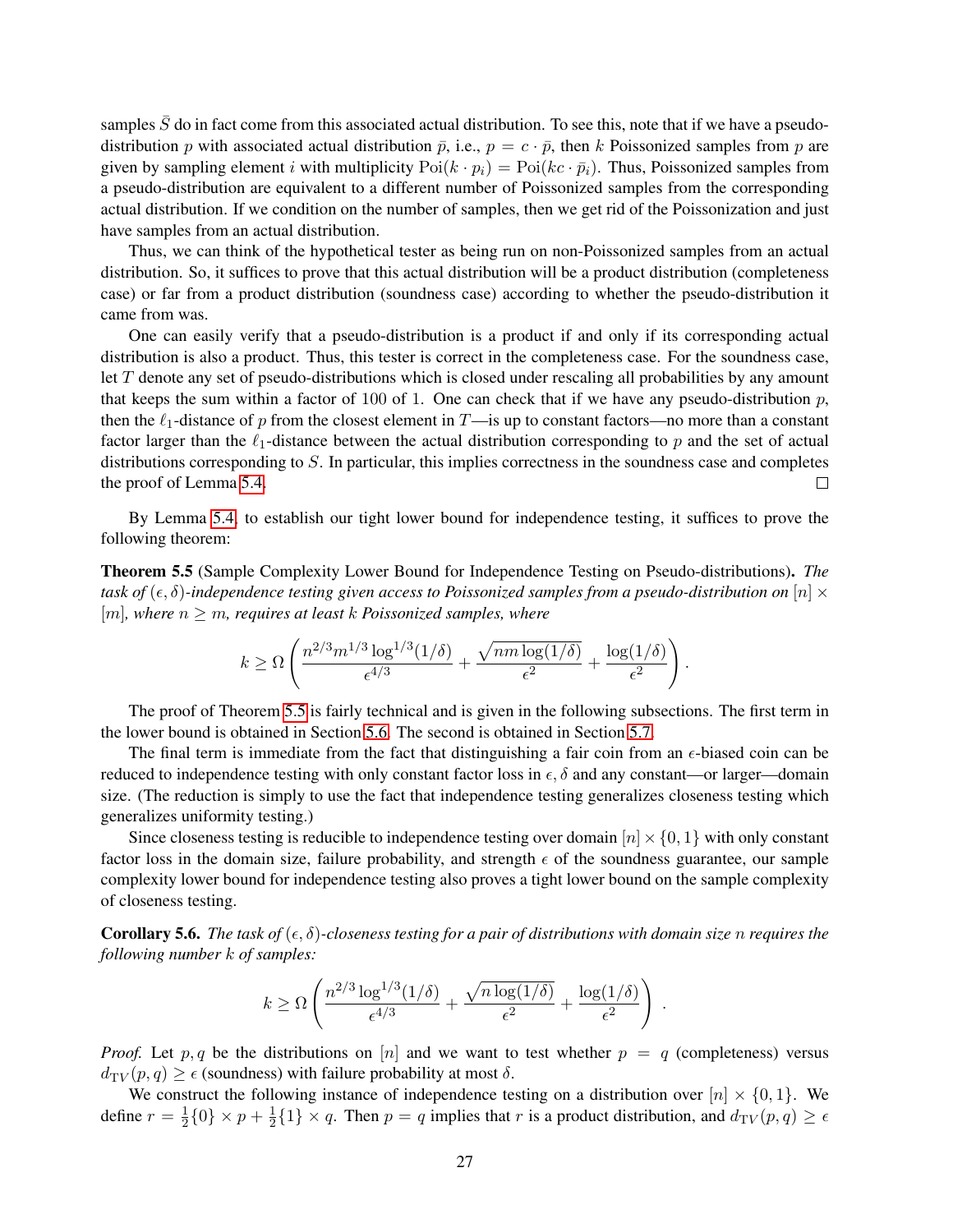implies that r is  $\Omega(\epsilon)$ -far from any product distribution. Furthermore, given sample access to p, q, one can simulate sample access to  $r$  without any overhead in the number of samples.

Thus, if we can test whether r is a product distribution versus  $\Omega(\epsilon)$ -far from any product with failure probability  $\delta$  using k samples, we can  $(\epsilon, \delta)$ -test closeness between p and q using k samples.  $\Box$ 

#### <span id="page-28-0"></span>5.3 Allowable Assumptions on the Parameters

When we prove each of the lower bound terms in Theorem [5.5,](#page-27-0) we can, without loss of generality, make certain assumptions on the relationship between  $k, n, m, \delta, \epsilon$ . In particular, up to a factor of 3, the sum of the lower bound terms is equal to their max. Thus, when proving any particular term is a lower bound, it is equivalent to prove that the term is the lower bound under the assumption that it is the max. Along these lines, we will prove a lower bound

$$
k \ge \Omega\left(\max\left(\frac{n^{2/3}m^{1/3}\log^{1/3}(1/\delta)}{\epsilon^{4/3}}, 10^6 \frac{\sqrt{nm\log(1/\delta)}}{\epsilon^2}, 10^{18} \frac{\log(1/\delta)}{\epsilon^2}\right)\right) .
$$

Note also that when wish to prove a specific term is a lower bound, we only need to do so up to constant factors.

Finally, note that any lower bound that holds for some  $n, m$  also holds with  $n, m$  switched, so we may assume  $m \leq n$ .

The above simple considerations have two immediate consequences in the assumptions we can make without loss of generality when we prove our lower bounds. For the  $\sqrt{nm \log(1/\delta)}/\epsilon^2$  lower bound term, we may assume:

<span id="page-28-2"></span>**Assumption 5.7.** For k,  $\delta$ , n, m, we have  $k \leq nm/(2 \cdot 10^6 \cdot \epsilon^2)$ ,  $\log(1/\delta) \leq nm/10^{24}$ ,  $m \leq n$ , and  $\epsilon^4 \leq 10^{36} \cdot (m/n) \cdot \log(1/\delta).$ 

<span id="page-28-4"></span>**Claim 5.8.** When proving the  $\sqrt{nm \log(1/\delta)}/\epsilon^2$  lower bound, we may assume without loss of generality *that Assumption [5.7](#page-28-2) holds.*

A proof is provided in Appendix [D.](#page-46-0)

For the  $n^{2/3}m^{1/3}\log^{1/3}(1/\delta)$  term, we may assume:

<span id="page-28-3"></span>**Assumption 5.9.** For  $k, \delta, n, m$ , we have  $k \leq n/(2 \cdot 10^{12})$ ,  $\log(1/\delta) \leq \epsilon^4 n/(10^{36}m)$ , and  $m \leq \epsilon^4 n \leq n$ .

<span id="page-28-5"></span>**Claim 5.10.** When proving the  $n^{2/3}m^{1/3}\log^{1/3}(1/\delta)$  lower bound, we may assume without loss of general*ity that Assumption [5.9](#page-28-3) holds.*

A proof is provided in Appendix [D.](#page-46-0) Also observe that this latter assumption is more restrictive than the earlier one.

Observation 5.11. *Assumption [5.9](#page-28-3) implies Assumption [5.7.](#page-28-2)*

### <span id="page-28-1"></span>5.4 Lower Bound Instance

We construct two closely related lower bound instances, one for each of the first two terms.

We start by describing the first instance, used for the  $n^{2/3}m^{1/3}\log^{1/3}(1/\delta)/\epsilon^{4/3}$  lower bound term. We construct the pseudo-distribution p on  $[n] \times [m]$  randomly as follows: For each i, j, we select  $p_{ij}$  i.i.d. In both the completeness and soundness cases, with probability  $k/n$ , we set  $p_{ij} = 1/(km)$ , where the decision is independent for distinct values of  $i$ , but always the same decision for the same value of  $i$ , even for different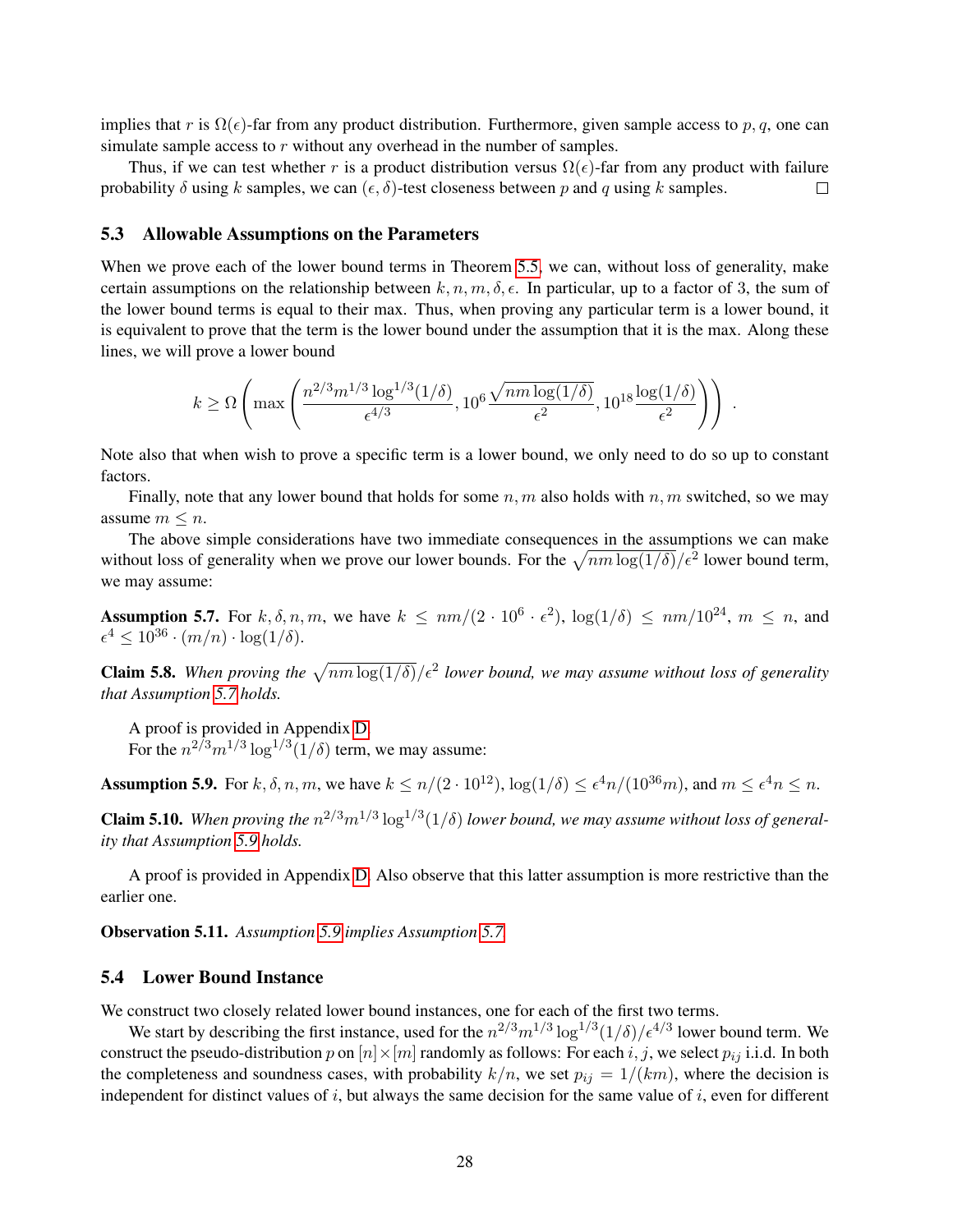values of j. Otherwise, we do the following: In the completeness case, we set  $p_{ij} = 1/(nm)$ . In the soundness case, we flip a fair coin and set  $p_{ij} = (1 \pm \epsilon)/(nm)$  according to the result.

We now describe the lower bound instance used for the  $\sqrt{nm \log(1/\delta)}/\epsilon^2$  lower bound term. Let  $E_i$ denote the event that in the construction of the pseudo-distribution  $p$ , we are in the second (probability  $(1 - k/n)$  case for index i. Let E denote the event that  $E_i$  holds for all i. The lower bound instance is simply to choose  $p$  conditioned on  $E$ .

In either case, we take k Poissonized samples from the distribution  $p$ . We will prove a lower bound on the number of Poissonized samples required for the independence testing problem; i.e., on the parameter  $k$ such that  $Poi(k)$  samples cannot allow one to distinguish between the completeness and soundness cases with probability of failure better than  $\delta$ .

#### <span id="page-29-0"></span>5.5 Suitability

We first need to show that  $p$  is likely to be a pseudo-distribution, so that it can be used with Lemma [5.4](#page-26-0) to obtain lower bounds.

**Lemma 5.12.** *The random measure* p *is a pseudo-distribution with probability of failure*  $\leq \delta$  *if the parameters satisfy Assumption [5.9](#page-28-3) and are sufficiently large.*

*Proof.* Let M denote the measure output by p. Note that by construction,

$$
1 \le \mathbf{E}\left[\sum_{ij} M_{ij}\right] \le nm \cdot \left[\frac{1}{nm} + \frac{1}{nm}\right] \le 2.
$$

Thus, we just need to show that  $\sum_{ij} M_{ij}$  concentrates within a factor of 50 of its expected value with probability of failure at most  $\delta$ .

To do this, we start by noting that each term in  $\sum_{ij} M_{ij}$  is always  $\leq 2/(km)$  and has variance

$$
\mathbf{Var}[M_{ij}] \leq \frac{k}{n} \cdot \frac{1}{k^2 m^2} + \frac{1}{n^2 m^2} = \frac{1}{km^2 n} + \frac{1}{n^2 m^2} \leq \frac{2}{km^2 n}.
$$

By Bernstein's inequality, we have with probability of failure  $\delta$  that

$$
\left| \sum_{ij} M_{ij} - \mathbf{E} \left[ \sum_{ij} M_{ij} \right] \right| \leq \sqrt{2 \text{Var} \left[ \sum_{ij} M_{ij} \right] \cdot \log(1/\delta) + \frac{2}{3} \cdot \frac{2}{km} \log(1/\delta)}
$$
  

$$
\leq 2 \sqrt{\frac{\log(1/\delta)}{km^2 n}} + \frac{2}{3} \cdot \frac{2}{km} \log(1/\delta)
$$
  

$$
\leq \frac{2}{km^3} + \frac{4}{3m}
$$
  
= o(1).

So we do concentrate within the desired range with the desired probability.

Lemma 5.13. *The random measure* p *generated by conditioning on* E *being true is a pseudo-distribution with probability of failure*  $\leq \delta$  *if the parameters satisfy Assumption [5.7.](#page-28-2)* 

*Proof.* Let M denote the measure output by p. Note that by construction,

$$
1 \le \mathbf{E}\left[\sum_{ij} M_{ij}\right] = nm \cdot \frac{1}{nm} = 1 \ .
$$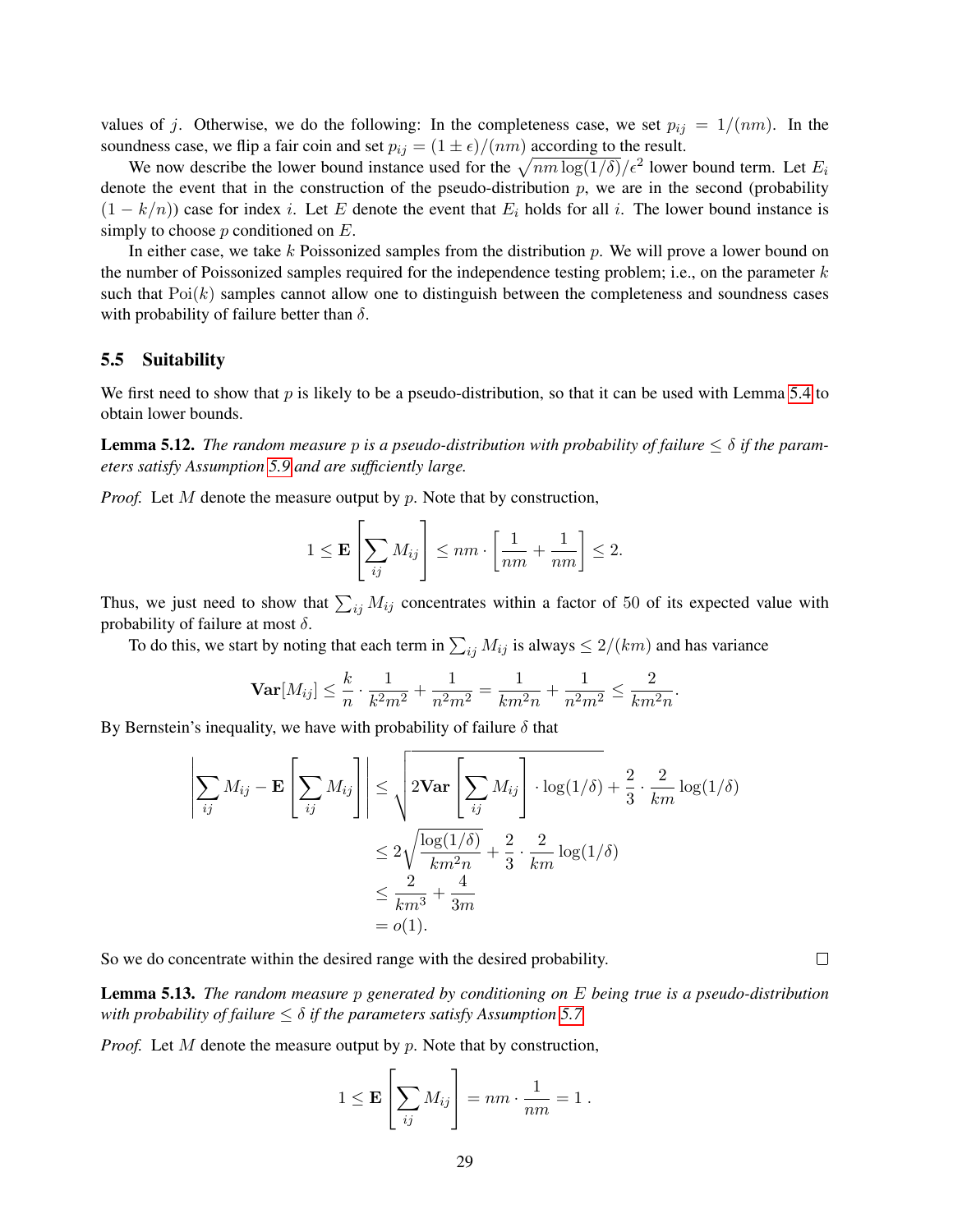Thus, we just need to show that  $\sum_{ij} M_{ij}$  concentrates within a factor of 100 of its expected value with probability of failure at most  $\delta$ .

To do this, we start by noting that each term in  $\sum_{ij} M_{ij}$  is always  $\leq 2/(nm)$  and has variance

$$
\mathbf{Var}[M_{ij}] \leq \frac{\epsilon^2}{n^2 m^2} .
$$

By Bernstein's inequality, we have with probability of failure  $\delta$  that

$$
\left| \sum_{ij} M_{ij} - \mathbf{E} \left[ \sum_{ij} M_{ij} \right] \right| \leq \sqrt{2 \mathbf{Var} \left[ \sum_{ij} M_{ij} \right] \cdot \log(1/\delta)} + \frac{2}{3} \cdot \frac{2}{nm} \log(1/\delta)
$$

$$
\leq \sqrt{\frac{nm}{n^2 m^2}} + \frac{2}{3} \cdot \frac{2nm}{100nm}
$$

$$
\leq \frac{1}{25}
$$

for sufficiently large values of the parameters. Therefore, we do concentrate within the desired range with the desired probability.  $\Box$ 

### <span id="page-30-0"></span>5.6 Lower Bound for First Term

<span id="page-30-1"></span>We will use the following property of KL divergence.

**Fact 5.14.** *If we have product distributions*  $p_1 \times p_2$  *vs.*  $q_1 \times q_2$ *, then* 

$$
D(p_1 \times p_2||q_1 \times q_2) = D(p_1||q_1) + D(p_2||q_2).
$$

Let  $X \in \mathbb{Z}^{n \times m}$  denote the random vector whose entry  $X_{ij}$  is the Poisson random variable Poi $(k \cdot p_{ij})$ , where p is generated in the completeness case and we use the same p for all entries of X. Let  $X_i$  denote the vector of all entries of  $X$ , where the first coordinate is i. Let  $Y$  be the same but for the soundness case.

Then it suffices to prove that

<span id="page-30-2"></span>
$$
D(Yi||Xi) \le k3\epsilon4/(n3m),
$$
\n(21)

for all—or equivalently, any—*i*.

The reason this suffices is that then we would have by the two earlier properties of KL-divergence (Facts [2.2](#page-7-0) and [5.14\)](#page-30-1) that

$$
\log(2/\delta) \le D(Y||X) = \sum_{i} D(Y_i||X_i) = n \cdot D(Y_i||X_i) \le n \cdot k^3 \epsilon^4/(n^3 m) .
$$

Solving for the Poissonized number of samples  $k$ , we get a lower bound of

$$
k \geq \Omega\left(\frac{n^{2/3}m^{1/3}\log^{1/3}(1/\delta)}{\epsilon^{4/3}}\right).
$$

To complete the lower bound proof, we need to prove Equation [\(21\)](#page-30-2).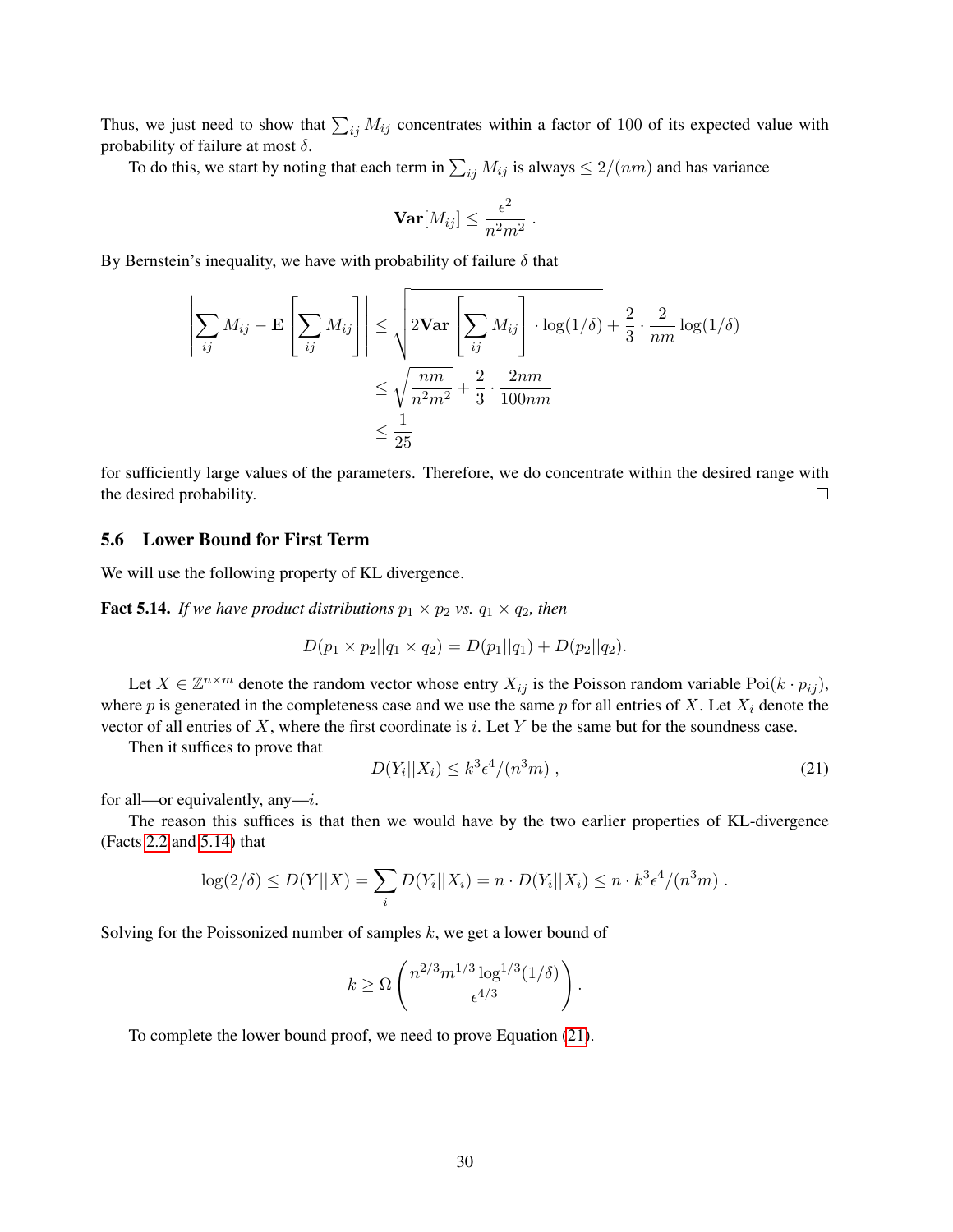**Bounding**  $D(Y_i||X_i)$  by a Rational Function. We can bound the KL divergence by a rational function as follows.

<span id="page-31-2"></span>Lemma 5.15. *For any pair of discrete random variables* A, B*, we have that*

$$
D(A||B), D(B||A) \le D(A||B) + D(B||A)
$$
  
\n
$$
\le \sum_{v} \frac{\Pr[A = v] + \Pr[B = v]}{4} \cdot \left[ \left( 1 - \frac{\Pr[A = v]}{\Pr[B = v]} \right)^2 + \left( 1 - \frac{\Pr[B = v]}{\Pr[A = v]} \right)^2 \right].
$$

*Furthermore, this inequality holds term-wise between the sum defining KL-divergence and the RHS.*

*Proof.* If we write the KL-divergence using its definition as a sum, and then apply Claim [D.2](#page--1-0) term-wise with  $a = Pr[A = v]$  and  $b = Pr[B = v]$ , we obtain

<span id="page-31-0"></span>
$$
2\cdot [D(A||B) + D(B||A)] \le \sum_{v} \mathbf{Pr}[B=v] \cdot \left(1 - \frac{\mathbf{Pr}[A=v]}{\mathbf{Pr}[B=v]} \right)^2 + \mathbf{Pr}[A=v] \left(1 - \frac{\mathbf{Pr}[B=v]}{\mathbf{Pr}[A=v]} \right)^2. \tag{22}
$$

Applying Claim [D.1](#page--1-1) to the RHS of Equation [\(22\)](#page-31-0) gives

<span id="page-31-1"></span>
$$
2\cdot [D(A||B) + D(B||A)] \le \sum_{v} \mathbf{Pr}[A=v] \cdot \left(1 - \frac{\mathbf{Pr}[A=v]}{\mathbf{Pr}[B=v]} \right)^2 + \mathbf{Pr}[B=v] \left(1 - \frac{\mathbf{Pr}[B=v]}{\mathbf{Pr}[A=v]} \right)^2. \tag{23}
$$

Adding Equations [\(22\)](#page-31-0) and [\(23\)](#page-31-1) completes the proof of the lemma.

**Bounding the Rational Function by**  $k^3 \epsilon^4/(n^3 m)$ . In Lemma [5.15,](#page-31-2) we bounded from above  $D(X_i||Y_i)$ by the rational function

$$
\sum_{v} \frac{\mathbf{Pr}[X_i = v] + \mathbf{Pr}[Y_i = v]}{4} \cdot \left[ \left( 1 - \frac{\mathbf{Pr}[X_i = v]}{\mathbf{Pr}[Y_i = v]} \right)^2 + \left( 1 - \frac{\mathbf{Pr}[Y_i = v]}{\mathbf{Pr}[X_i = v]} \right)^2 \right]
$$

.

 $\hfill \square$ 

.

We will now show that the latter quantity is  $\leq O(k^3 \epsilon^4/(n^3 m))$ . In future equations, we drop the four in the denominator since we do not care about constant factors.

Lemma 5.16. *Under Assumption [5.9,](#page-28-3) we have*

$$
D(Y_i||X_i) \le O(k^3 \epsilon^4/(n^3 m)).
$$

*Proof.* In this proof, we use several facts from Appendix A.2 of [\[DK16\]](#page-35-5), which are identified when they are used.

Consider the sum

$$
D(Y_i||X_i) = \sum_{v} \mathbf{Pr}[Y_i = v] \cdot \log \left( \frac{\mathbf{Pr}[Y_i = v]}{\mathbf{Pr}[X_i = v]} \right)
$$

We start by conditioning on whether  $||v||_1 < 2$ . In the case this holds, by Lemma [5.15,](#page-31-2) we have that the terms with such  $v$  contribute

$$
\sum_{\|v\|_1 < 2} \mathbf{Pr}[Y_i = v] \cdot \log \left( \frac{\mathbf{Pr}[Y_i = v]}{\mathbf{Pr}[X_i = v]} \right)
$$
\n
$$
\leq \sum_{\|v\|_1 < 2} \frac{\mathbf{Pr}[X_i = v] + \mathbf{Pr}[Y_i = v]}{4} \cdot \left[ \left( 1 - \frac{\mathbf{Pr}[X_i = v]}{\mathbf{Pr}[Y_i = v]} \right)^2 + \left( 1 - \frac{\mathbf{Pr}[Y_i = v]}{\mathbf{Pr}[X_i = v]} \right)^2 \right].
$$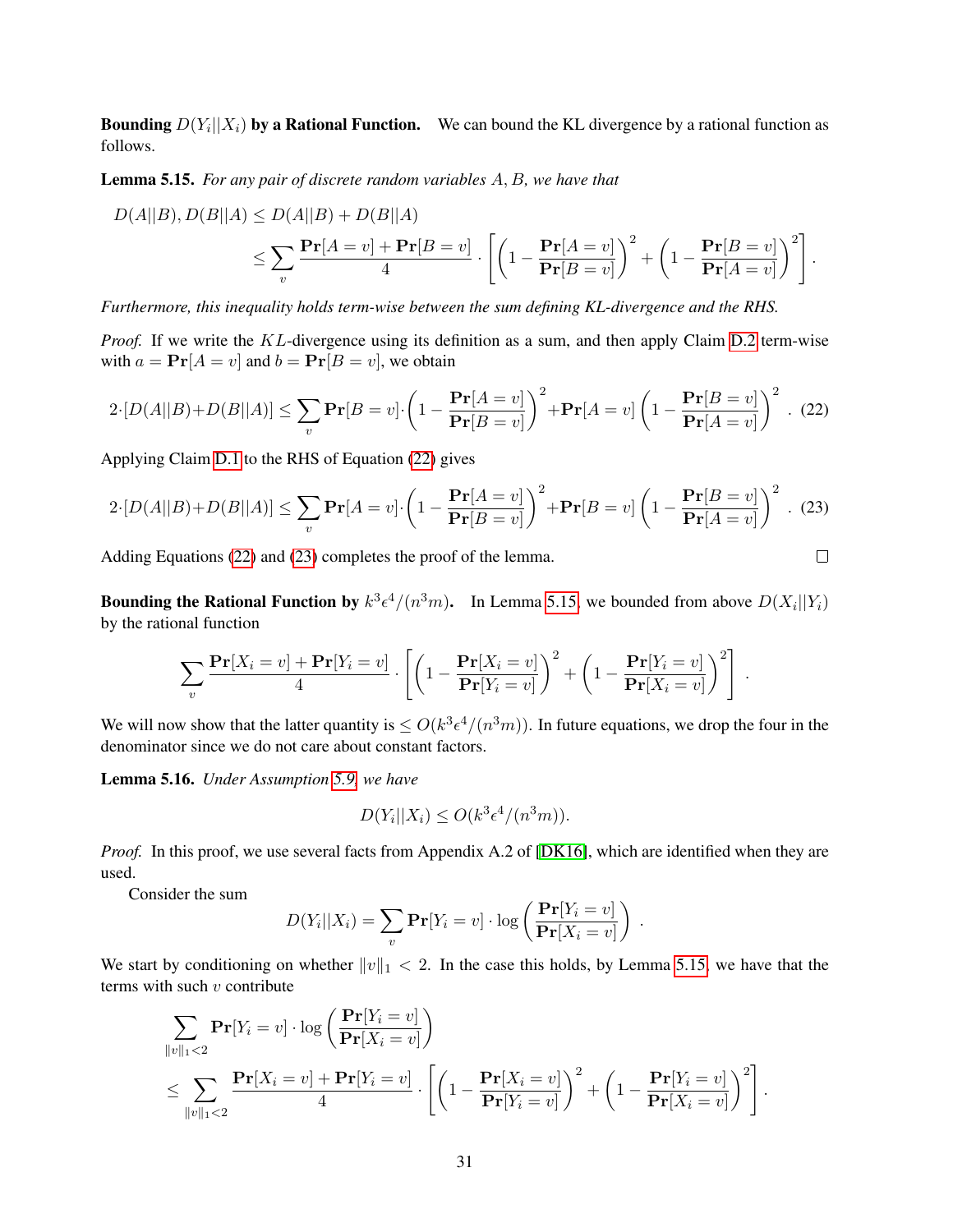It thus suffices to show that

$$
\sum_{\|v\|_1<2} \left(\mathbf{Pr}[X_i=v] + \mathbf{Pr}[Y_i=v]\right) \cdot \left[\left(1-\frac{\mathbf{Pr}[X_i=v]}{\mathbf{Pr}[Y_i=v]}\right)^2 + \left(1-\frac{\mathbf{Pr}[Y_i=v]}{\mathbf{Pr}[X_i=v]}\right)^2\right] \leq O(k^3\epsilon^4/(n^3m))\;.
$$

We break the LHS above into two pieces and bound each piece from above by  $O(k^3 \epsilon^4/(n^3 m))$ . Specifically, we consider the following pieces

<span id="page-32-0"></span>
$$
\sum_{\|v\|_1 < 2} \left[ \mathbf{Pr}[X_i = v] + \mathbf{Pr}[Y_i = v] \right] \cdot \left( 1 - \frac{\mathbf{Pr}[X_i = v]}{\mathbf{Pr}[Y_i = v]} \right)^2 \tag{24}
$$

and

<span id="page-32-1"></span>
$$
\sum_{\|v\|_1 < 2} \left[ \mathbf{Pr}[X_i = v] + \mathbf{Pr}[Y_i = v] \right] \cdot \left( 1 - \frac{\mathbf{Pr}[Y_i = v]}{\mathbf{Pr}[X_i = v]} \right)^2 \tag{25}
$$

The desired upper bound on Equation [\(24\)](#page-32-0) is explicitly proven in Appendix A.2 of [\[DK16\]](#page-35-5), namely

$$
\sum_{\|v\|_1 \le 2} \left[ \mathbf{Pr}[X_i = v] + \mathbf{Pr}[Y_i = v] \right] \cdot \left( 1 - \frac{\mathbf{Pr}[X_i = v]}{\mathbf{Pr}[Y_i = v]} \right)^2 \le O(k^3 \epsilon^4 / (n^3 m)). \tag{26}
$$

One can also observe that if one swaps the probabilities of the completeness and soundness cases in that argument, it still goes through, and proves the same upper bound on Equation [\(25\)](#page-32-1).

Thus, it remains to analyze the  $||v||_1 \geq 2$  case. Then we wish to prove that

$$
\sum_{\|v\|_1\geq 2} \mathbf{Pr}[Y_i = v] \cdot \log \left( \frac{\mathbf{Pr}[Y_i = v]}{\mathbf{Pr}[X_i = v]} \right) \leq O(k^3 \epsilon^4/(n^3 m)).
$$

Just as above, we bound the sum via Lemma [5.15](#page-31-2) an break it into two parts. If we do so, we see that it suffices to bound

<span id="page-32-2"></span>
$$
\sum_{\|v\|_1 < 2} \left[ \mathbf{Pr}[X_i = v] + \mathbf{Pr}[Y_i = v] \right] \cdot \left( 1 - \frac{\mathbf{Pr}[X_i = v]}{\mathbf{Pr}[Y_i = v]} \right)^2 \tag{27}
$$

and

<span id="page-32-3"></span>
$$
\sum_{\|v\|_1 < 2} \left[ \mathbf{Pr}[X_i = v] + \mathbf{Pr}[Y_i = v] \right] \cdot \left( 1 - \frac{\mathbf{Pr}[Y_i = v]}{\mathbf{Pr}[X_i = v]} \right)^2 \tag{28}
$$

each by

$$
O(k^3\epsilon^4/(n^3m))
$$
.

This bound on Expression [\(27\)](#page-32-2) is explicitly proven in [\[DK16\]](#page-35-5).

To establish the same bound on Expression [\(28\)](#page-32-3), we show it is bounded by Expression [\(27\)](#page-32-2) up to constant factors. To do so, note that the *v*th term of  $(28)$  over that of  $(27)$  simplifies to

$$
\mathbf{Pr}[Y_i = v]^2 / \mathbf{Pr}[X_i = v]^2.
$$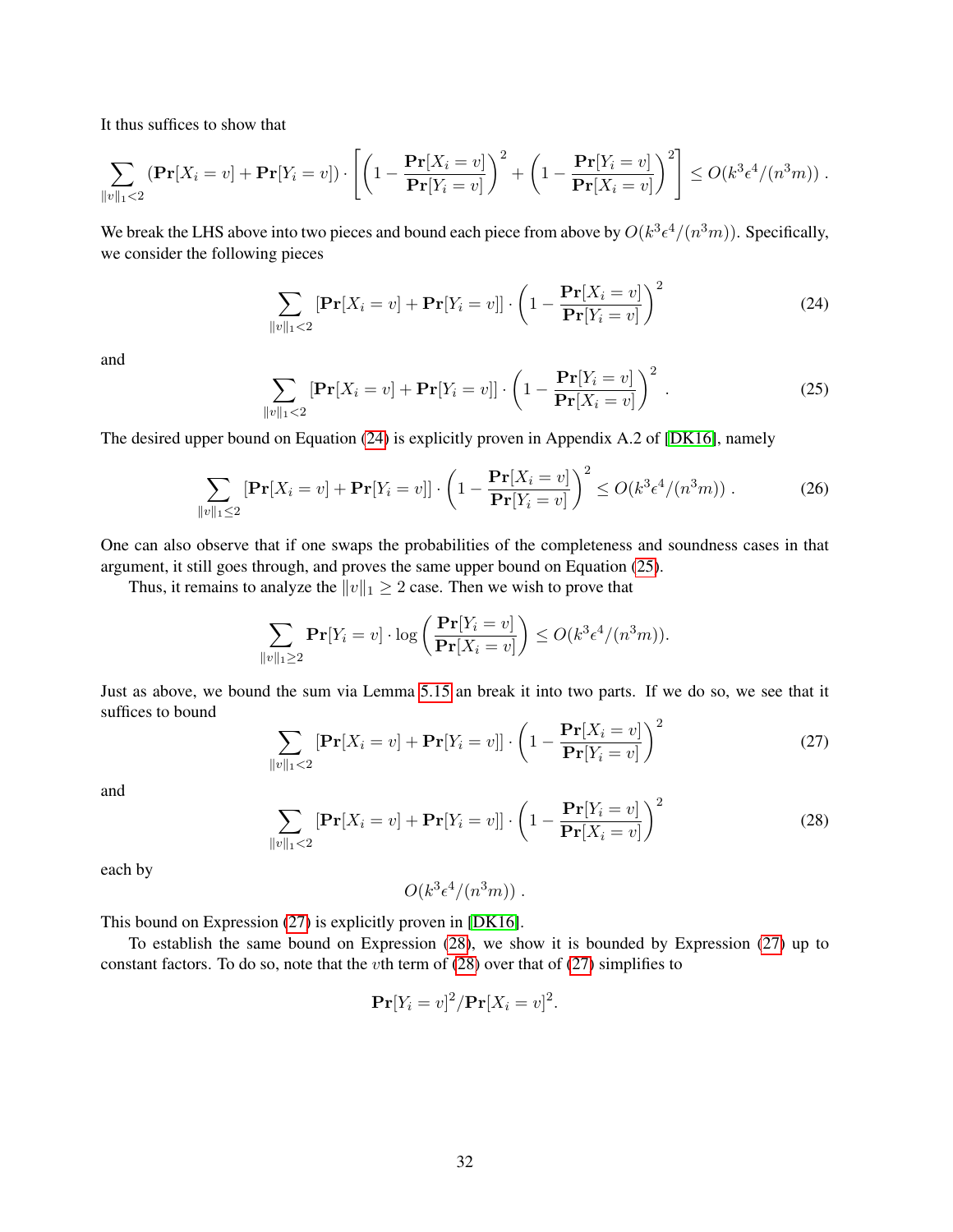With this, it suffices to show that the probability of any vector v with  $||v||_1 \geq 2$  is no more than a constant factor larger in the soundness case compared to the completeness case. To see this, note that

$$
\begin{aligned}\n&\Pr[Y_i = v] \le \Pr[Y_i = v \text{ and } \bar{E}_i] + \le \Pr[Y_i = v \text{ and } E_i] \\
&\le \Pr[Y_i = v \text{ and } \bar{E}_i] \\
&+ \prod_{i=1}^m \frac{e^{-k(1+\epsilon)/nm}(k(1+\epsilon)/mn)^{v_i} + e^{-k(1-\epsilon)/nm}(k(1-\epsilon)/mn)^{v_i}}{2 \cdot v_i!} \\
&\le \frac{k}{ne} \prod_{i=1}^m \frac{(1/m)^{v_i}}{v_i!} + \prod_{i=1}^m \frac{(k(1+\epsilon)/nm)^{v_i}}{v_i!} \\
&\le \frac{k}{ne} \prod_{i=1}^m \frac{(1/m)^{v_i}}{v_i!} + \frac{2k}{n} \prod_{i=1}^m \frac{(1/m)^{v_i}}{v_i!} \\
&\le 2 \cdot \frac{k}{n} \prod_{i=1}^m \frac{e^{-1/m}(1/m)^{v_i}}{v_i!} \\
&= 2e \cdot \Pr[Y_i = v \text{ and } \bar{E}_i] \\
&= 2e \cdot \Pr[X_i = v \text{ and } \bar{E}_i] \\
&\le O(\Pr[X_i = v]).\n\end{aligned}
$$
\nSince  $k \le n/2$  and  $||v||_1 \ge 1$ 

This completes the proof.

## <span id="page-33-0"></span>5.7 Lower Bound for Second Term

Finally, in this subsection, we establish the second term of the lower bound. Formally, we prove:

Lemma 5.17. *Under Assumption [5.7,](#page-28-2) or the stronger Assumption [5.9,](#page-28-3) we have that*

 $D(Y_{ij}|E_i||X_{ij}|E_i) \leq O(k^2\epsilon^4/(n^2m^2))$ .

*Proof.* By Claim [D.2](#page--1-0) and an analogous argument to that used to prove Lemma [5.15,](#page-31-2) we have that

$$
D(Y_{ij}|E_i||X_{ij}|E_i)
$$
  
\n
$$
\leq \sum_a (\mathbf{Pr}[X_{ij} = \ell | E_i] + \mathbf{Pr}[Y_{ij} = \ell | E_i]) \cdot \left[ \left( 1 - \frac{\mathbf{Pr}[X_{ij} = \ell | E_i]}{\mathbf{Pr}[Y_{ij} = \ell | E_i]} \right)^2 + \left( 1 - \frac{\mathbf{Pr}[Y_{ij} = \ell | E_i]}{\mathbf{Pr}[X_{ij} = \ell | E_i]} \right)^2 \right].
$$

Once again, we break this up into two pieces, one for each of the squared terms in the second set of brackets. Appendix A.1 of [\[DK16\]](#page-35-5) explicitly proves that the piece corresponding to the left term is

$$
O\left(\frac{k^2\epsilon^4}{n^2m^2}\right)
$$

when  $k/mn \leq 1$ . For  $k/mn \geq 1$ , let  $\lambda = k/nm$ . Note that in the domain of interest  $\lambda \ll 1/\epsilon^2$ . We note that

$$
\mathbf{Pr}[X_{ij} = \ell | E_i] = \frac{e^{-\lambda} \lambda^{\ell}}{\ell!}
$$

and

$$
\mathbf{Pr}[Y_{ij} = \ell | E_i] = \frac{e^{-\lambda} \lambda^{\ell} \left( e^{\epsilon \lambda} (1 - \epsilon)^{\ell} + e^{-\epsilon \lambda} (1 + \epsilon)^{\ell} \right) / 2}{\ell!}.
$$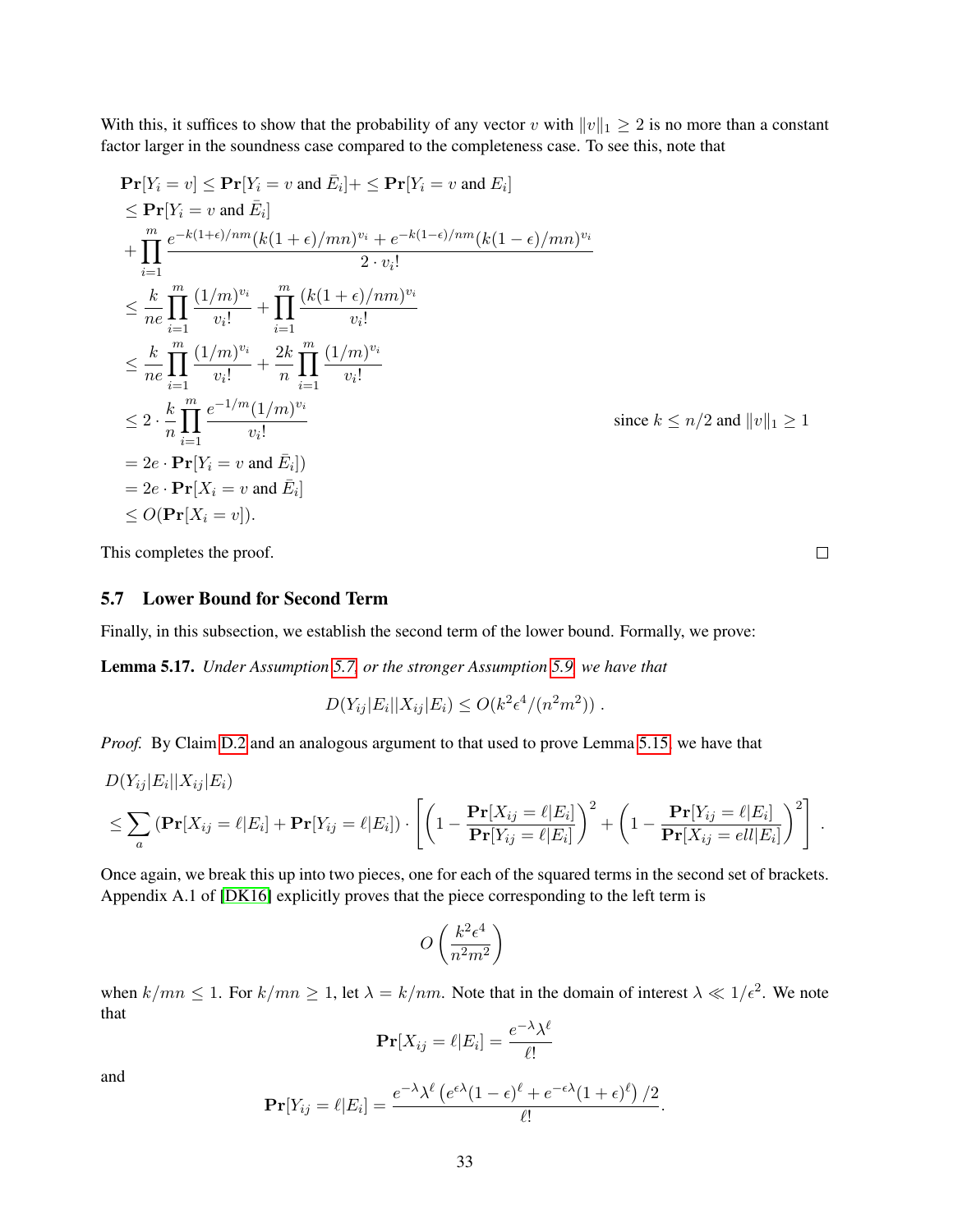We note that

$$
\frac{\mathbf{Pr}[Y_{ij} = \ell | E_i]}{\mathbf{Pr}[X_{ij} = \ell | E_i]} = \frac{\left(e^{\epsilon \lambda} (1 - \epsilon)^{\ell} + e^{-\epsilon \lambda} (1 + \epsilon)^{\ell}\right)}{2} = \frac{e^{a+b} + e^{a-b}}{2},
$$

where  $a = \ell \log(1 - \epsilon^2) = O(\ell \epsilon^2)$  and  $b = \lambda \epsilon + \ell \log \left( \sqrt{\frac{1-\epsilon}{1+\epsilon}} \right) = O(\epsilon(\lambda - \ell) + \ell \epsilon^3)$ . We also note that

$$
|\log((e^{a+b} + e^{a-b})/2)| = |a + \log(\cosh(b))| = O(|a| + b^2).
$$

Applying this, we find that the log ratio of probabilities is

$$
O(\ell\epsilon^2 + (\lambda - \ell)^2 \epsilon^2 + \ell^2 \epsilon^6).
$$

We note that this is  $O(1)$  whenever  $|\lambda - \ell| = O(1/\epsilon)$ . In this range, the contribution to our sum of KLdivergences is

$$
\sum_{\ell} \mathbf{Pr}[X_{ij} = \ell | E_i] O\left(\log\left(\frac{\mathbf{Pr}[Y_{ij} = \ell | E_i]}{\mathbf{Pr}[X_{ij} = \ell | E_i]}\right)\right)^2.
$$

This is at most the expectation over  $\ell \sim \text{Poi}(\lambda)$  of  $O(\ell^2 \epsilon^4 + (\lambda - \ell)^4 \epsilon^4 + \ell^4 \epsilon^{12})$ , which is  $O(\lambda^2 \epsilon^4 + \lambda^4 \epsilon^{12}) =$  $O(\lambda^2 \epsilon^4) = O(k^2 \epsilon^4/(nm)^2)$ , as desired.

Next we consider what happens when  $|\ell - \lambda| \ge 1/\epsilon$ . This is an event that happens with probability  $\exp(-\Omega(1/(\epsilon\sqrt{\lambda}))) = O(\lambda \epsilon^2)^{10}$  under either X and Y conditioned on E. When this occurs, the contribution to the KL-divergence is  $O(\ell \epsilon^2 + (\lambda - \ell)^2 \epsilon^2 + \ell^2 \epsilon^6)$ . By Cauchy-Schwarz, the total contribution to the KL divergence from these terms is thus at most

$$
\sqrt{O(\lambda \epsilon^2)^{10} \mathbf{E}[O(\ell \epsilon^2 + (\lambda - \ell)^2 \epsilon^2 + \ell^2 \epsilon^6)^2]} = O(\lambda^2 \epsilon^4).
$$

This completes our proof.

## References

- <span id="page-34-3"></span>[ADK15] J. Acharya, C. Daskalakis, and G. Kamath. Optimal testing for properties of distributions. In *Proceedings of NIPS'15*, 2015.
- <span id="page-34-0"></span>[BFR+00] T. Batu, L. Fortnow, R. Rubinfeld, W. D. Smith, and P. White. Testing that distributions are close. In *IEEE Symposium on Foundations of Computer Science*, pages 259–269, 2000.
- <span id="page-34-1"></span>[BFR+13] T. Batu, L. Fortnow, R. Rubinfeld, W. D. Smith, and P. White. Testing closeness of discrete distributions. *J. ACM*, 60(1):4, 2013.
- <span id="page-34-5"></span>[BKR04] T. Batu, R. Kumar, and R. Rubinfeld. Sublinear algorithms for testing monotone and unimodal distributions. In *ACM Symposium on Theory of Computing*, pages 381–390, 2004.
- <span id="page-34-2"></span>[Can15] C. L. Canonne. A survey on distribution testing: Your data is big. but is it blue? *Electronic Colloquium on Computational Complexity (ECCC)*, 22:63, 2015.
- <span id="page-34-6"></span>[CDKS17a] C. L. Canonne, I. Diakonikolas, D. M. Kane, and A. Stewart. Testing Bayesian networks. In *Proceedings of the 30th Conference on Learning Theory, COLT 2017*, pages 370–448, 2017.
- <span id="page-34-4"></span>[CDKS17b] C. L. Canonne, I. Diakonikolas, D. M. Kane, and A. Stewart. Testing conditional independence of discrete distributions. *CoRR*, abs/1711.11560, 2017. In STOC'18.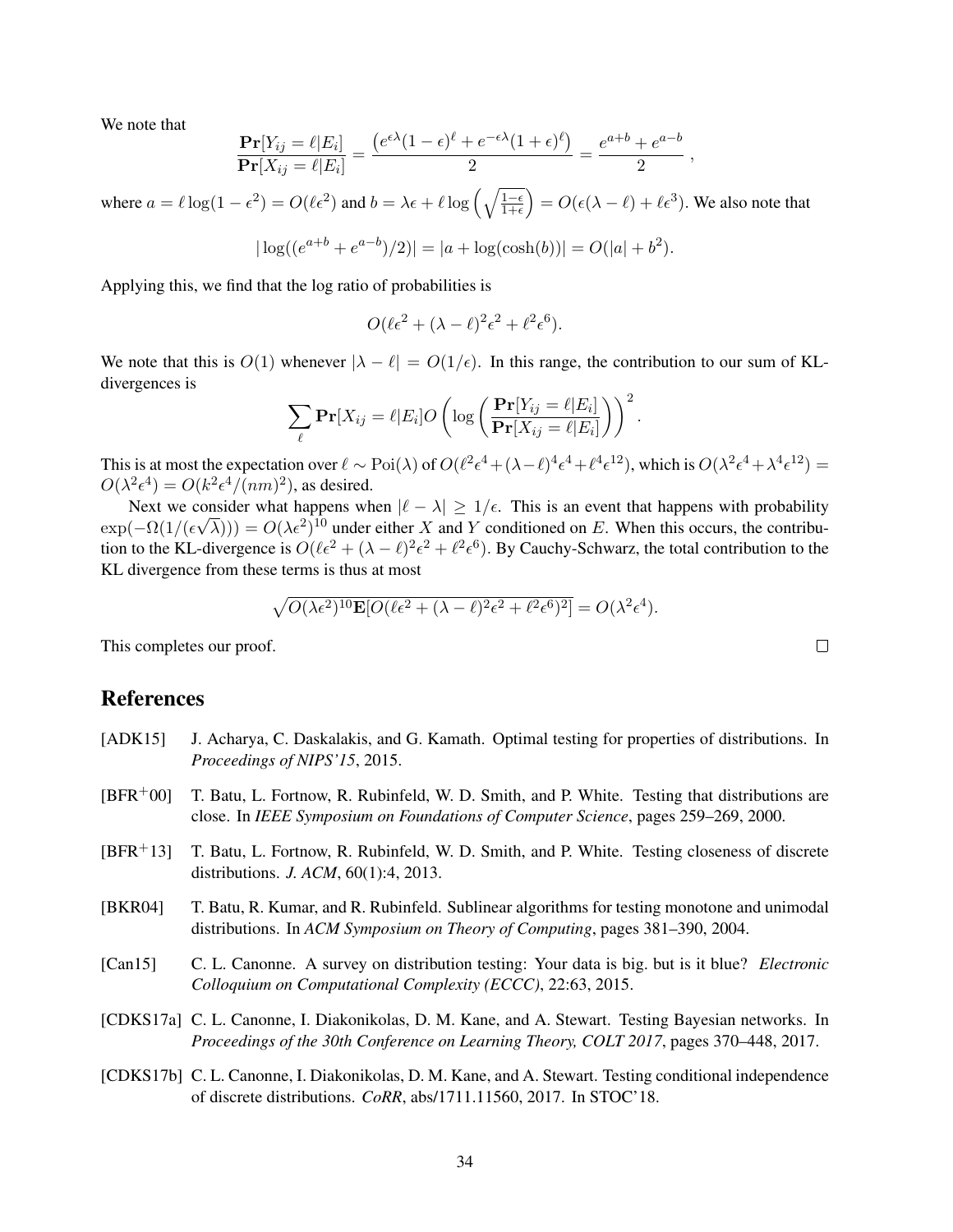- <span id="page-35-2"></span>[CDVV14] S. Chan, I. Diakonikolas, P. Valiant, and G. Valiant. Optimal algorithms for testing closeness of discrete distributions. In *SODA*, pages 1193–1203, 2014.
- <span id="page-35-9"></span>[DDK18] C. Daskalakis, N. Dikkala, and G. Kamath. Testing ising models. In *SODA*, 2018.
- <span id="page-35-7"></span>[DDS+13] C. Daskalakis, I. Diakonikolas, R. Servedio, G. Valiant, and P. Valiant. Testing k-modal distributions: Optimal algorithms via reductions. In *SODA*, pages 1833–1852, 2013.
- <span id="page-35-6"></span>[DGPP16] I. Diakonikolas, T. Gouleakis, J. Peebles, and E. Price. Collision-based testers are optimal for uniformity and closeness. *Electronic Colloquium on Computational Complexity (ECCC)*, 23:178, 2016.
- <span id="page-35-16"></span>[DGPP17] I. Diakonikolas, T. Gouleakis, J. Peebles, and E. Price. Sample-optimal identity testing with high probability. *CoRR*, abs/1708.02728, 2017. In ICALP 2018.
- <span id="page-35-5"></span>[DK16] I. Diakonikolas and D. M. Kane. A new approach for testing properties of discrete distributions. In *FOCS*, pages 685–694, 2016. Full version available at abs/1601.05557.
- <span id="page-35-4"></span>[DKN15a] I. Diakonikolas, D. M. Kane, and V. Nikishkin. Optimal algorithms and lower bounds for testing closeness of structured distributions. In *56th Annual IEEE Symposium on Foundations of Computer Science, FOCS 2015*, 2015.
- <span id="page-35-3"></span>[DKN15b] I. Diakonikolas, D. M. Kane, and V. Nikishkin. Testing identity of structured distributions. In *Proceedings of the Twenty-Sixth Annual ACM-SIAM Symposium on Discrete Algorithms, SODA 2015, San Diego, CA, USA, January 4-6, 2015*, 2015.
- <span id="page-35-10"></span>[DKN17] I. Diakonikolas, D. M. Kane, and V. Nikishkin. Near-optimal closeness testing of discrete histogram distributions. In *44th International Colloquium on Automata, Languages, and Programming, ICALP 2017*, pages 8:1–8:15, 2017.
- <span id="page-35-11"></span>[DKP19] I. Diakonikolas, D. M. Kane, and J. Peebles. Testing identity of multidimensional histograms. In *Conference on Learning Theory, COLT 2019*, pages 1107–1131, 2019.
- <span id="page-35-13"></span>[DL01] L. Devroye and G. Lugosi. *Combinatorial methods in density estimation*. Springer Series in Statistics, Springer, 2001.
- <span id="page-35-8"></span>[DP17] C. Daskalakis and Q. Pan. Square Hellinger subadditivity for Bayesian networks and its applications to identity testing. In *Proceedings of the 30th Conference on Learning Theory, COLT 2017*, pages 697–703, 2017.
- <span id="page-35-1"></span>[GGR98] O. Goldreich, S. Goldwasser, and D. Ron. Property testing and its connection to learning and approximation. *Journal of the ACM*, 45:653–750, 1998.
- <span id="page-35-15"></span>[Gol16] O. Goldreich. The uniform distribution is complete with respect to testing identity to a fixed distribution. *ECCC*, 23, 2016.
- <span id="page-35-12"></span>[Gol17] O. Goldreich. Commentary on two works related to testing uniformity of distributions, 2017. Available at http://www.wisdom.weizmann.ac.il/ oded/MC/229.html.
- <span id="page-35-0"></span>[GR00] O. Goldreich and D. Ron. On testing expansion in bounded-degree graphs. Technical Report TR00-020, Electronic Colloquium on Computational Complexity, 2000.
- <span id="page-35-14"></span>[HM13] D. Huang and S. Meyn. Generalized error exponents for small sample universal hypothesis testing. *IEEE Trans. Inf. Theor.*, 59(12):8157–8181, December 2013.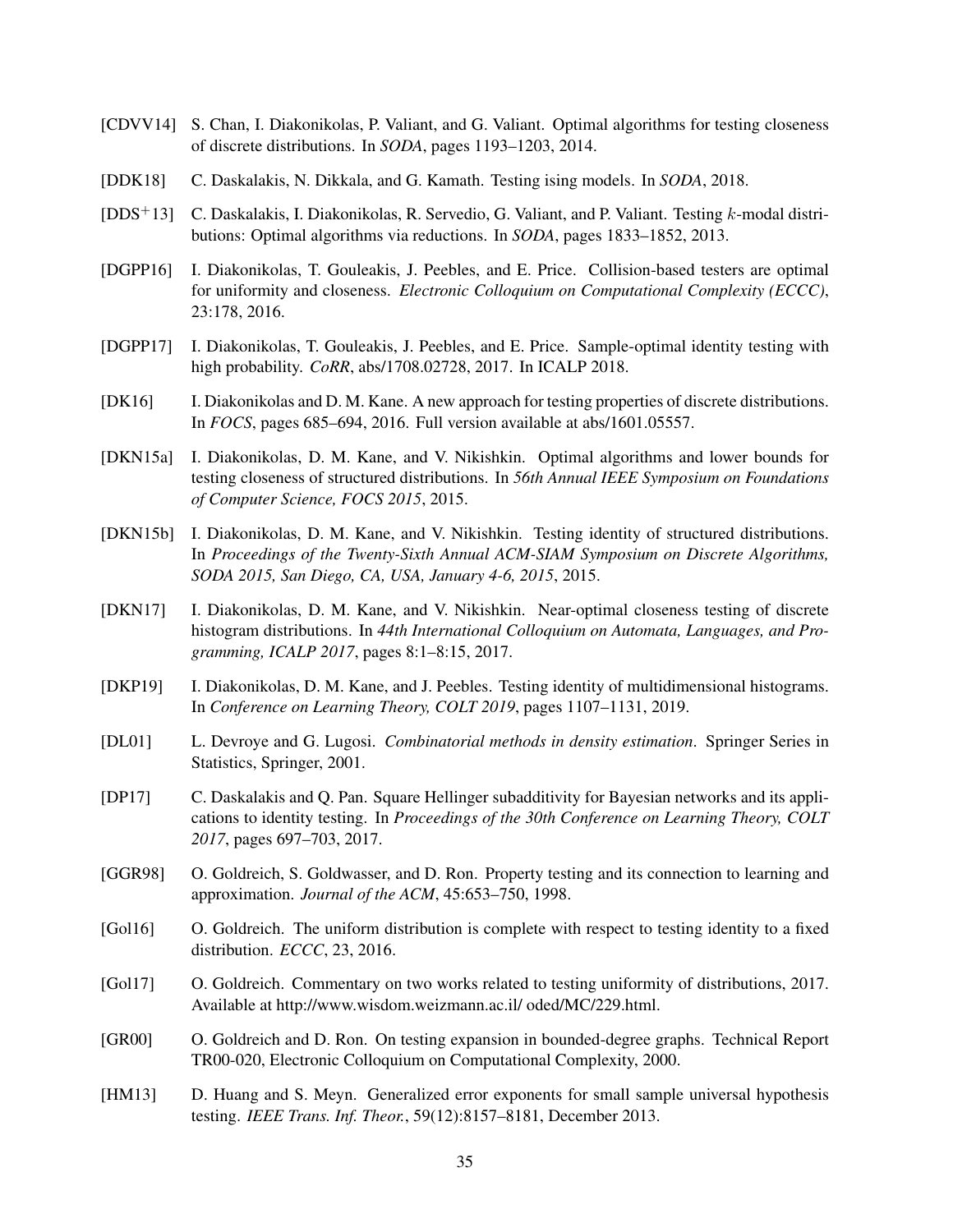- <span id="page-36-4"></span>[IS03] Y. Ingster and I. A. Suslina. *Nonparametric Goodness-of-Fit Testing Under Gaussian Models*, volume 169 of *Lecture Notes in Statistics*. Springer, 2003.
- <span id="page-36-9"></span>[KBW20] I. Kim, S. Balakrishnan, and L. Wasserman. Minimax optimality of permutation tests. *CoRR*, abs/2003.13208, 2020. Available at https://arxiv.org/abs/2003.13208.
- <span id="page-36-2"></span>[LR05] E. L. Lehmann and J. P. Romano. *Testing statistical hypotheses*. Springer Texts in Statistics. Springer, 2005.
- <span id="page-36-10"></span>[McD89] C. McDiarmid. *On the method of bounded differences*, pages 148–188. London Mathematical Society Lecture Note Series. Cambridge University Press, 1989.
- <span id="page-36-7"></span>[NBW20] M. Neykov, S. Balakrishnan, and L. Wasserman. Minimax optimal conditional independence testing. *CoRR*, 2020.
- <span id="page-36-1"></span>[NP33] J. Neyman and E. S. Pearson. On the problem of the most efficient tests of statistical hypotheses. *Philosophical Transactions of the Royal Society of London. Series A, Containing Papers of a Mathematical or Physical Character*, 231(694-706):289–337, 1933.
- <span id="page-36-5"></span>[Pan08] L. Paninski. A coincidence-based test for uniformity given very sparsely-sampled discrete data. *IEEE Transactions on Information Theory*, 54:4750–4755, 2008.
- <span id="page-36-0"></span>[RS96] R. Rubinfeld and M. Sudan. Robust characterizations of polynomials with applications to program testing. *SIAM J. on Comput.*, 25:252–271, 1996.
- <span id="page-36-3"></span>[Rub12] R. Rubinfeld. Taming big probability distributions. *XRDS*, 19(1):24–28, 2012.
- <span id="page-36-11"></span>[Tsy09] A. B. Tsybakov. *Introduction to Nonparametric Estimation*. Springer Series in Statistics. Springer, New York, NY, 2009.
- <span id="page-36-8"></span>[vdVW96] A. W. van der Vaart and J. A. Wellner. *Weak convergence and empirical processes*. Springer Series in Statistics. Springer-Verlag, New York, 1996. With applications to statistics.
- <span id="page-36-6"></span>[VV14] G. Valiant and P. Valiant. An automatic inequality prover and instance optimal identity testing. In *FOCS*, 2014.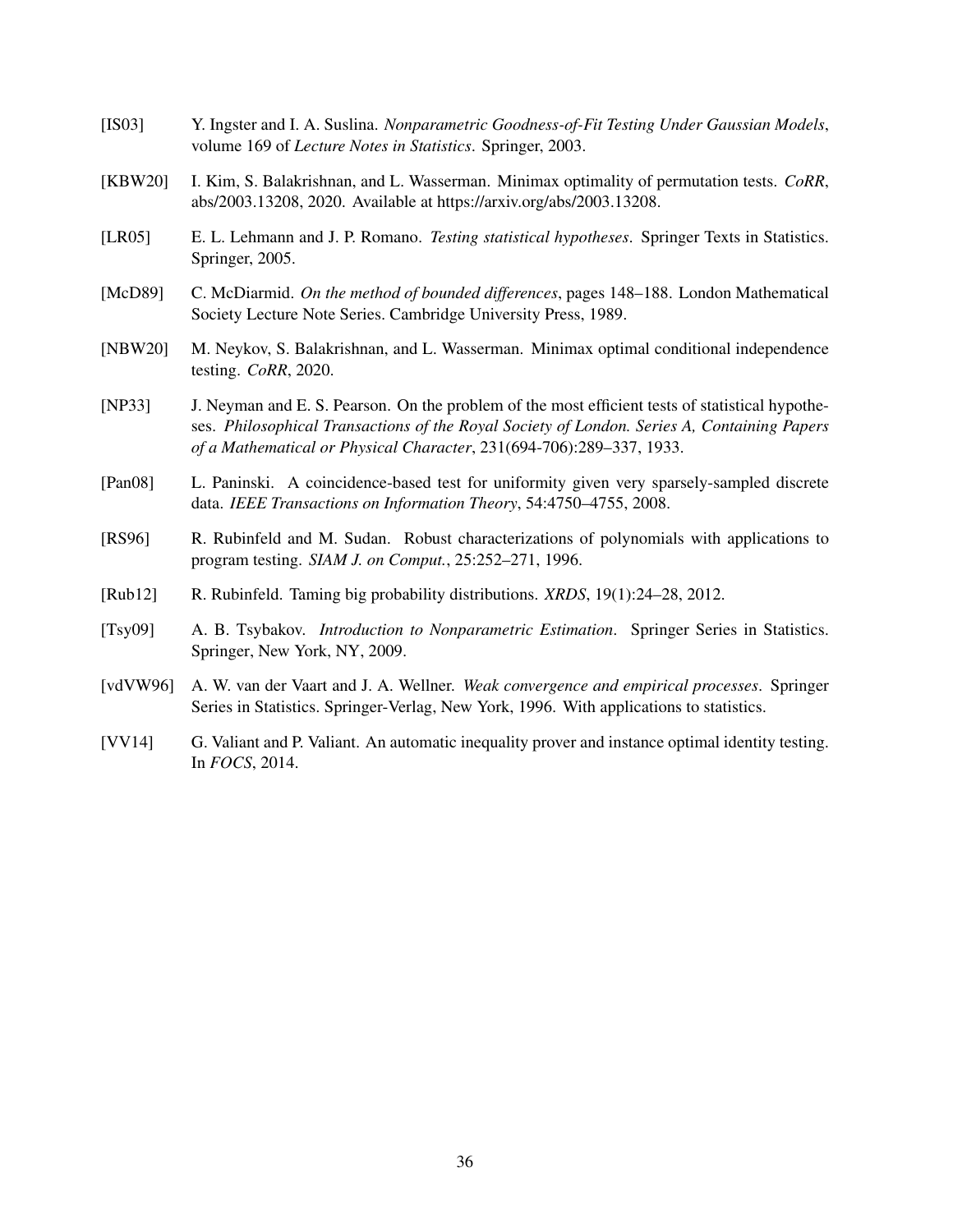## <span id="page-37-0"></span>A Testing Properties of Collections

In this section, we consider a generalization of the closeness testing problem, where the goal is to test whether a set of distributions are collectively close to a given distribution.

## A.1 Problem Setup

In this problem we are given m different probability distributions  $p^{(1)}, \ldots, p^{(m)}$  over the domain  $[n]$  and are guaranteed that either  $p^{(1)} = p^{(2)} = \ldots = p^{(m)}$  or for any distribution P that  $\frac{1}{m} \sum_{i=1}^{m} d_{TV}(p^{(i)}, P) \ge \epsilon$ . The algorithm is given sample access to a pair  $(i, x)$  where i is drawn uniformly from [m] and x is drawn from  $p^{(i)}$ .

It can be easily seen that this is very similar to an independence testing problem. In particular, if we let p be the distribution of pairs  $(i, m)$  we are exactly being asked to distinguish between the cases where p is independent and where p is  $\Omega(\epsilon)$ -far from any independent distribution. Note that, our tester outputs "YES" if p is independent, of "NO" if p is  $\epsilon$ -far from the product of its marginals, both with probability  $1 - \delta$ . The case where p is  $\epsilon$ -far from any product distribution, clearly falls into the latter case. There are two important differences between this problem and the standard independence testing problem. Firstly, we are guaranteed that the second marginal of  $p$  is the uniform distribution. Secondly, we are no longer sorting the parameters so that  $n \geq m$ . Somewhat surprisingly, the final sample complexity is the same up to constants.

<span id="page-37-2"></span>**Theorem A.1.** *There exists a universal constant*  $C > 0$  *such that the following holds: When* 

$$
k \ge C \left( n^{2/3} m^{1/3} \log^{1/3} (1/\delta) / \epsilon^{4/3} + ((nm)^{1/2} \log^{1/2} (1/\delta) + \log(1/\delta)) / \epsilon^2 \right) ,\tag{29}
$$

*Algorithm* BASICTESTFAMILY *is an*  $(\epsilon, \delta)$ -tester for testing closeness of collections of m distributions on [n] *in total variation distance.*

#### A.2 Algorithm Outline

The basic algorithm is the same as our algorithm for independence testing with one notable exception. Instead of obtaining samples from  $q = p_x \times p_y = p_x \times U_m$  by taking two samples from p and combining their x and y coordinates, instead we take just a single sample from  $p$  and re-randomize its second coordinate. Because of this, it will no longer be necessary to flatten on the second coordinate. Our basic tester works as follows and the main tester is obtained from the basic tester in a way identical to the one used in Section [4.](#page-12-0)

<span id="page-37-1"></span>The analysis of this algorithm is very similar to that our of independence tester. In particular, we need to show two things about this basic tester:

- 1. For any set  $\overline{S}$  the probability that the tester returns ABORT is at most 1/2.
- 2. If  $\overline{S}$  is a random set drawn i.i.d. from p the probability that it returns a wrong answer ("NO" if p is independent or "YES" if  $p$  is  $\epsilon$ -far) is at most  $\delta$ .

Once we have this, the full tester will be the same as Algorithm [2](#page-12-1) with analysis the same as in Section [4.](#page-12-0)

Most of the analysis also follows in the similar vein. The probability of incorrectly rejecting in line [21](#page-38-0) is bounded by the same argument as used in Lemma [4.12.](#page-21-0) The probability of returning a wrong answer in lines [27](#page-38-1) or [29](#page-38-2) are also the same (as we have the same bounds on N as before).

Bounding the probability of an ABORT is mostly straightforward. The probabilities that  $|F_x|$  or  $\ell + \ell'$ are too big can be bounded easily by the Markov inequality much as before. The one remaining issue is to prove an analogue of Lemma [4.9](#page-18-4) to bound the probability that we abort on line [17.](#page-38-3)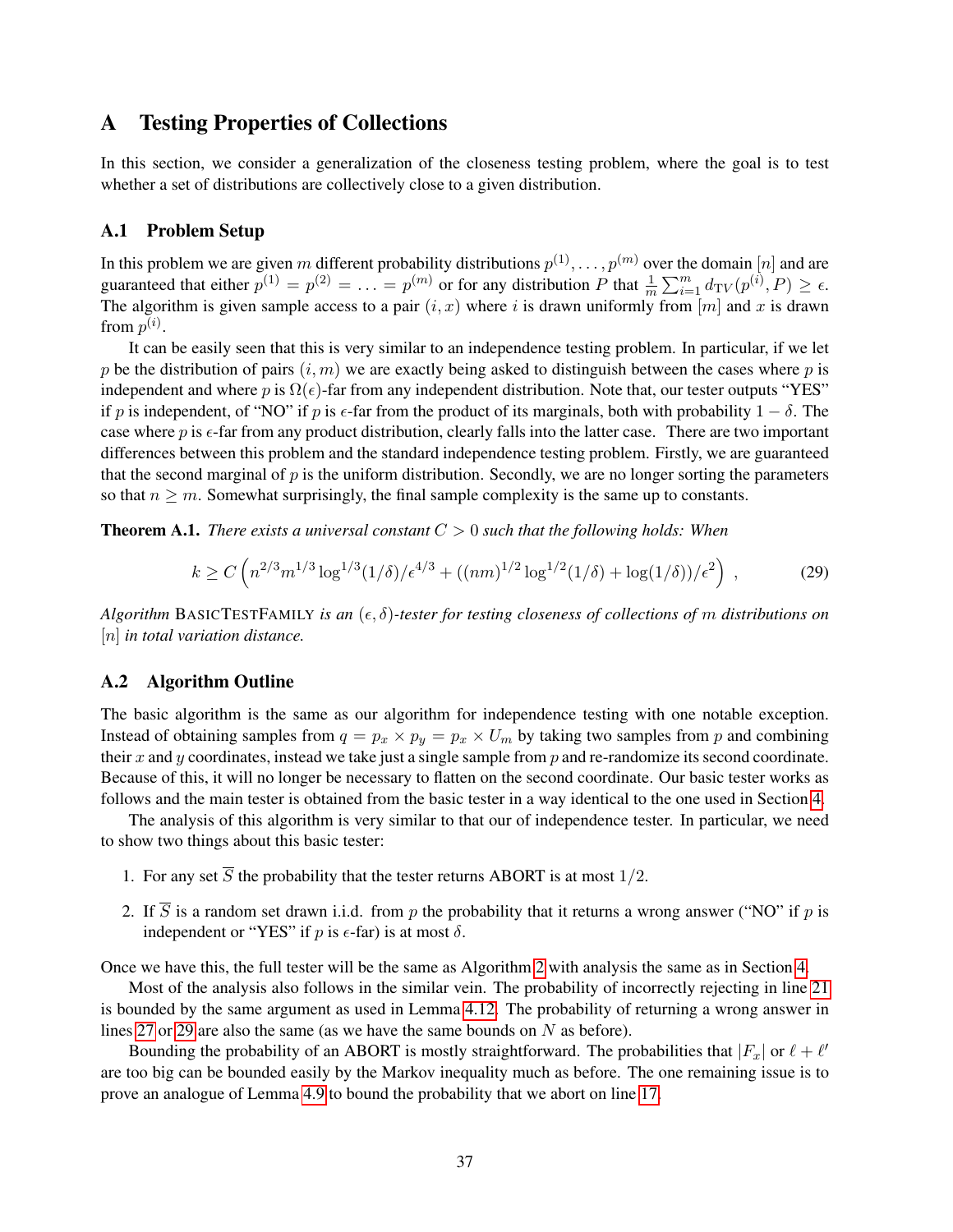**Algorithm 4:** BASICTESTFAMILY( $\overline{S}$ ): Given a joint distribution p over [n]  $\times$  [m] (with second marginal  $U_m$ ) with marginals  $p_x, p_y$ , test if  $p_x$  and  $p_y$  are independent.

<span id="page-38-3"></span><span id="page-38-2"></span><span id="page-38-1"></span><span id="page-38-0"></span>**Input** : A Multiset  $\overline{S}$  of 100k samples from  $[n] \times [m]$  with  $k = C \left( \frac{n^{2/3} m^{1/3} \log^{1/3} (1/\delta)}{24/3} \right)$  $\frac{\log(1/\delta)}{\epsilon^{4/3}} +$  $\frac{1}{\sqrt{nm \log(1/\delta)}}$  $\frac{\log(1/\delta)}{\epsilon^2} + \frac{\log(1/\delta)}{\epsilon^2}$  $\epsilon^2$ where C is a sufficiently large universal constant. Output: Information relating to whether these samples came from an independent distribution.  $\forall$  \* Choose flattening  $F$  \*/ 1  $F_x \leftarrow \emptyset$ 2 for  $s \in \overline{S}$  do 3  $\Big| F_x = F_x \cup \{s\}$  with prob  $\min\{n/100k, 1/100\}$ 4 end 5 if  $|F_x| > 10n$  then 6 return ABORT 7 end /\* Draw samples  $S_p^f,S_q^f$  $q \leftrightarrow /$ 8 Let  $\overline{S}' = \{(x_i, y_i)\}\$  be a uniformly random permutation of  $\overline{S} \setminus (F_x \cup F_y)$ 9 Draw  $\ell, \ell' \sim \text{Poi}(2k)$ . 10 if  $\ell + \ell' > |\overline{S}'|$  then 11 | return ABORT 12 end 13 Let  $S_q = \{(x_j, u_j)\}_{j=1}^{\ell}$  where the  $u_j$  are drawn i.i.d. uniformly from  $[m]$ . Let  $S_p = \{(x_j, y_j)\}_{j=1}^{\ell+\ell'}$  $j=\ell+1$ 14 Create  $S_p^f$ ,  $S_q^f$  by assigning to corresponding sub-bins u.a.r 15 Let  $N_q$ :  $\sharp$ samples in  $S_q^f$  that collide with another sample in  $S_p^f \cup S_q^f$ . 16 Let  $N_p$ :  $\sharp$ samples in  $S_p^f$  that collide with another sample in  $S_p^f$ 17 if  $N_q > c \max(k/m, k^2/mn)$  then 18 | return ABORT 19 end 20 if  $N_p > 20N_q + C' \log(1/\delta)$  then // C  $\sqrt{C}$  a sufficiently large constant  $21$  return "NO" 22 end  $/*$  Compute test statistic  $Z$  \*/ 23 Flag each sample of  $S_p^f$ ,  $S_q^f$  independently with probability 1/2. 24 Let  $X_i^{(p0)}$  $i_p^{(p0)}, X_i^{(q0)}$  be the counts for the number of times element *i* appears *flagged* in each set  $S_p^f, S_q^f$ respectively and  $X_i^{(p_1)}$  $i_{i}^{(p1)}, X_{i}^{(q1)}$  be the corresponding counts on *unflagged* samples. 25 Compute the statistic  $Z = \sum_i Z_i$ , where  $Z_i = |X_i^{(p0)} - X_i^{(q0)}|$  $\left| \frac{q(q0)}{i} \right| + \left| X_i^{(p1)} - X_i^{(q1)} \right|$  $\left| \frac{1}{i}^{(q1)} \right| - \left| X_i^{(p0)} - X_i^{(p1)} \right|$  $\left| \binom{p1}{i} \right| - \left| X_i^{(q0)} - X_i^{(q1)} \right|$  $\binom{(q_1)}{i}$ . 26 if  $Z < C' \cdot \sqrt{\min(k, (k^2/(mn) + k/m)) \log(1/\delta)}$  then 27 | return "YES" 28 else 29 return "NO" 30 end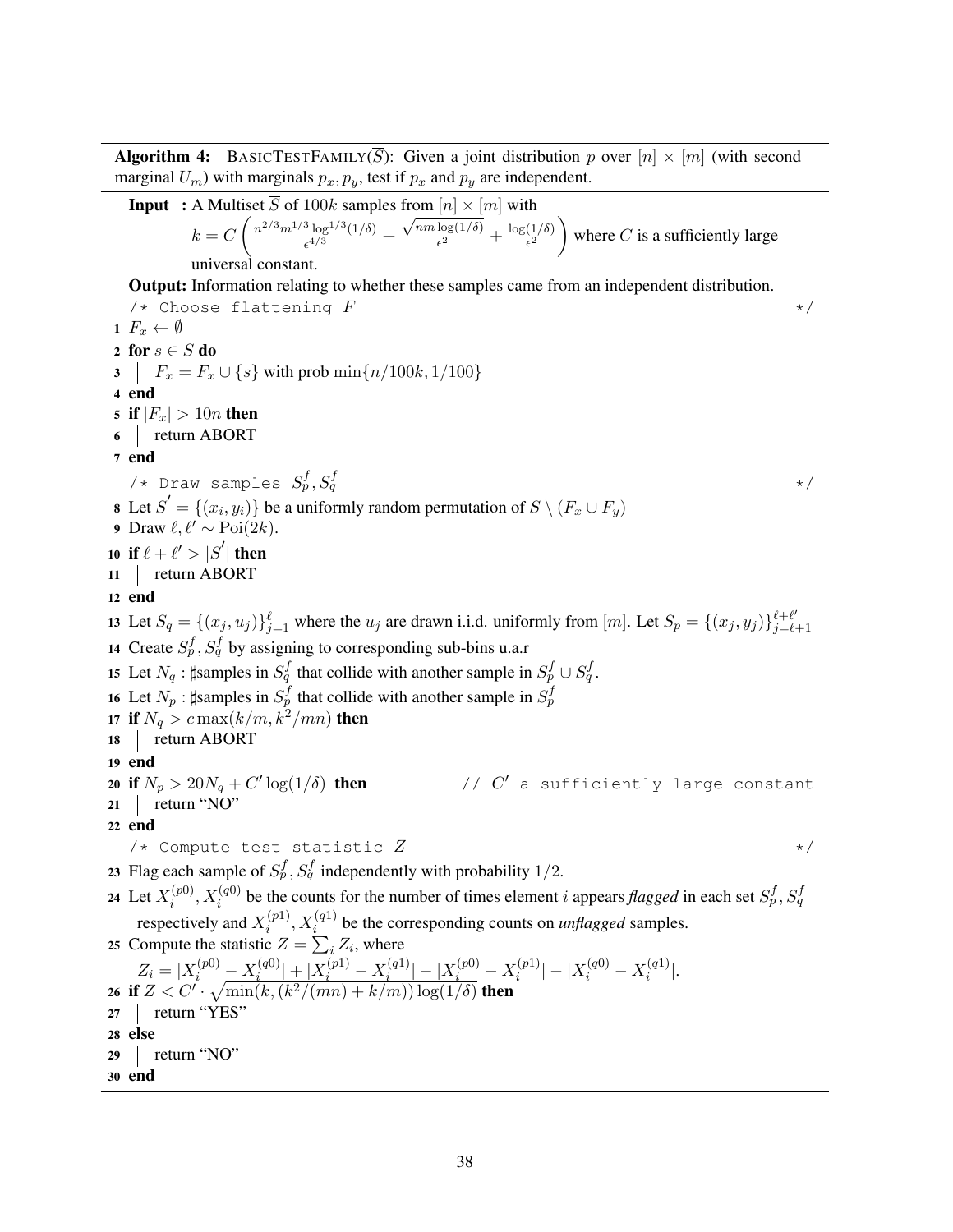#### **A.3** Analysis of  $N_q$

Here we prove the following Lemma which along with Markov's inequality should be enough to complete our analysis:

**Lemma A.2.** *The*  $N_q$  *computed in Algorithm* [4](#page-37-1) *satisfies* 

$$
\mathbf{E}[N_q|\overline{S}] = O(k/m + k^2/mn).
$$

*Proof.* For a sample  $s \in \overline{S}$  let  $N_s$  be 0 unless s is in either  $S_p$  or contributing to an element of  $S_q$  and otherwise let  $N_s$  be the number of other samples of  $S_q^f$  that collide with it. It is clear that

$$
N_q \le \sum_{s \in \overline{S}} N_s.
$$

Therefore, it will suffice to prove that for each s that  $\mathbf{E}[N_s] = O(1/m + k/nm)$ .

To do this, we let  $C_X$  be the number of other elements of  $\overline{S}$  with the same x-coordinate as s and let  $F_X$ be the number of elements of  $F_x$  with that value. We note that conditioning on s not being used in flattening that  $F_X$  is a binomial distribution  $Binom(C_X, min(1/100, n/100k))$ . It follows that  $\mathbf{E}[1/(1 + F_X)] =$  $O(\max(1, k/n)/C_X).$ 

Conditioning on  $F_x$ , there are at most  $C_x$  samples that could collide with s. Each has a probability of doing so that is at most  $1/(m(1 + F_X))$  (as if that sample contributes to an element of  $S_q$  there is a  $1/m$ chance that it is assigned the correct y-coordinate and a  $1/(1 + F_X)$  chance that its x-coordinate is assigned to the correct sub-bin). Thus, the expected number of samples that collide is at most

$$
\mathbf{E}[N_s] = \mathbf{E}_{F_x}[\mathbf{E}[N_s|F_x]] \le \mathbf{E}_{F_x}[C_X/(m(1+F_X))] = O(C_X/m \max(1, k/n)/C_X) = O(\max(1/m, k/nm)),
$$

as desired.

This completes the proof of Theorem [A.1.](#page-37-2)

## <span id="page-39-0"></span>B Algorithm for Closeness Testing with Unequally Sized Sets of Samples

In this section, we consider a different generalization of the closeness testing problem, where we are testing the closeness of two distributions, and we have access to a different number of samples from each of them. Having unlimited number of samples from one of the distributions, would be equivalent to identity testing, where one of the distributions is explicitly known. Thus, this can be viewed as an interpolation of the two problems.

#### B.1 Setup

Here we are given sample access to two distributions p and q on [n] and are guaranteed that either  $p = q$ or  $d_{TV}(p,q) > \epsilon$ , and would like to distinguish between these possibilities. However, we are now given  $O(K + k)$  samples from q and  $O(k)$  samples from p. This is particularly interesting when  $K \gg k$  as we would like to know whether the extra samples can be used to reduce the sample complexity. In particular, we show that this can be distinguished so long as  $k$  is a sufficiently large multiple of

$$
\frac{n\sqrt{\log(1/\delta)/\min(n,K)}}{\epsilon^2} + \frac{\log(1/\delta)}{\epsilon^2}.
$$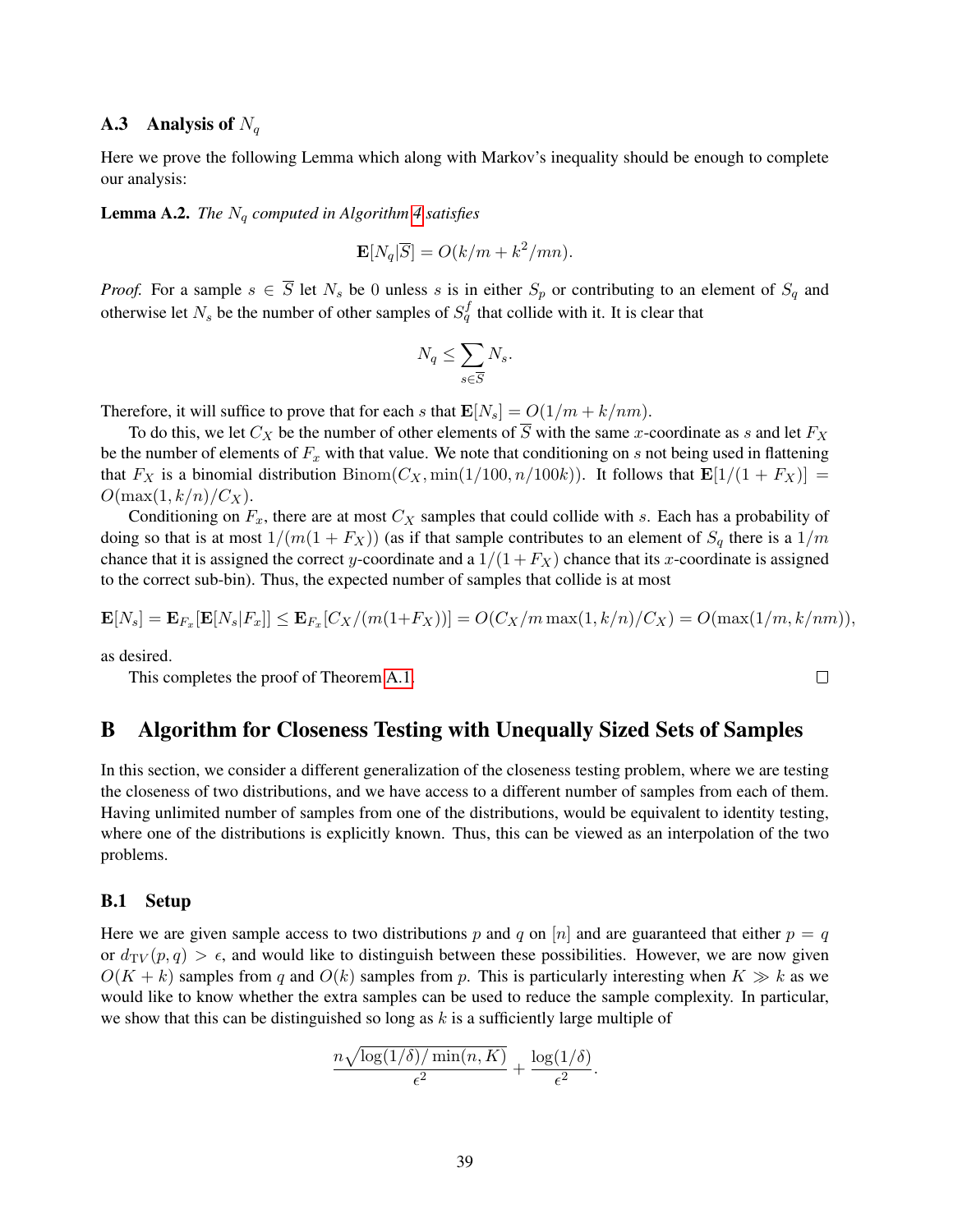<span id="page-40-0"></span>Theorem B.1. *There exists a universal constant* C > 0 *such that the following holds: When*

$$
k \ge C \left( n \sqrt{\log(1/\delta)/\min(n, K)} + \log(1/\delta) \right) / \epsilon^2 , \qquad (30)
$$

*Algorithm* BASICTESTDIFFERENTSAMPLES *is an*  $(\epsilon, \delta)$ –closeness tester in total variation distance, for *discrete distributions over*  $[n]$  *that draws*  $O(K + k)$  *samples from one distribution and*  $O(k)$  *samples from the other.*

#### B.2 Algorithm

Our algorithm runs on the same basic principles as our algorithm for independence. We have a basic tester that takes a fixed set of samples and returns "YES", "NO" or ABORT. Our full tester takes a random set of samples and repeatedly runs the basic tester until it gets a non-ABORT outcome and returns that. We again need only guarantee that:

- 1. For any set  $\overline{S}$  the probability that the tester returns ABORT is at most 1/2.
- 2. If  $\overline{S}$  is a random set drawn i.i.d. from p the probability that it returns a wrong answer ("NO" if p is independent or "YES" if p is  $\epsilon$ -far) is at most  $\delta$ .

Our basic tester uses  $O(k)$  samples from p and  $O(K + k)$  samples from q. It uses  $\min(n, K)$  of these qsamples to flatten and then draws  $Poi(2k)$  samples from each of p and q to compute the statistics  $Z, N, N_q$ . If we run out of samples (or flatten using too many) we abort. We also abort if  $N_q$  is too large. Then if  $N_p \gg N_q$  we reject and otherwise reject or accept based on the size of Z. The full version of our basic tester is as follows:

## B.3 Basic Algorithm Analysis

Much of our analysis here is either easy or identical to the analysis of our other algorithms. First, we consider the probability of our algorithm aborting. We note that the expected size of F is at most  $n/100$ , so the probability that  $|F| > n$  is at most 1% by Markov's inequality (bounding the probability of aborting on line [5\)](#page-41-0). Similarly the expected size of F is at most  $K + k \leq 2K$  so there is at most a 4% chance that it is bigger than 50K. Additionally, since the expected size is at most  $K + k$ , with at least 98% probability, we have that  $|\overline{S'_q}| \ge 50k$ . Since,  $\ell, \ell'$  have expectations  $2k$ , if the above holds, there is at most a 6% chance that either  $\ell > 50k$  or  $\ell' > 100k$  $\ell' > 100k$  $\ell' > 100k$ , which bounds the total probability of aborting on line 10 by 8%. Bounding the probability of aborting on line [16](#page-41-2) is more complicated and we will address it in the next section.

As for the probability of returning an incorrect result, the analysis from Lemma [4.12](#page-21-0) still applies to show that we incorrectly reject on line [20](#page-41-3) with probability at most  $\delta$ . The analysis for lines [26](#page-41-4) and [28](#page-41-5) is more complicated and we will handle it shortly.

## **B.4** The Expectation of  $N_q$

Appropriate bounds on probability of aborting on line [16](#page-41-2) will follow from this lemma:

**Lemma B.2.** For any given set  $\overline{S} = (\overline{S_q}, \overline{S_p})$ , the expectation of  $N_q$  is  $O(\max(k^2/K, k^2/n))$ , where  $N_q$  is *defined to be* 0 *if the algorithm aborts before computing it.*

*Proof.* Let s be an element of  $\overline{S}$  let  $N_s$  be 0 if s is not chosen to be in  $S_q$  or  $S_p$  or if the algorithm aborts before computing  $N_q$ . Otherwise let  $N_s$  be the number of other elements of  $S_q^f$  that collide with it. It is not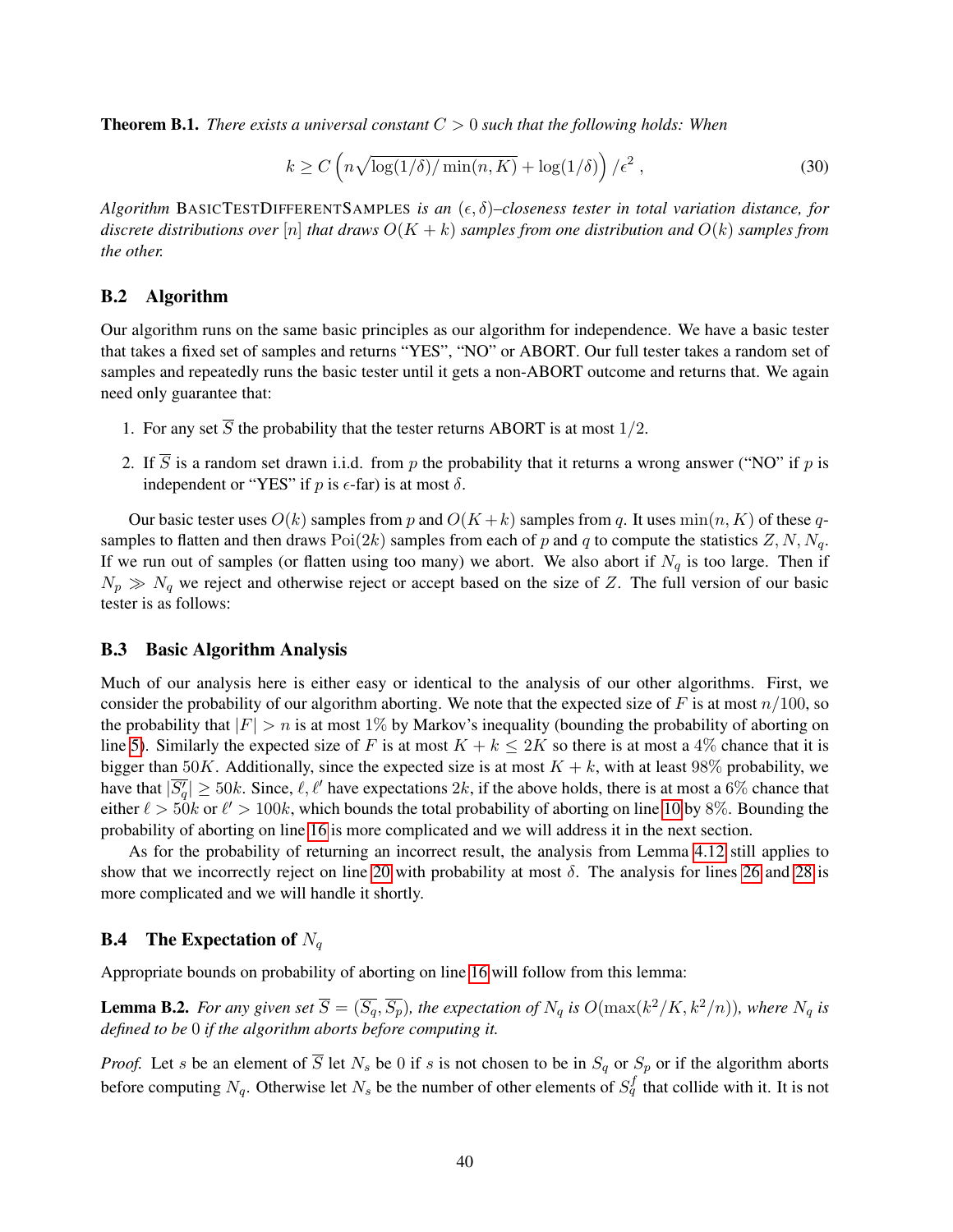Algorithm 5: BASICTESTDIFFERENTSAMPLES( $\overline{S}$ ): Given two distributions p and q on [n] provide information as to whether  $p = q$ .

<span id="page-41-5"></span><span id="page-41-4"></span><span id="page-41-3"></span><span id="page-41-2"></span><span id="page-41-1"></span><span id="page-41-0"></span>**Input** : A Multiset  $\overline{S} = \overline{S_q \cup \overline{S_p}}$  of  $100(k + K)$  samples from q and  $100k$  samples from p with  $K > k = C \left( \frac{n \sqrt{\log(1/\delta)/ \min(n, K)}}{\epsilon^2} \right)$  $\frac{\sin(n,K)}{\epsilon^2} + \frac{\log(1/\delta)}{\epsilon^2}$  $\epsilon^2$ where C is a sufficiently large universal constant. **Output:** Information relating to whether  $p = q$ .  $\forall$ \* Choose flattening  $F$  \*/ 1  $F \leftarrow \emptyset$ 2 for  $s \in \overline{S_q}$  do  $\mathbf{3}$  |  $F = F \cup \{s\}$  with prob  $\min\{n/(100|\overline{S_q}|), 1/100\}$ 4 end 5 if  $|F| > n$  *or*  $|F| > 50K$  then 6 return ABORT 7 end /\* Draw samples  $S_p^f,S_q^f$  $q \rightarrow \star/$ 8 Let  $\overline{S'_q} = \overline{S_q} \setminus F$ . 9 Draw  $\ell, \ell' \sim \text{Poi}(2k)$ . 10 if  $\ell > \min(|\overline{S'_q}|, 100k)$  *or*  $\ell' > |\overline{S_p}|$  then 11 | return ABORT 12 end 13 Let  $S_q$  be a set of  $\ell$  random samples (taken without replacement) from  $\overline{S_q'}$  and  $S_p$  a set of  $\ell'$  random samples from  $\overline{S_p}$ . Create  $S_p^f, S_q^f$  by assigning to corresponding sub-bins u.a.r 14 Let  $N_q$ :  $\sharp$ samples in  $S_q^f$  that collide with another sample in  $S_p^f \cup S_q^f$ . 15 Let  $N_p$ :  $\sharp$ samples in  $S_p^f$  that collide with another sample in  $S_p^f$ 16 if  $N_q > c \max(k^2/K,k^2/n)$  then 17 | return ABORT 18 end 19 if  $N_p > 20N_q + C' \log(1/\delta)$  then // C  $\sqrt{C}$  a sufficiently large constant 20 return "NO" 21 end  $\forall$   $\star$  Compute test statistic  $Z$   $\star$  / 22 Flag each sample of  $S_p^f$ ,  $S_q^f$  independently with probability 1/2. 23 Let  $X_i^{(p0)}$  $i_p^{(p0)}, X_i^{(q0)}$  be the counts for the number of times element *i* appears *flagged* in each set  $S_p^f, S_q^f$ respectively and  $X_i^{(p_1)}$  $i_{i}^{(p1)}, X_{i}^{(q1)}$  be the corresponding counts on *unflagged* samples. 24 Compute the statistic  $Z = \sum_i Z_i$ , where  $Z_i = |X_i^{(p0)} - X_i^{(q0)}|$  $\left| \frac{q(q0)}{i} \right| + \left| X_i^{(p1)} - X_i^{(q1)} \right|$  $\left| \frac{1}{i}^{(q1)} \right| - \left| X_i^{(p0)} - X_i^{(p1)} \right|$  $\frac{1}{i}$   $\frac{1}{i}$   $\frac{1}{i}$   $\frac{1}{i}$   $\frac{1}{i}$   $\frac{1}{i}$   $\frac{1}{i}$   $\frac{1}{i}$   $\frac{1}{i}$   $\frac{1}{i}$  $\binom{(q_1)}{i}$ . 25 if  $Z < C' \cdot \sqrt{\left(\min(k, (k^2/K + k^2/n)) + \log(1/\delta)\right) \log(1/\delta)}$  then 26 | return "YES" 27 else 28 | return "NO" 29 end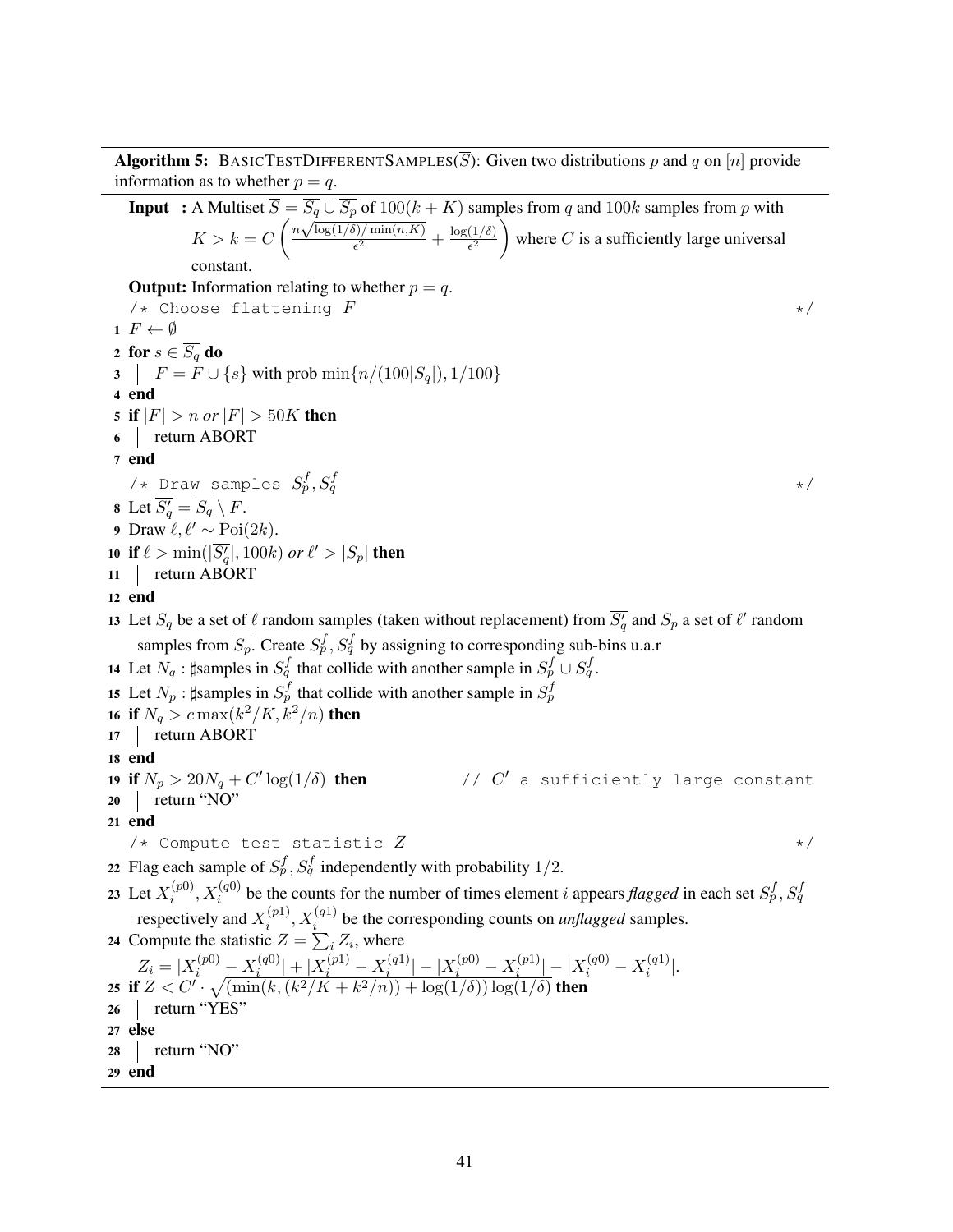hard to see that  $N_q \leq \sum_{s \in \overline{S}} N_s$ . It is also not hard to see that the probability that s is chosen in  $S_p$  or  $S_q$  is  $O(1)$  and  $O(k/(K+k))$ , respectively. Therefore, our lemma will follow from the claim that for all s:

$$
\mathbf{E}[N_s | s \in S_p \cup S_q] = O(\max(k/K, k/n)).
$$

Let  $C_X$  be the number of (other) elements of  $\overline{S_q}$  with the same value as s and let  $F_X$  be the number of these samples in F. We note that  $F_X$  is a binomial distribution with  $C_X$  terms and probability  $\Omega(\min(1, n/K))$  and so  $\mathbf{E}[1/(1 + F_X)] = O(\max(1, K/n)/C_X)$ . Once we've conditioned on F, each of the remaining (at most  $C_X$ ) elements of  $\overline{S_q'}$  with the correct value have an  $O(k/K)$  chance of being chosen to be in  $S_q$  and then will have a  $1/(1 + F_X)$  chance of colliding with s after flattening. Thus the total expected size is at most

$$
\mathbf{E}[N_s|s \in S_p \cup S_q] = \mathbf{E}_F[\mathbf{E}[N_s|s \in S_p \cup S_q, F]] \ll \mathbf{E}_F[C_X(k/K)/(1 + F_X)]
$$
  

$$
\ll C_X(k/K) \max(1, K/n)/C_X
$$
  

$$
= \max(k/K, k/n),
$$

as desired.

This completes our proof.

#### **B.5** Analysis of  $Z$

We now need to bound the probability of getting an incorrect output from lines [26](#page-41-4) or [28.](#page-41-5) For this, we note an alternative scheme for generating  $Z, N, N_q$  with  $\overline{S}$  being taken at random. This can be done by taking  $f \sim Bin(100K + 100k, \min\{n/(100|\overline{S_q}|), 1/100\})$ , generating f random samples from q to get F. The letting  $S_q$  and  $S_p$  be generated by taking  $\ell$  and  $\ell'$  independent samples from q and p, respectively. We note that this produces statistics  $Z, N, N_q$  that are identically distributed to the ones produced by our algorithm when the algorithm doesn't abort before computing them. It will be enough for us to show that:

- 1. If  $p = q$ , the probability that  $N_q < c \min(\max(k^2/K, k^2/n), k)$  and  $N_p < 20N_q + C' \log(1/\delta)$  and  $Z > C' \sqrt{\left(\min\left(k, \left(k^2/K + k^2/n\right)\right) + \log(1/\delta)\right) \log(1/\delta)}$  is at most  $\delta$ .
- 2. If  $d_{\text{TV}}(p,q) > \epsilon$ , and  $|F| \le 10n$  the probability that  $N_q < c \min(\max(k^2/K, k^2/n), k)$  and  $N_p <$  $20N_q + C' \log(1/\delta)$  and  $Z < C' \sqrt{\left(\min(k, (k^2/K + k^2/n)) + \log(1/\delta)\right) \log(1/\delta)}$  is at most  $\delta$ .

(Note that if our algorithm doesn't abort that  $N_q < |S_q| = O(k)$ .)

Note that if the conditions  $N_q < c \min(\max(k^2/K, k^2/n), k)$  and  $N_p < 20N_q + C' \log(1/\delta)$  hold that together they imply that  $N = O(\min(\max(k^2/K, k^2/n), k) + \log(1/\delta))$ . The first of these is easy to show, in particular, if  $p = q$  we have that  $\mathbf{E}[Z] = 0$  and so by Lemma [4.5,](#page-14-0) that  $Z \ll \sqrt{(N + \log(1/\delta)) \log(1/\delta)}$ except with probability  $\delta$ .

The second condition is somewhat more involved. We will still have that  $|Z - \mathbf{E}[Z|F]| \ll \sqrt{(N + \log(1/\delta)) \log(1/\delta)}$ except with probability  $\delta$ . Furthermore, we know that since after conditioning on F, Z is an instantiation of our closeness tester statistic on a domain of size  $O(n)$  we have by arguments in the proof of Lemma [3.3](#page-9-0) that

$$
\mathbf{E}[Z] = \Omega \left( \min \left( k\epsilon, \frac{k^2 \epsilon^2}{n}, \frac{k^{3/2} \epsilon^2}{n^{1/2}} \right) \right).
$$

It will thus suffice to show:

Claim B.3.

$$
\left(\min\left(k\epsilon,\frac{k^2\epsilon^2}{n},\frac{k^{3/2}\epsilon^2}{n^{1/2}}\right)\right) \gg \sqrt{\left(\min(k,(k^2/K+k^2/n)) + \log(1/\delta)\right)\log(1/\delta)}.
$$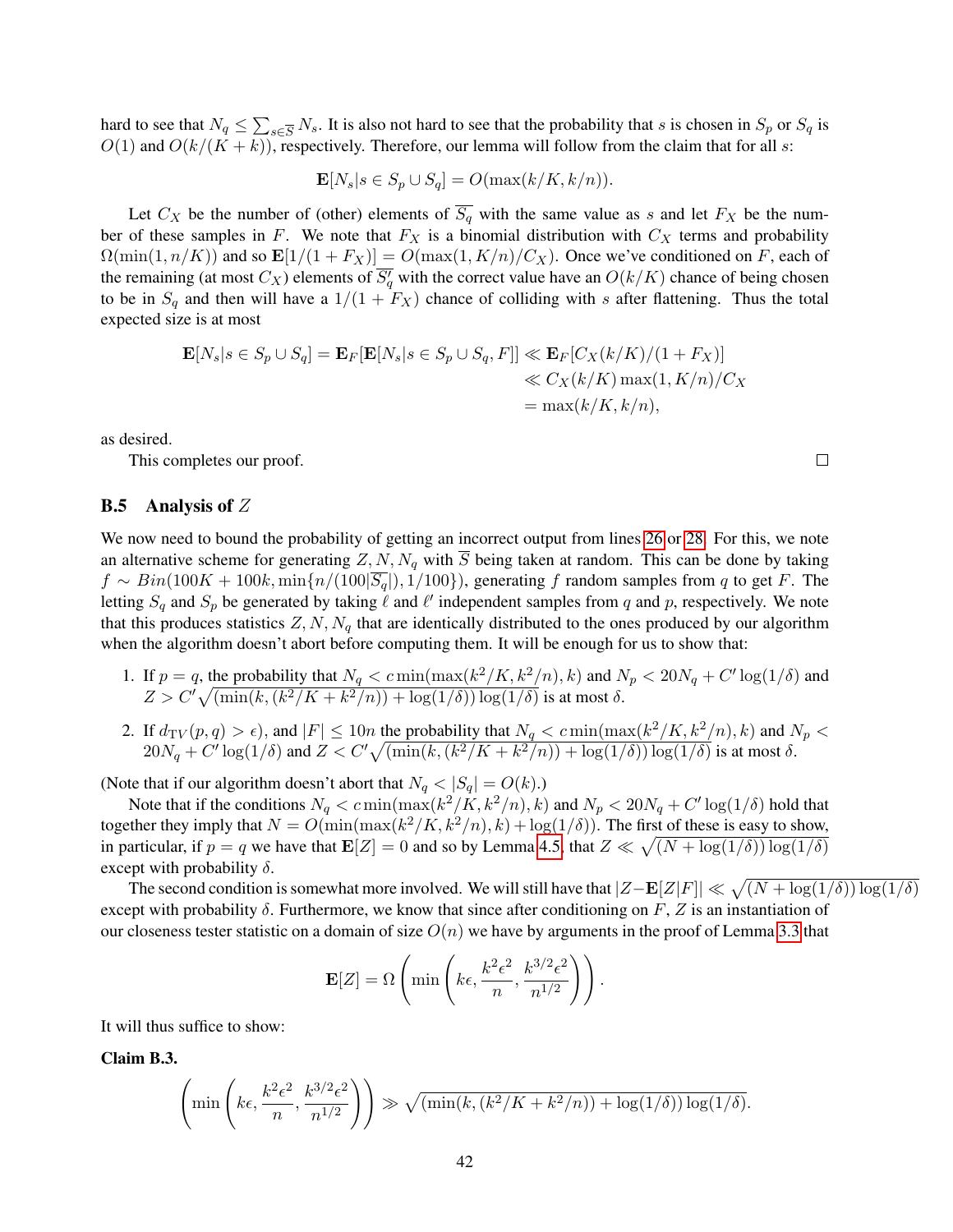*Proof.* We split into cases based on whether  $k > n$ . In particular, if  $k > n$ , it suffices to show that

$$
\min\left(k\epsilon, \frac{k^{3/2}\epsilon^2}{n^{1/2}}\right) \gg \sqrt{k \log(1/\delta)}.
$$

However, we have that:

- Since  $k \gg \log(1/\delta)/\epsilon^2$ , we have  $k\epsilon \gg \sqrt{k \log(1/\delta)}$ .
- Since  $k \gg \sqrt{n \log(1/\delta)}/\epsilon^2$ , we have  $k^{3/2} \epsilon^2/n^{1/2} \gg \sqrt{k \log(1/\delta)}$ .

For  $k \leq n$ , it will suffice to show that

$$
\min\left(k\epsilon, \frac{k^2\epsilon^2}{n}\right) \gg \sqrt{k^2/\min(K, n)\log(1/\delta)} + \log(1/\delta).
$$

However, we have that:

- Since  $k \gg \log(1/\delta)/\epsilon^2$ , we have  $k \epsilon \gg \log(1/\delta)$ .
- Since  $\min(n, K) > k \gg \log(1/\delta)/\epsilon^2$ , we have  $k \epsilon \gg \sqrt{k^2/\min(n, K) \log(1/\delta)}$ .
- Since  $k \gg n \sqrt{\log(1/\delta)/\min(n, K)}/\epsilon^2$ , we have  $k^2 \epsilon^2/n \gg \sqrt{k^2/\min(n, K)\log(1/\delta)}$ .
- Since  $k \gg \sqrt{n \log(1/\delta)}/\epsilon^2$ , we have  $k^2 \epsilon^2/n \gg \log(1/\delta)$ .

This completes our proof of Theorem [B.1.](#page-40-0)

# <span id="page-43-0"></span>C Sample Complexity Lower Bound for Testing Closeness with Unequal Sized Samples

We now give a lower bound for closeness testing when one uses an unequal number of samples from each distribution. The overall technique is essentially the same as that from Section [5.](#page-24-0)

Suppose we are given discrete distributions  $p, q$  which we want to test closeness with respect to which each have domain size n. We take k Poissonized samples from p and K Poissonized samples from q. Without loss of generality, we may assume  $K > k$ .

For the hard family of instances, we construct a pseudo-distribution randomly by setting  $p_i, q_i$  i.i.d for each i. Specifically, we set

$$
p_i=q_i=1/K
$$

with probability  $K/n$ . Otherwise, we do the following. We set  $p_i = \epsilon/n$  in both the completeness and soundness cases. We set  $q_i = \epsilon/n$  in the completeness case and to either 0 or  $2\epsilon/n$  in the soundness case with probability  $1/2$  each.

Theorem C.1. *Given discrete distributions* p, q*, which each have domain size* n*, let* K *be taken from* p *and* k *from* q*. Then any closeness tester with failure probability better than* δ *requires the numbers of samples* k, K *to satisfy*

$$
k \geq \Omega \left( \frac{n \sqrt{\log(1/\delta)}}{\sqrt{K} \cdot \epsilon^2} + \frac{\sqrt{n \log(1/\delta)}}{\epsilon^2} + \frac{\log(1/\delta)}{\epsilon^2} \right).
$$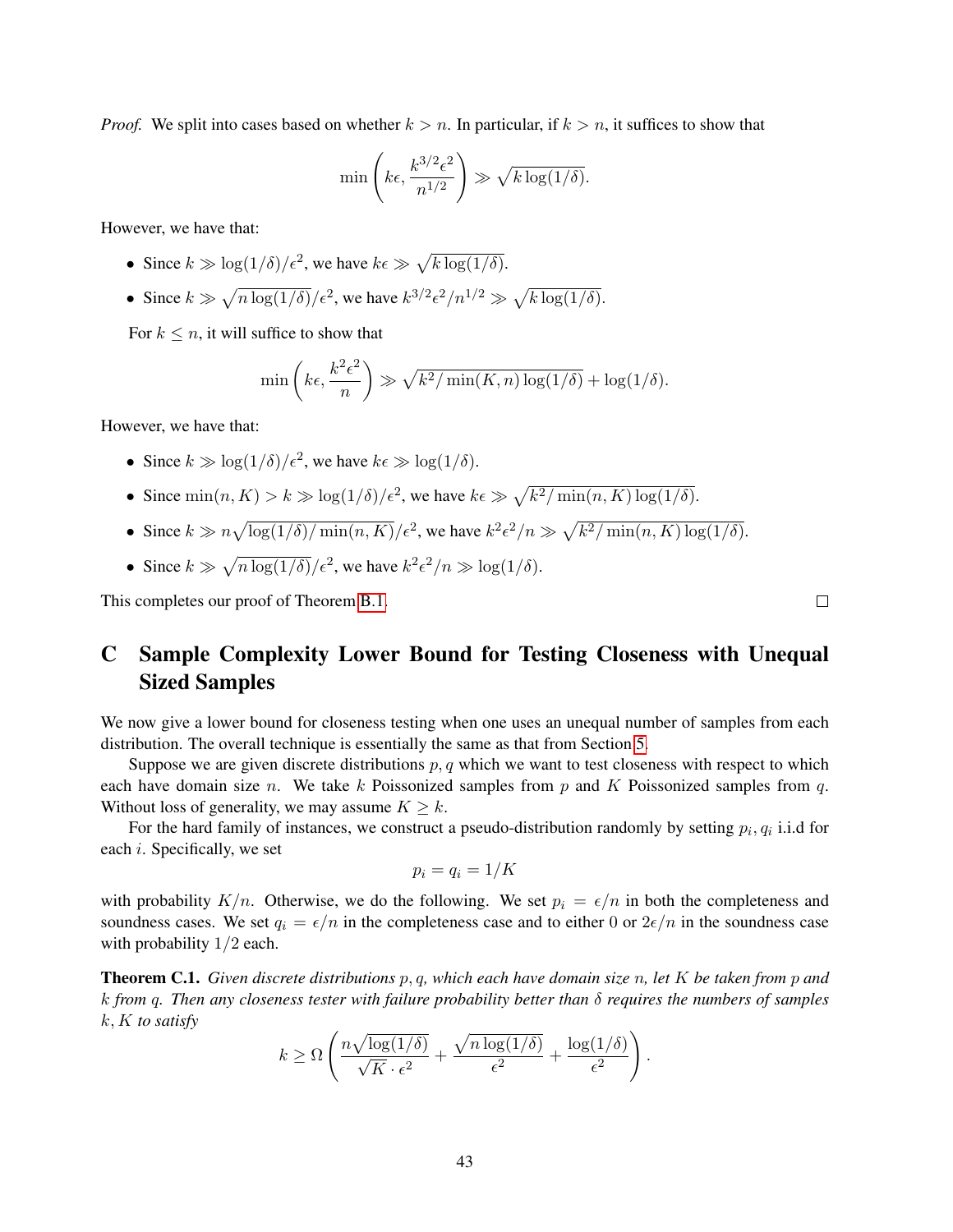*Proof.* The last two terms are immediate from the fact that uniformity testing requires

$$
\Omega\left(\frac{\sqrt{n\log(1/\delta)}}{\epsilon^2} + \frac{\log(1/\delta)}{\epsilon^2}\right)
$$

samples [\[DGPP17\]](#page-35-16). Thus, we only need to establish

$$
k \geq \Omega \left( \frac{n \sqrt{\log(1/\delta)}}{\sqrt{K} \cdot \epsilon^2} \right).
$$

We use the hard family of instances described earlier in this section and take K Poissonized samples from p and k from q. Let  $X_i$  be the 2- tuple of the number of samples from element i from each of p,q in the completeness case and  $Y_i$  be the same, but in the soundness case. Then we have by the product rule for KL divergence and Fact [2.2](#page-7-0) that it suffices to show

$$
D(X_i||Y_i) \le O\left(\frac{\epsilon^4 k^2 K}{n^3}\right).
$$

By Lemma [5.15,](#page-31-2) we have

$$
D(X_i||Y_i) \leq \sum_v \frac{\Pr[A = v] + \Pr[B = v]}{4} \cdot \left[ \left( 1 - \frac{\Pr[A = v]}{\Pr[B = v]} \right)^2 + \left( 1 - \frac{\Pr[B = v]}{\Pr[A = v]} \right)^2 \right].
$$

Thus, it suffices to show

$$
\sum_{v} \frac{\mathbf{Pr}[A=v] + \mathbf{Pr}[B=v]}{4} \cdot \left[ \left( 1 - \frac{\mathbf{Pr}[A=v]}{\mathbf{Pr}[B=v]} \right)^2 + \left( 1 - \frac{\mathbf{Pr}[B=v]}{\mathbf{Pr}[A=v]} \right)^2 \right] \le O\left(\frac{\epsilon^4 k^2 K}{n^3}\right).
$$

To do this, we condition on the number of samples  $v_2$  from q according to whether  $v_2 = 0$ ,  $v_2 = 1$ , or  $v_2 \geq 2$  and bound the individual contributions to the sum from terms corresponding to each of these values of  $v_2$ .

However first, we establish some bounds that hold for all cases of this conditioning. First, note that since  $n \ge K \ge k \ge \Omega(\sqrt{n}/\epsilon^2)$  and  $\epsilon < 1$ , we have

$$
\begin{split} \mathbf{Pr}[X_i = v], \mathbf{Pr}[Y_i = v] &= \frac{\left(1 - \frac{K}{n}\right)(K\epsilon/n)^{v_1}(\Theta(k)\epsilon/n)^{v_2}e^{-(K+\Theta(k))\epsilon/n} + \frac{K}{n}(K/K)^{v_1}(k/K)^{v_2}e^{-(K+k)/K}}{v_1!v_2!} \\ &= \frac{\Theta(1) \cdot (K\epsilon/n)^{v_1}(\Theta(k)\epsilon/n)^{v_2}e^{-(K+\Theta(k))\epsilon/n}}{v_1!v_2!} + \Theta(1) \cdot \frac{K}{n \cdot v_1! \cdot v_2!} \cdot \left(\frac{k}{K}\right)^{v_2} \\ &= \Theta(1) \cdot \frac{(K\epsilon/n)^{v_1}(\Theta(k)\epsilon/n)^{v_2}}{v_1!v_2!} + \Theta(1) \cdot \frac{K}{n \cdot v_1! \cdot v_2!} \cdot \left(\frac{k}{K}\right)^{v_2} .\end{split}
$$

Note that in the final line above, the first term dominates when  $v = (0, 0)$  and the second term dominates otherwise. Thus, regardless of what the  $\Theta(1)$  terms in that line end up being, that line cannot change by more than a constant factor compared to any other choice of the  $\Theta(1)$  terms. Thus,  $\Pr[X_i = v]$  and  $\Pr[Y_i = v]$ are within constant factors of each other.

Thus we may simplify the quantity we need to bound as

$$
\sum_{v} \frac{\mathbf{Pr}[A=v] + \mathbf{Pr}[B=v]}{4} \cdot \left[ \left( 1 - \frac{\mathbf{Pr}[A=v]}{\mathbf{Pr}[B=v]} \right)^2 + \left( 1 - \frac{\mathbf{Pr}[B=v]}{\mathbf{Pr}[A=v]} \right)^2 \right]
$$
  
=  $\Theta(1) \cdot \sum_{v} \frac{(\mathbf{Pr}[A=v] - \mathbf{Pr}[B=v])^2}{\mathbf{Pr}[A=v] + \mathbf{Pr}[B=v]}.$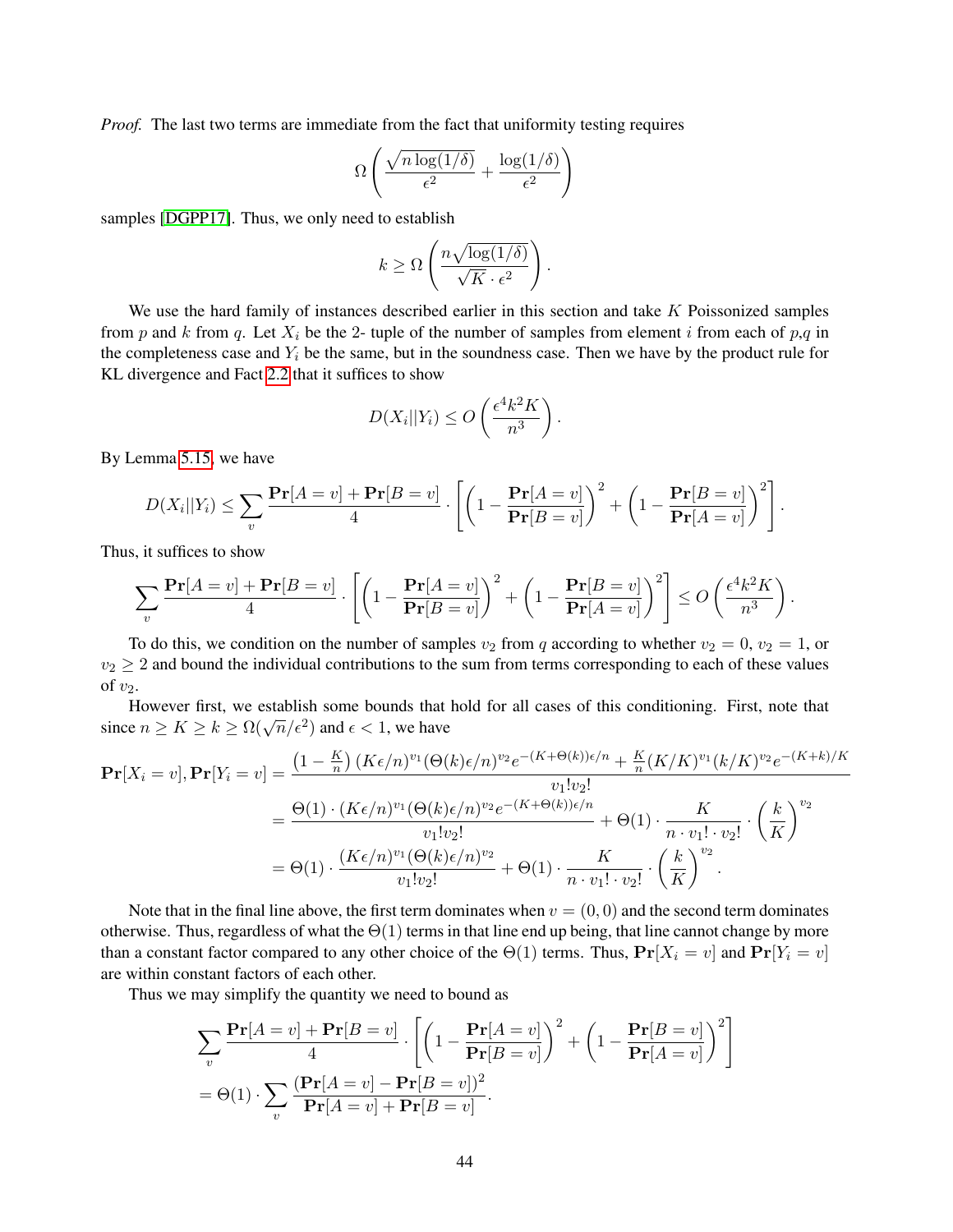So it suffices to show

$$
\Theta(1) \cdot \sum_{v} \frac{(\mathbf{Pr}[A=v] - \mathbf{Pr}[B=v])^2}{\mathbf{Pr}[A=v] + \mathbf{Pr}[B=v]} \le O(\epsilon^4 k^2 K/n^3).
$$

We also have

$$
|\mathbf{Pr}[X_i = v] - \mathbf{Pr}[Y_i = v]| \le \frac{(\epsilon K/n)^{v_1} e^{-\epsilon K/n}}{v_1!} \cdot \left| \frac{(\epsilon k/n)^{v_2} e^{-\epsilon k/n}}{v_2!} - \frac{1}{2} \left[ \frac{(2\epsilon k/n)^{v_2} e^{-2\epsilon k/n}}{v_2!} + \delta_{v_2=0} \right] \right|
$$
  

$$
\le \frac{(\epsilon K/n)^{v_1}}{v_1!} \cdot \left| \frac{(\epsilon k/n)^{v_2} e^{-\epsilon k/n}}{v_2!} - \frac{1}{2} \left[ \frac{(2\epsilon k/n)^{v_2} e^{-2\epsilon k/n}}{v_2!} + \delta_{v_2=0} \right] \right|
$$

where we used the fact that the contribution to the probabilities from the  $q_i = p_i = 1/K$  case cancels and in the other case,  $(X_i)_1, (Y_i)_1$  have the same distribution which is independent of the other coordinate.

Thus, for  $v_2 = 0$ , we have

$$
\sum_{v|v_2=0} \frac{(\Pr[X_i = v] - \Pr[Y_i = v])^2}{\Pr[X_i = v] + \Pr[Y_i = v]}
$$
\n
$$
\leq O(1) \cdot \sum_{v|v_2=0} \frac{\frac{(\epsilon K/n)^{v_1}}{v_1!} \cdot \left| \frac{(\epsilon k/n)^{v_2} e^{-\epsilon k/n}}{v_2!} - \frac{1}{2} \left[ \frac{(2\epsilon k/n)^{v_2} e^{-2\epsilon k/n}}{v_2!} + \delta_{v_2=0} \right] \right|^2}{\frac{(K\epsilon/n)^{v_1} (\Theta(k)\epsilon/n)^{v_2}}{v_1! v_2!}}
$$
\n
$$
\leq O(1) \cdot \sum_{v|v_2=0} O\left(\frac{\frac{(K\epsilon/n)^{v_1}}{v_1!} \cdot \left(e^{-k\epsilon/n} - (1 + e^{-2k\epsilon/n})/2\right)^2}{(K\epsilon/n)^{v_1}/v_1!}\right)
$$
\n
$$
\leq O(1) \cdot n(k\epsilon/n)^4
$$
\n
$$
\leq O(1)
$$
\n
$$
\text{since } k \leq n
$$

For  $v_2 = 1$ , we have

$$
\sum_{v|v_2=1} \frac{(\mathbf{Pr}[X_i = v] - \mathbf{Pr}[Y_i = v])^2}{\mathbf{Pr}[X_i = v] + \mathbf{Pr}[Y_i = v]}
$$
\n
$$
\leq O(1) \cdot \sum_{v|v_2=1} \frac{\frac{(\epsilon K/n)^{v_1}}{v_1!} \cdot \left| \frac{(\epsilon k/n)^{v_2} e^{-\epsilon k/n}}{v_2!} - \frac{1}{2} \left[ \frac{(2\epsilon k/n)^{v_2} e^{-2\epsilon k/n}}{v_2!} + \delta_{v_2=1} \right] \right|^2}{\frac{K}{n \cdot v_1! \cdot v_2!} \cdot \left(\frac{k}{K}\right)^{v_2}}
$$
\n
$$
\leq O(1) \cdot \sum_{v|v_2=1} \frac{\frac{(\epsilon K/n)^{v_1}}{v_1!} \cdot ((\epsilon k/n)(e^{-k\epsilon/n} - e^{-2k\epsilon/n}))^2}{\frac{K}{n \cdot v_1!} \cdot \left(\frac{k}{K}\right)}
$$
\n
$$
\leq O(1) \cdot \sum_{v|v_2=1} \frac{(\epsilon K/n)^{v_1} \cdot ((\epsilon k/n)(e^{-k\epsilon/n} - e^{-2k\epsilon/n}))^2}{\frac{k}{n}}
$$
\n
$$
\leq O(1) \cdot \sum_{v|v_2=1} (\epsilon K/n)^{v_1} (\epsilon k/n)^4 (n/k)
$$
\n
$$
\leq O(k^3 \epsilon^4/n^3)
$$
\n
$$
\leq O(1).
$$

 $\frac{3}{4}$ .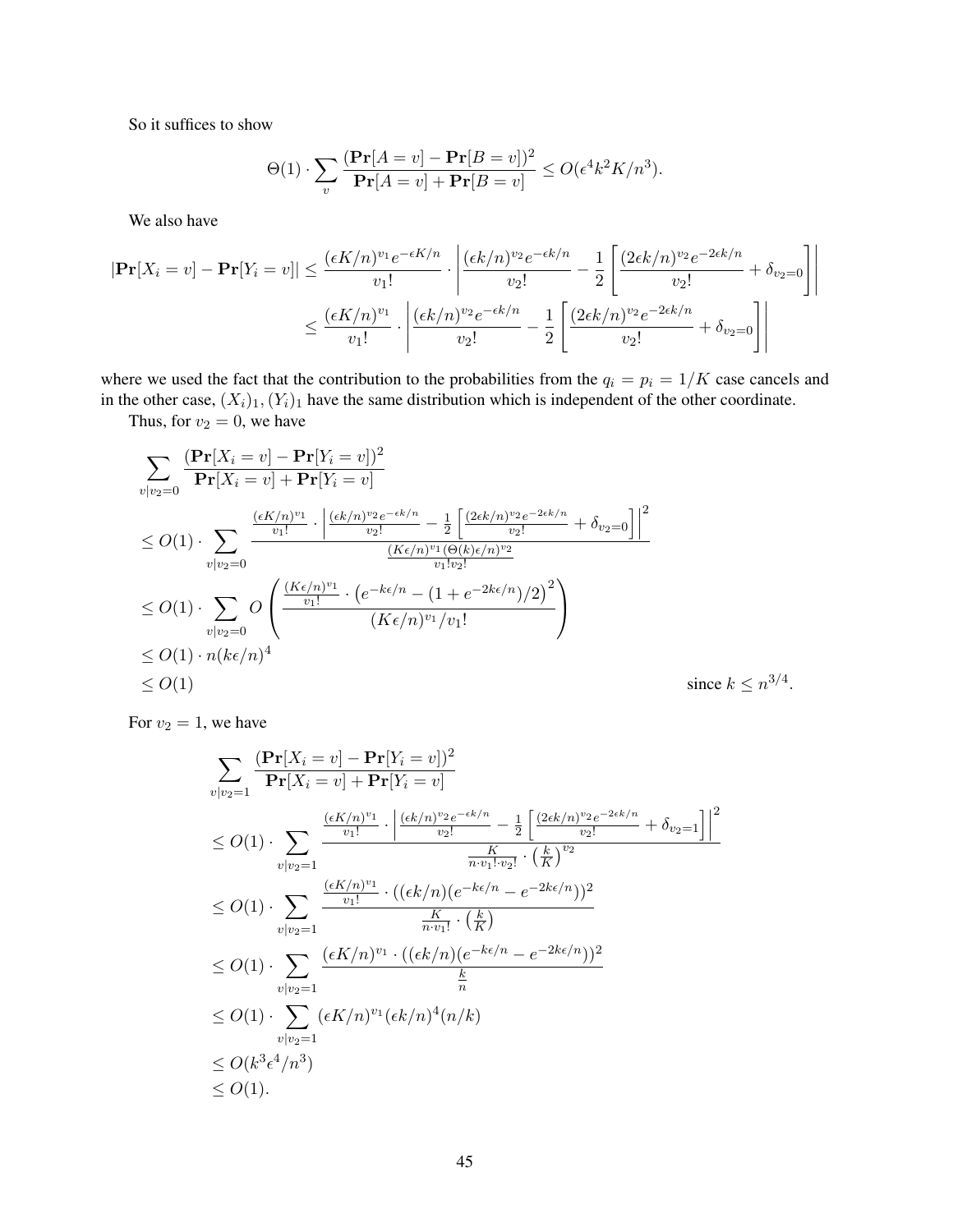For  $v_2 \geq 2$ , we have

$$
\sum_{v|v_2 \geq 2} \frac{(\mathbf{Pr}[X_i = v] - \mathbf{Pr}[Y_i = v])^2}{\mathbf{Pr}[X_i = v] + \mathbf{Pr}[Y_i = v]}
$$
\n
$$
\leq O(1) \cdot \sum_{v|v_2 \geq 2} \frac{\frac{(eK/n)^{v_1}}{v_1!} \cdot \left| \frac{(ek/n)^{v_2}e^{-ek/n}}{v_2!} - \frac{1}{2} \left[ \frac{(2ek/n)^{v_2}e^{-2ek/n}}{v_2!} + \delta_{v_2 = 0} \right] \right|}{\frac{K}{n \cdot v_1! \cdot v_2!} \cdot (\frac{k}{K})^{v_2}}
$$
\n
$$
\leq O(1) \cdot \sum_{v|v_2 \geq 2} \frac{\frac{(eK/n)^{v_1}}{v_1! \cdot v_2!} \cdot ((ek/n)^{v_2}/v_2!)^2}{\frac{K}{n \cdot v_1! \cdot v_2!} \cdot (\frac{k}{K})^{v_2}}}{\frac{(ek/N)^{v_1} \cdot ((ek/N)^{v_2}/v_2!)^2}{\frac{K}{n \cdot v_2!} \cdot (\frac{k}{K})^{v_2}}}
$$
\n
$$
\leq O(1) \cdot \frac{n}{K} \sum_{v|v_2 \geq 2} \frac{(eK/n)^{v_1} \cdot (e^2kK/n^2)^{v_2}/v_2!}{\frac{(ek/N)^{v_2}e^2}{\frac{(ek/N)^{v_2}e^2}}}
$$
\n
$$
\leq O(1) \cdot \frac{n}{K} \frac{(eK/n)^{v_1} \cdot (e^2kK/n^2)^{v_2}/v_2!|_{v=(0,2)}}{K} = O(1) \cdot \frac{n}{K} (e^2kK/n^2)^2
$$
\n
$$
= O(1) \cdot \frac{n}{K} (e^2kK/n^2)^2
$$
\n
$$
= O(k^2K\epsilon^4/n^3).
$$

This completes the case analysis and the proof.

<span id="page-46-0"></span>D Omitted Proofs from Section [5](#page-24-0)

## D.1 Allowable Assumptions

*Proof of Claim [5.8.](#page-28-4)* For this lower bound term, we may assume

$$
k \le \sqrt{nm \log(1/\delta)}/(2\epsilon^2)
$$

and

$$
100\log(1/\delta)/\epsilon^2 \leq 10\sqrt{nm\log(1/\delta)}/\epsilon^2.
$$

Solving the second equation for  $\log(1/\delta)$  yields

$$
\log(1/\delta) \le nm/100.
$$

Substituting this into the first equation yields

$$
k \le nm/(2\epsilon^2) \le nm/200.
$$

 $\Box$ 

*Proof of Claim [5.10.](#page-28-5)* For this lower bound term, we may assume

$$
k \le n^{2/3} m^{1/3} \log^{1/3}(1/\delta) / (2\epsilon^{4/3})
$$

and

$$
10\sqrt{nm\log(1/\delta)}/\epsilon^2 \le n^{2/3}m^{1/3}\log^{1/3}(1/\delta)/\epsilon^{4/3}.
$$